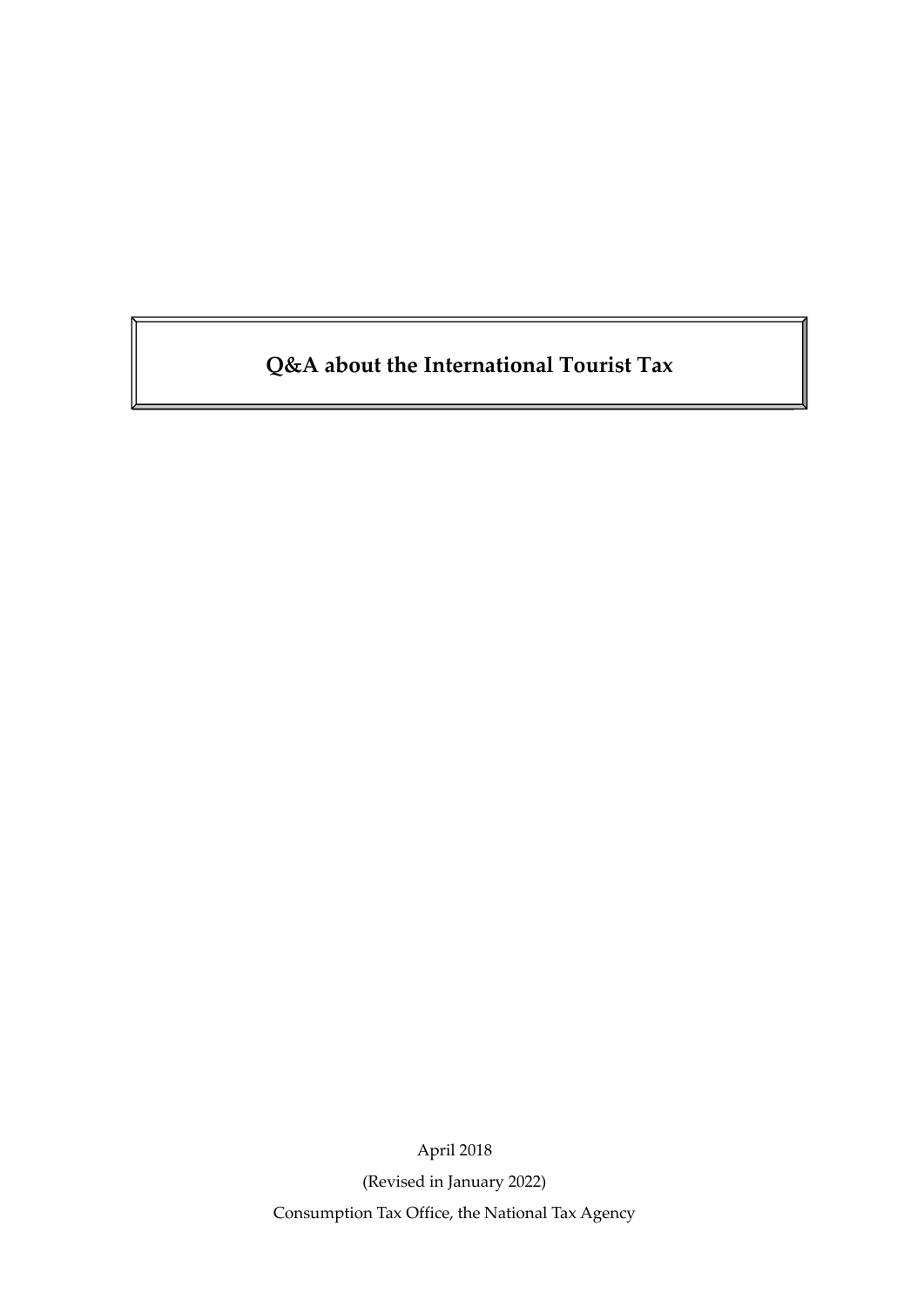## Legends

The following are the meanings of the abbreviations of laws and ordinances cited in this document.

○ Laws and ordinances

The Act ---------------- International Tourist Tax Act (Act No. 16 of 2018) The Order ---------- Order for Enforcement of International Tourist Tax Act (Cabinet Order No. 161 of 2018) The Ordinance -------- Ordinance for Enforcement of International Tourist Tax Act (Ordinance of the Ministry of Finance No. 39 of 2018) The Passenger Directive ------- Directive for Handling International Tourist Tax Act (4-23 of April 18, 2018 jointly by Consumption Tax Office, Taxation Department and another division "Establishment of Directive for Handling International Tourist Tax Act") The Immigration Act --------- Immigration Control and Refugee Recognition Act (Cabinet Order No. 319 of 1951) The Act on National Tax Rules -------- Act on General Rules for National Taxes (Act No. 66 of 1962) The Electronic Books Preservation Act ---------- Act on Special Provisions about the Preservation Methods for Books and Documents Related to National Tax Prepared by Methods of Computers. (Act No. 25 of 1998) The Ordinance for Electronic Books Preservation Act -------- Ordinance for Enforcement of Act on Special Provisions about the Preservation Methods for Books and Documents Related to National Tax Prepared by Methods of Computers. (Ordinance of the Ministry of Finance No. 43 of 1998) The Directive for Electronic Books Preservation Act ----------- Directive for Electronic Books Preservation Act (5-4 of May 28, 1998 jointly by Corporation Taxation Division, Taxation Department and six other divisions "Establishment of Electronic Books Preservation Act") The Special Taxation Measures Act ---------- Special Taxation Measures Act (Act No. 26 of 1957) The Order for Enforcement of the Special Taxation Measures Act (Cabinet Order No. 43 of 1957) The Ordinance for Enforcement of the Special Taxation Measures Act (Ordinance of the Ministry of Finance No. 15 of 1957)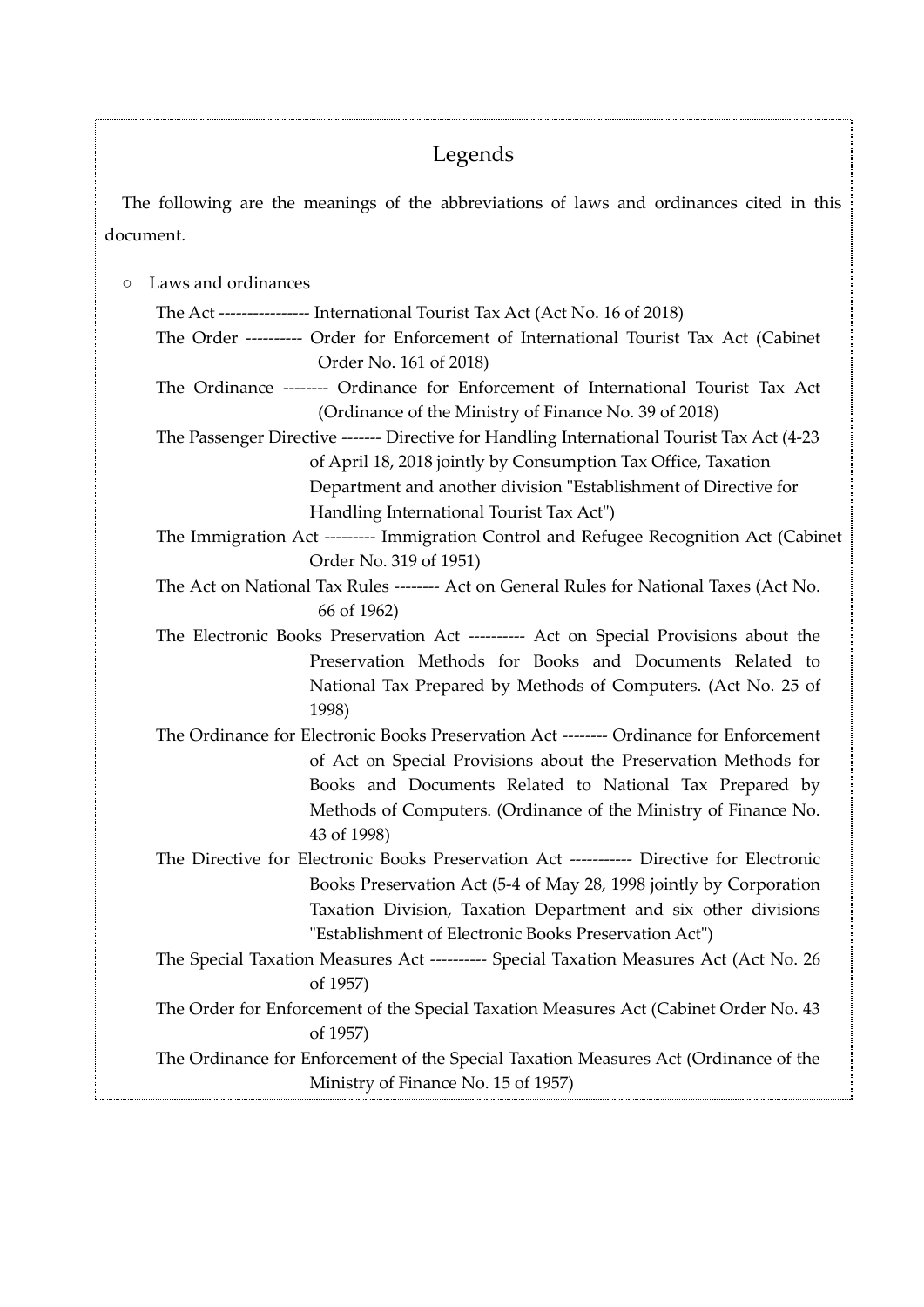#### <<Table of Contents>>

#### I. Matters in general

1. Outline

(Outline of the "International Tourist Tax")

|  |  |  |  | Q1: Please share with me the outline of the "International Tourist Tax." [Revised in |  |  |
|--|--|--|--|--------------------------------------------------------------------------------------|--|--|
|  |  |  |  |                                                                                      |  |  |

## 2. Cases subject to taxation

(Definition of departure)

 Q2: I have heard the "International Tourist Tax" is levied when international tourists and others depart from Japan by international ships. What does "departure" mean? ---------------------------------------------------------------------------------------------------------------2

#### (Definition of "international ships")

| ີ້<br>$^{\prime}$<br>ar | `1nt∈<br>на<br>лонаг | ,,,<br>ships | __________ |  |
|-------------------------|----------------------|--------------|------------|--|
|                         |                      |              |            |  |

## (Official ships or official aircrafts)

 Q4: Do so-called official ships or official aircrafts that central governments or local governments entities use fall under the category of "international ships"? ---------------------------------------------------------------------------------------------------------------3

## (Cargo ships or cargo aircrafts)

 Q5: Do ships or aircrafts operating as cargo ships or cargo aircrafts fall under the category of "international ships"? ------------------------------------------------------------------3

(Definition of "international tourists")

Q6: Who falls under the category of "international tourists"? ------------------------------------4

(Definition of "International passenger transport business")

 Q7: I have heard that passengers going abroad via Japan aboard aircrafts that are used in international passenger transport business fall under the category of "international tourists". What is "international passenger transport business"? [Revised in December 2018]--------------------------------------------------------------------------------------------------------------5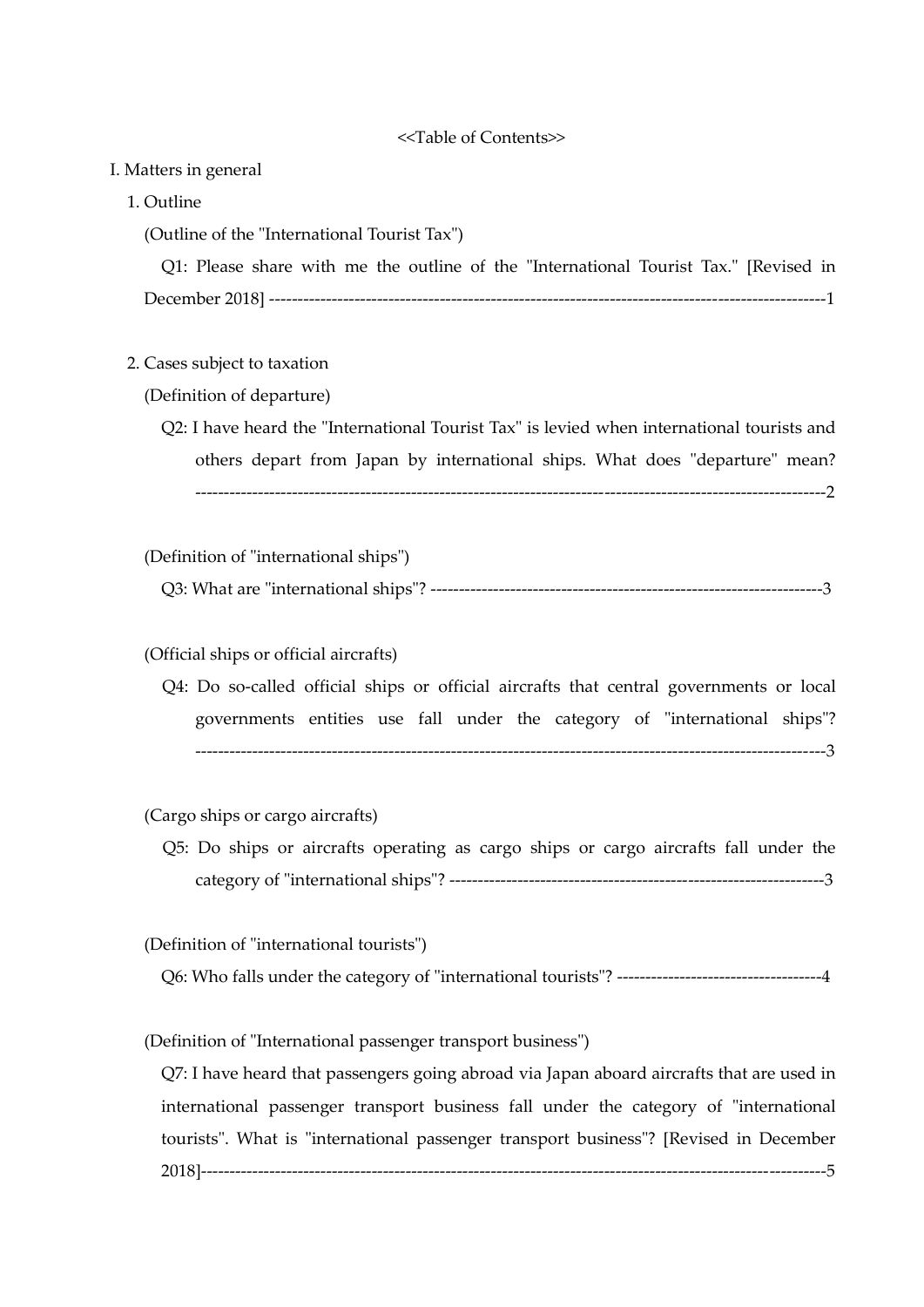- (In the event that a passenger going abroad via Japan aboard an aircraft departs from Japan without receiving confirmation of departure)
	- Q8: When passengers going abroad via Japan on an aircraft (so-called transit passengers) arrive at Japan, stop in the so-called departure area and depart from Japan without going through entry and departure procedures, are they liable to the "International Tourist Tax"? ---------------------------------------------------------------------------------------------6

(Crew member of ships or aircrafts)

 Q9: Do crew members of ships or aircrafts fall under the category of "international tourists"? [Revised in December 2018]-------------------------------------------------------------6

(A person who is deported from Japan)

 Q10: Does a person being deported pursuant to the provisions of The Immigration Act, or a person being transported overseas pursuant to the provisions of Act on the Transnational Transfer of Sentenced Persons fall under the category of "international tourists"? -------------------------------------------------------------------------------------------------7

(Seagoing fisherman)

 Q11: Do seagoing fisherman departing Japan for the international waters or the territorial waters of foreign counties fall under "international tourists"? ------------------------------8

#### 3. Non-taxable

(Passengers going abroad by aircraft via Japan)

 Q12: I have heard that "certain transit passengers who enter Japan aboard an aircraft and depart from Japan within 24 hours after their entry" are not subject to the "International Tourist Tax." What does "transit passengers" herein mean? -------------8

(Passengers going abroad by a ship via Japan)

Q13: When passengers going abroad via Japan aboard ships depart from Japan within 24 hours after their entry, are they non-taxable in the "International Tourist Tax"?------10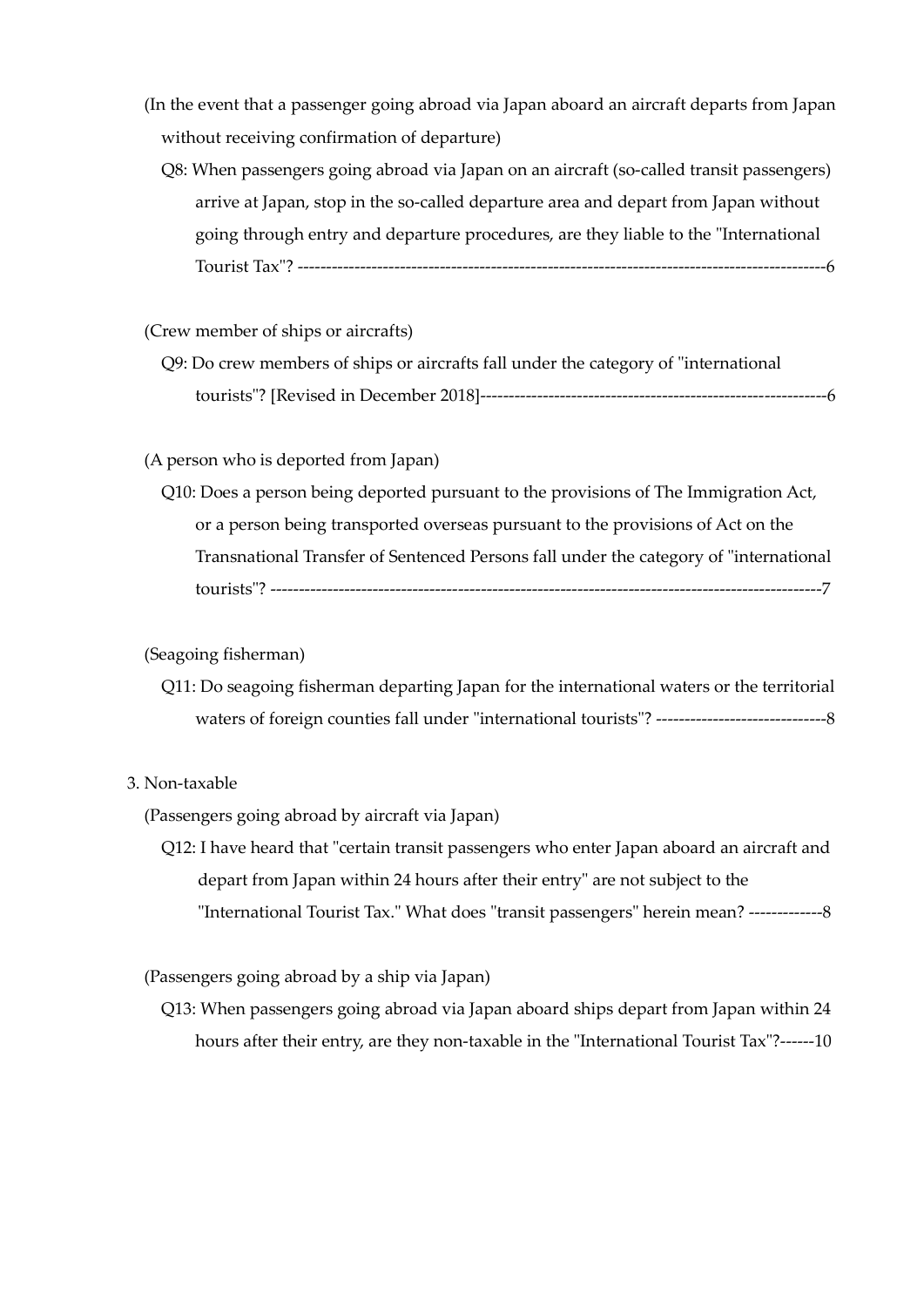(What to do when passengers lands in Japan in an emergency due to the deterioration weather or other reasons during the flight between foreign countries)

 Q14: When an aircraft makes an emergency landing in Japan due to deterioration weather during the flight between foreign countries, then departs from Japan after the weather recovers, is a passenger aboard that aircraft not liable to the "International Tourist Tax"? ------------------------------------------------------------------------12

## (Children under the age of 2)

Q15: Is Children under the age of 2 not liable to the "International Tourist Tax"? -------12

#### 4. Tax exemption

(Outline of the tax-exemption procedure)

Q16: Please provide the information on tax exemption of the International Tourist Tax for the departure of Foreign Ambassadors dispatched to Japan, State Guests, the United States armed forces personnel and the United Nations forces personnel. [Added in December 2018] ------------------------------------------------------------------------13

## 5. Tax rate, etc.

(Definition of "per departure")

 Q17: I have heard that the "International Tourist Tax" of 1,000 yen is levied per departure from Japan. For instance, when a person departs from Port A in Japan aboard a cruise ship, calls at a port of a foreign country and returns to Port B in Japan, then departs from Japan again, is the "International Tourist Tax" levied twice? ------------16

(What to do when a person purchases air tickets for two seats or more)

Q18: When a person purchases air tickets for two seats to secure the space on a seat for a musical instrument, is the "International Tourist Tax" for two persons levied on that person? --------------------------------------------------------------------------------------------------16

## 6. Applicable date

| (The applicable date of the International Tourist Tax) |  |
|--------------------------------------------------------|--|
|                                                        |  |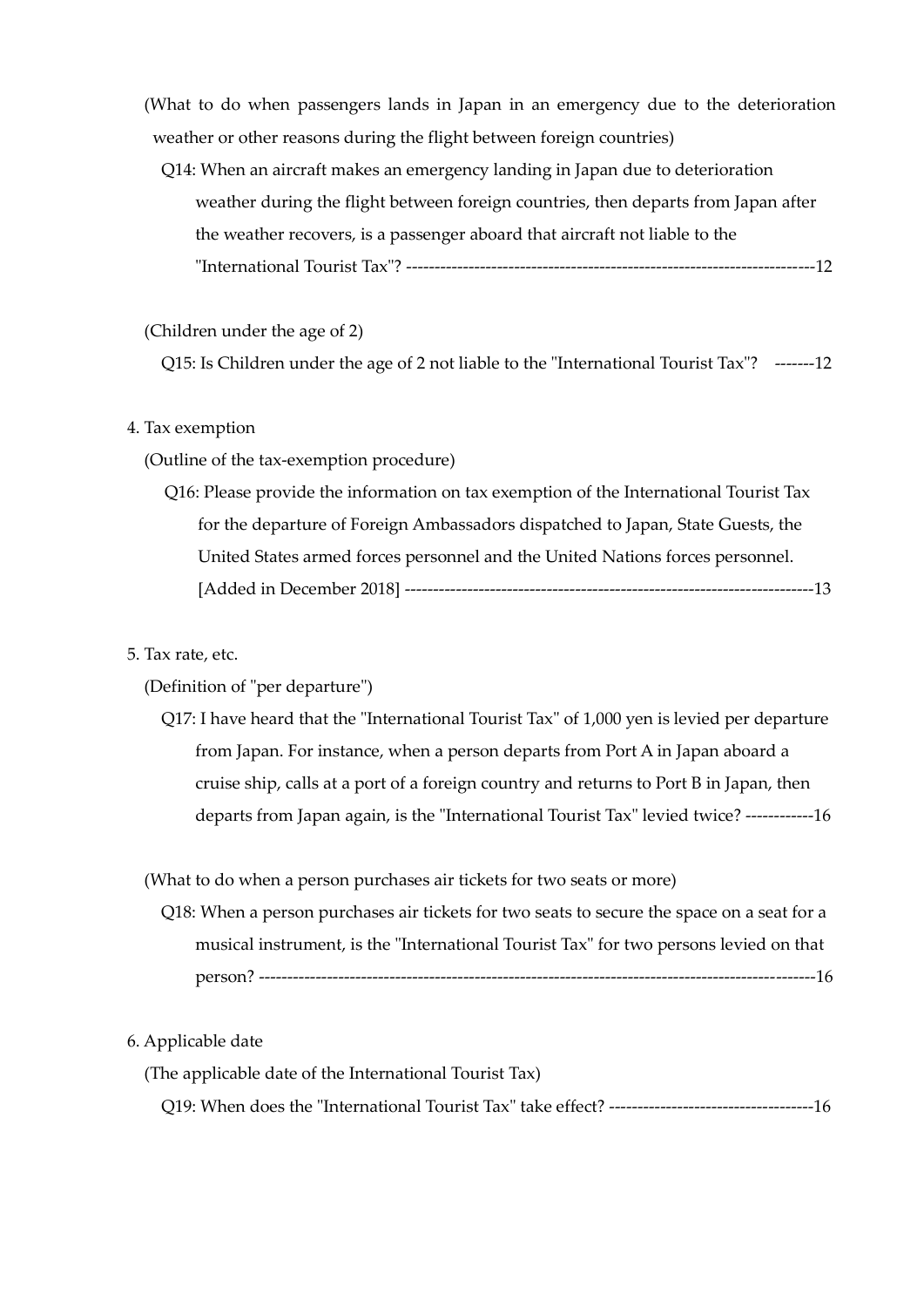(A contract of carriage is concluded prior to the effective date)

 Q20: Please let me know about the handling in the event that a person concludes a contract of carriage on January 5, 2019 and departs on January 10, 2019. --------------17

- II. Matters about international passenger transport business operators (special tax collectors)
	- 1. Administrative procedures about the "International Tourist Tax"
		- (Outline of administrative procedures to be performed by international passenger transport business operators perform)
			- Q21: I plan to start an international passenger transport business. As a special tax collector for the "International Tourist Tax" , what administrative requirements to do I have? [Revised in August 2018] -----------------------------------------------------------------18

(What to do in the event of code-share operation)

 Q22: When two or more airline companies operate code-share flights, which airlines shall collect the "International Tourist Tax"? [Revised in August 2018] ------------------------21

(Applicable exchange rates in the event of collecting the tax in foreign currencies)

Q23: When collecting the "International Tourist Tax" for 1,000 yen in a foreign currency (a local currency), what is the applicable exchange rate at the time of the collection? [Added in December 2018] -------------------------------------------------------------------------22

(In the event of purchasing air tickets by using mileage)

Q24: Our company engages in an international passenger transport business (an airline company). When our company receives the "International Tourist Tax" for 1,000 yen along with a price of an air ticket from an international tourist etc., is it permitted to use a point service (so-called mileage) provided by an airline company to a customer? [Added in December 2018] ----------------------------------------------------------22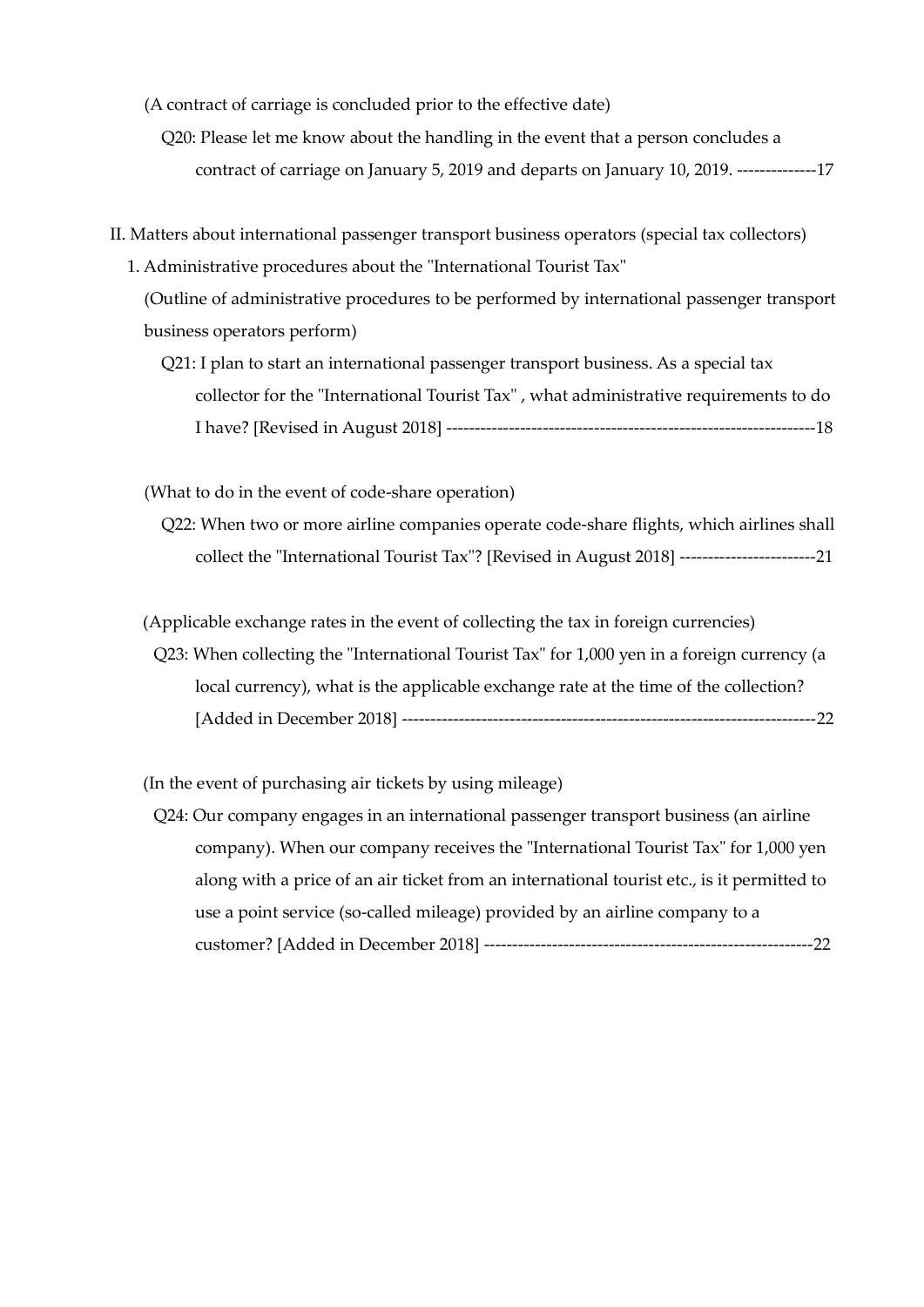(Reception of tax-exemption documents)

Q25: Our company is an international passenger transport business operator(an airline company). Since our company does not have a face-to-face reception counter for receiving air tickets reservation, our company plans to respond to a tax-exemption procedure at our Call Center.

When a company does not have a face-to-face reception counter for responding to a tax-exemption procedure, and thus cannot receive tax-exemption documents such as "Certificate of International Tourist Tax Exemption for Missions" in person and conclude a transport contract (issue air tickets), is it permitted to issue tax-exemption air tickets at the time of reservation at our Call Center first, and to receive and confirm tax-exemption documents (original copies) at our counter of an airport later when persons eligible for tax-exemption depart from Japan? [Added in December 2018] -----------------------------------------------------------------------------------------------------23

 (Additional tax and delinquent tax in the event of the failure to pay the tax by the due date) Q26: I have heard operators of international passenger transport business shall collect the "International Tourist Tax" from international tourists and pay the tax to the tax office or the customs by the end of the second month following the passenger's departure. Please let me know about any additional tax or delinquent tax in the event of the failure to pay the tax by the due date. -------------------------------------------24

(Obligation to record passenger information)

 Q27: I have heard operators of international passenger transport business must keep a record of facts about the departure of international tourists related to their international passenger transport business. What kinds of items should be recorded? -------------------------------------------------------------------------------------------------------------25

(Where to store records)

Q28: Please let me know where the books should be stored. ------------------------------------26

(The language to be used in the book)

Q29: Please let me know what language use in the book that should be maintained. ----26

(Book and record keeping through electronic methods)

 Q30: Please let me know about methods for preserving the book in electronic data. [Revised in January 2022]---------------------------------------------------------------------------26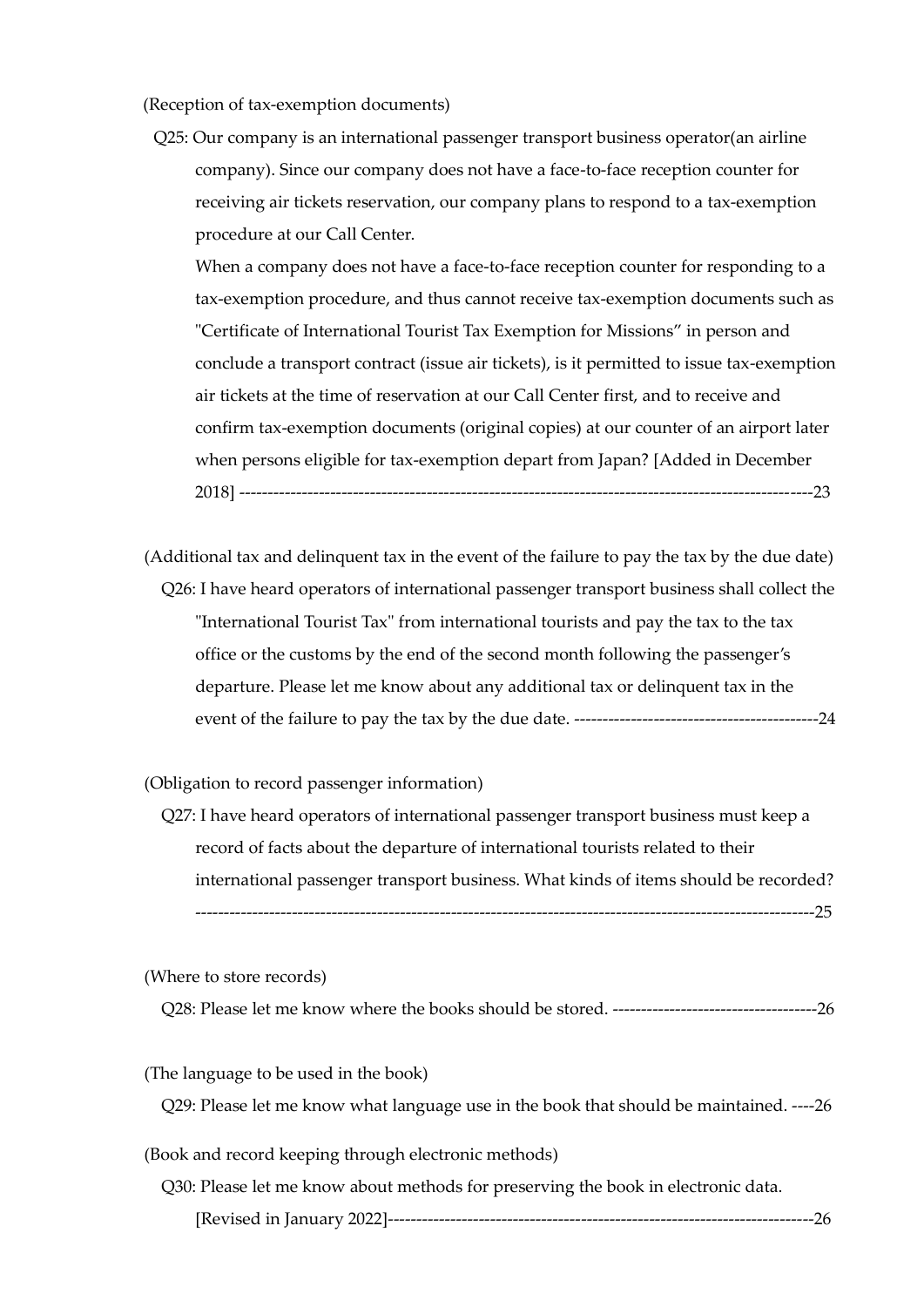| 2. The place to pay the tax and methods for payment by "domestic business operators"      |
|-------------------------------------------------------------------------------------------|
| (Definition of "domestic business operators")                                             |
|                                                                                           |
| (The place of tax payment of "domestic business operators")                               |
| Q32: I am a "domestic business operator." Where do I pay the "International Tourist Tax"? |
|                                                                                           |
| (How to pay the tax by "domestic business operators")                                     |
| Q33: I am a "domestic business operator." Please let me know how to pay the               |
|                                                                                           |
| (The agent of a "domestic business operator")                                             |
| Q34: I am a "domestic business operator." Is it permitted to entrust other air transport  |
| business operators or agents to submit notifications and statements about the             |
|                                                                                           |
| 3. The place of tax payment and methods for tax payment by "overseas business operators"  |
| (Definition of "overseas business operators")                                             |
|                                                                                           |
| (The place of tax payment of "overseas business operators")                               |
| Q36: I am an "overseas business operator." Where do I pay the "International Tourist      |
| Tax"?                                                                                     |
|                                                                                           |
| (How to pay the tax by "overseas business operators")                                     |
| Q37: I am an "overseas business operator." Please let me know how to pay the              |
|                                                                                           |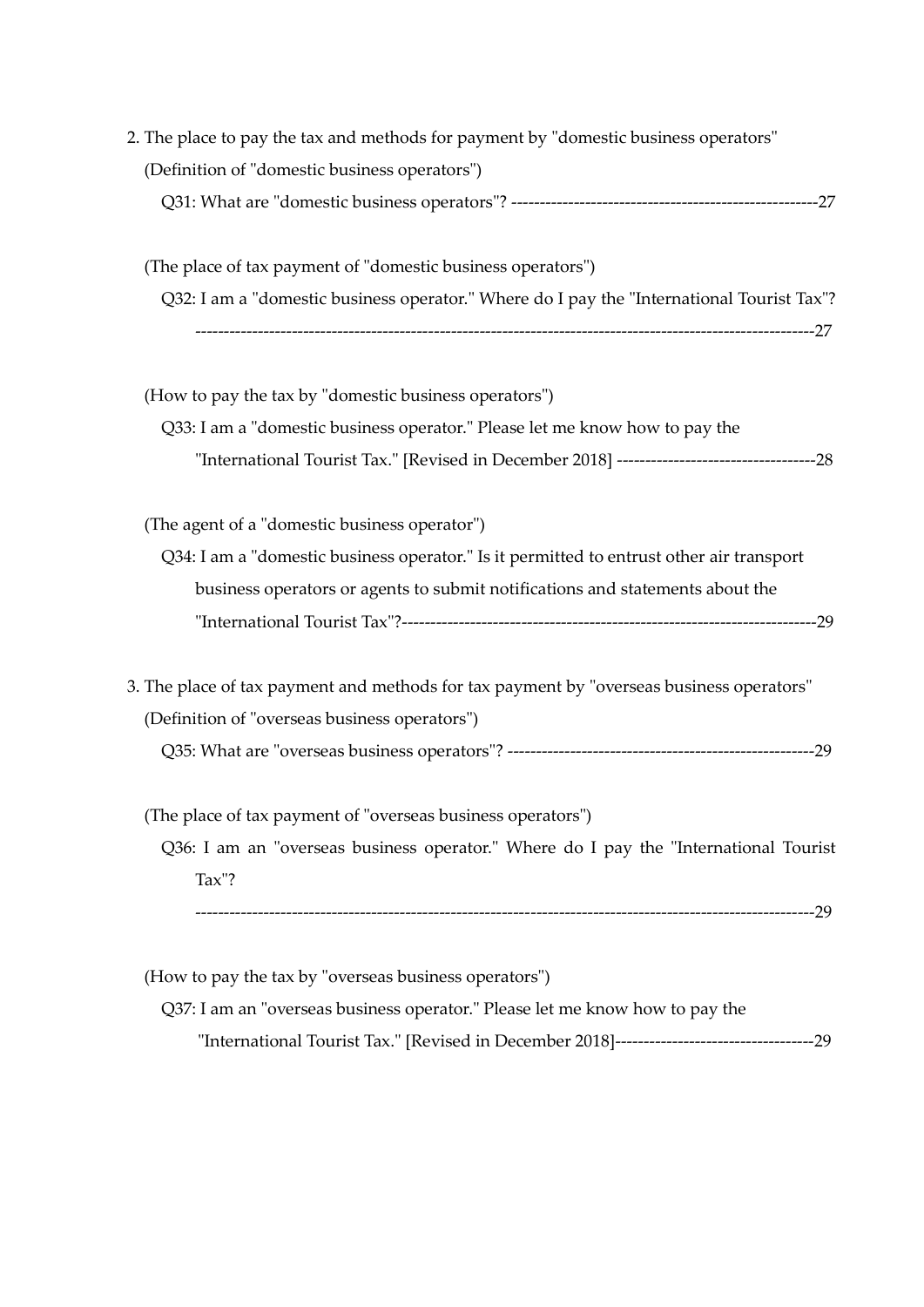(Election of a tax agent)

- Q38: I have heard that "overseas business operators" are required to appoint a tax agent who perform administrative procedures pertaining to the "International Tourist Tax" in Japan by proxy. Please let me know about methods for electing tax agents and clerical work that tax agents will perform. -----------------------------------------------------30
- 4. Notifications to be submitted by international passenger transport business operators (Items to enter in statements)
	- Q39: I have heard that international passenger transport business operators are required to submit statements together with the payment of the "International Tourist Tax." Please let me know about items to enter in the statements---------------------------------31
	- (What to do in the event that an overseas business operator establishes a branch in Japan) Q40: I am an overseas business operator. If I have a branch in Japan in the middle of a month, which procedures will be necessary? Also, how should the payment and the submission of statements be handled? ----------------------------------------------------------32
	- (What to do in the event that the tax is paid in excess) Q41: If I overpay the "International Tourist Tax", can I receive a refund? --------------------32
- III. Matters about payment by international tourists

| (How to pay the tax payment when departing from Japan aboard a private jet)           |     |
|---------------------------------------------------------------------------------------|-----|
| Q42: I will depart from Japan aboard a private jet, please let me know how to pay the |     |
| "International Tourist Tax."-----------------------------------                       | -35 |

(Place of tax payment when departing from Japan aboard a private jet) Q43: I will depart from Japan aboard a private jet, please let me know about the place of payment of the "International Tourist Tax." ----------------------------------------------------35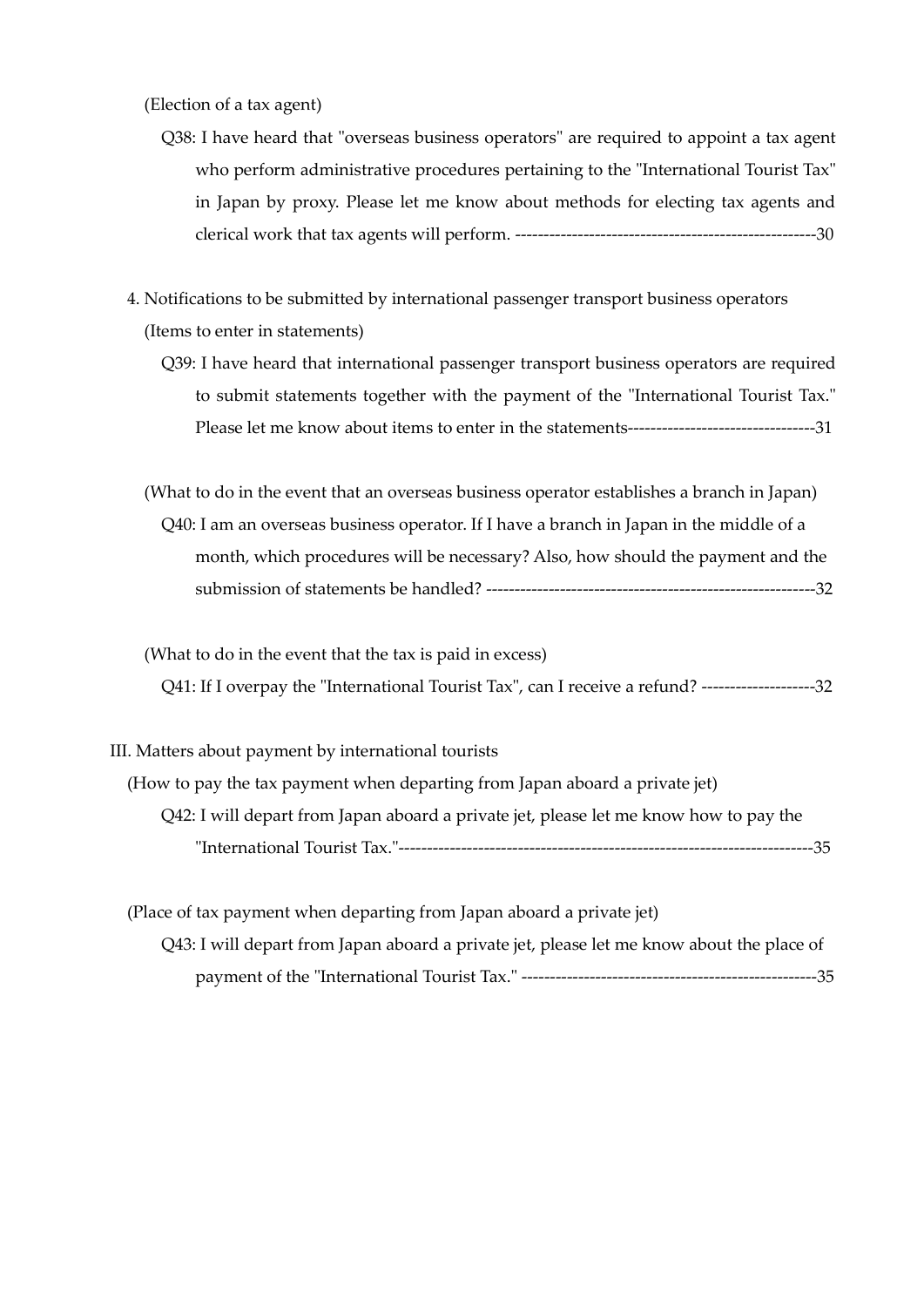#### I. Matters in general

1. Outline

(Outline of the "International Tourist Tax")

Q1: Please share with me the outline of the "International Tourist Tax." [Revised in December 2018]

### [Answer]

The "International Tourist Tax" will be introduced to provide a source of funds to expand and enhance Japan's tourist infrastructure in an effort to make Japan the top tourist destination.

The "International Tourist Tax" is a scheme in which international passenger transport business operator such as airlines, etc., in principle, must collect the tax from all passengers except those eligible for exemption (international tourists) upon departure from Japan (1,000 yen per departure) , and pay the collected tax to the Government of Japan.

## <Outline of the "International Tourist Tax">

1. A taxpayer

International tourists (refer to Q6) are obligated to pay the "International Tourist Tax."

2. Cases subject to taxation

When international tourists depart from Japan aboard international ships (refer to Q3), the "International Tourist Tax" is levied on them.

3. Non-taxable

The following departures from Japan that international tourists make aboard international ships are not subject to the "International Tourist Tax."

- (1) Certain transit passengers who enter Japan aboard aircraft and depart from Japan within 24 hours after their entry to Japan (refer to Q12)
- (2) Certain persons who are aboard international ships when such ships arrive at Japan for deterioration weather and other unavoidable reasons (refer to Q14)
- (3) Children under the age of 2 (refer to Q15)
- 4. Tax exemption

The "International Tourist Tax" concerning the departure of Ambassadors dispatched to Japan, State Guests, the United States armed forces personnel and the United Nations Forces personnel is exempted (refer to Q16).

5. Tax rate

The tax rate of the "International Tourist Tax" is 1,000 yen per departure from Japan.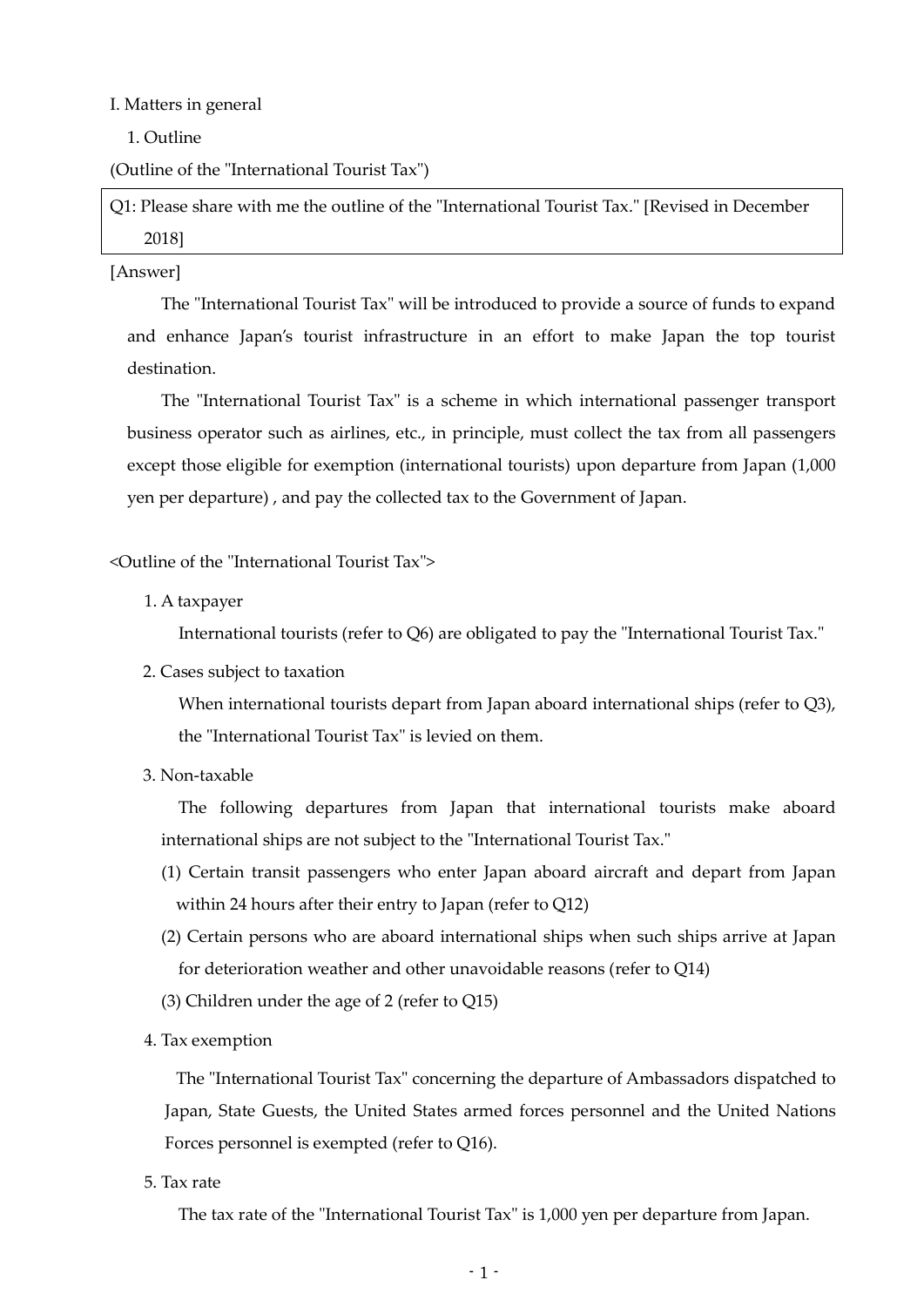- 6. Tax payment
	- (1) Special collection by international passenger transport business operators

 Operators of international passenger transport business (refer to Q7) are required to collect the "International Tourist Tax" from international tourists before they board their means of transportation.

Payments must be made by the end of the second month after the international tourist's departure from Japan. (refer to Q21)

 (2) Payment by international tourists (in the event of departures aboard private jets, etc.)

 In the event that (1) does not apply, international tourists are required to pay the tax to the Government of Japan by the time they embark on international ships (refer to Q42)

7. Applicable period

The tax will apply to departures from Japan on or after January 7, 2019.

(Note) The tax will not apply to departures related to the international passenger transport business based on transport contracts that are concluded before January 7, 2019 (excluding (1) cases where the departure date is fixed on or after January 7, 2019 and (2) cases where transport contracts specify that the "International Tourist Tax" is to be collected separately from fares). (refer to Q20)

## 2. Cases subject to taxation

(Definition of departure)

Q2: I have heard the "International Tourist Tax" is levied when international tourists and others depart from Japan by international ships. What does "departure" mean?

## [Answer]

When international tourists depart from Japan by international ships the "International Tourist Tax" is levied (5 of the Act). "Departure" used herein means proceeding to an area outside of Japan (territorial waters and airspace). For instance, if an aircraft depart from an airport in Japan for a foreign country and returns to Japan without exiting Japan's airspace, this case does not fall under the category of "departure." (2-3 of the Passenger Directive)

However, if a ship or an aircraft that departs for a foreign country, returns to Japan due to circumstances such as deteriorating weather or mechanical trouble after departing from Japan but without calling in a foreign country, the "International Tourist Tax" will not be levied. (Proviso to 5 of the Act)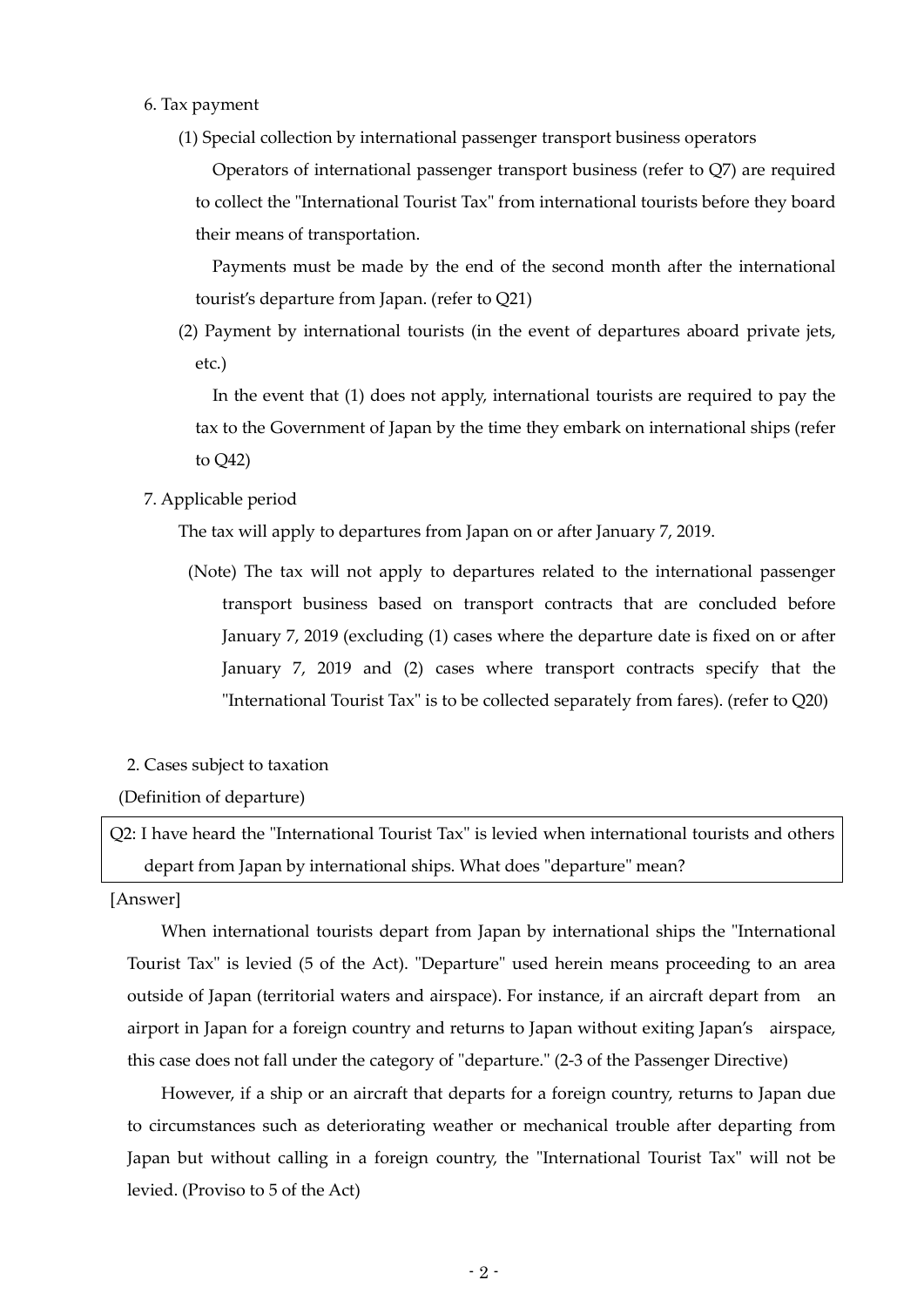(Definition of "international ships")

#### Q3: What are "international ships" ?

#### [Answer]

When international tourists depart from Japan aboard international ships the "International Tourist Tax" will be levied (5 of the Act). The term "International ships" as used here, refer to ships or aircrafts (excluding official ships or official aircrafts. Refer to Q4.) used to transport tourists and other passengers between Japan and other countries. (2 (1) ii of the Act)

Please note that "ships" used herein are equipment that people embark on and that is used for sailing, and "aircrafts" used herein are airplanes, helicopters, gliders, dirigibles, and other equipment that people embark on and that are used for flying. (2-1 and 2-2 of the Passenger Directive)

#### (Official ships or official aircrafts)

Q4: Do so-called official ships or official aircrafts that central governments or local governments entities use fall under the category of "international ships"?

#### [Answer]

"International ships" are ships or aircrafts that are used for transporting passengers and others between Japan and foreign countries. (2 (1) ii of the Act)

Ships or aircrafts that governments or local official entities use only for non-commercial purposes, and that governments or local official entities own or rent are excluded from the scope of "international ships" thus persons who depart from Japan aboard them are not liable to the "International Tourist Tax." (2 of the Order)

Please note that whether the use of ships or aircrafts is for non-commercial purposes or not will be judged by checking whether the use is to seek commercial gains or not.

Therefore, if part or all of the ship or aircraft is used for commercial purposes, this case will not fall under the category of ships or aircrafts that are used only for non-commercial use. (2-7 of the Passenger Directive)

## (Cargo ships or cargo aircrafts)

Q5: Do ships or aircrafts operating as cargo ships or cargo aircrafts fall under the category of "international ships"?

#### [Answer]

"International ships" used herein are ships or aircrafts that are used to transport passengers and others between Japan and foreign counties. (excluding official ships or official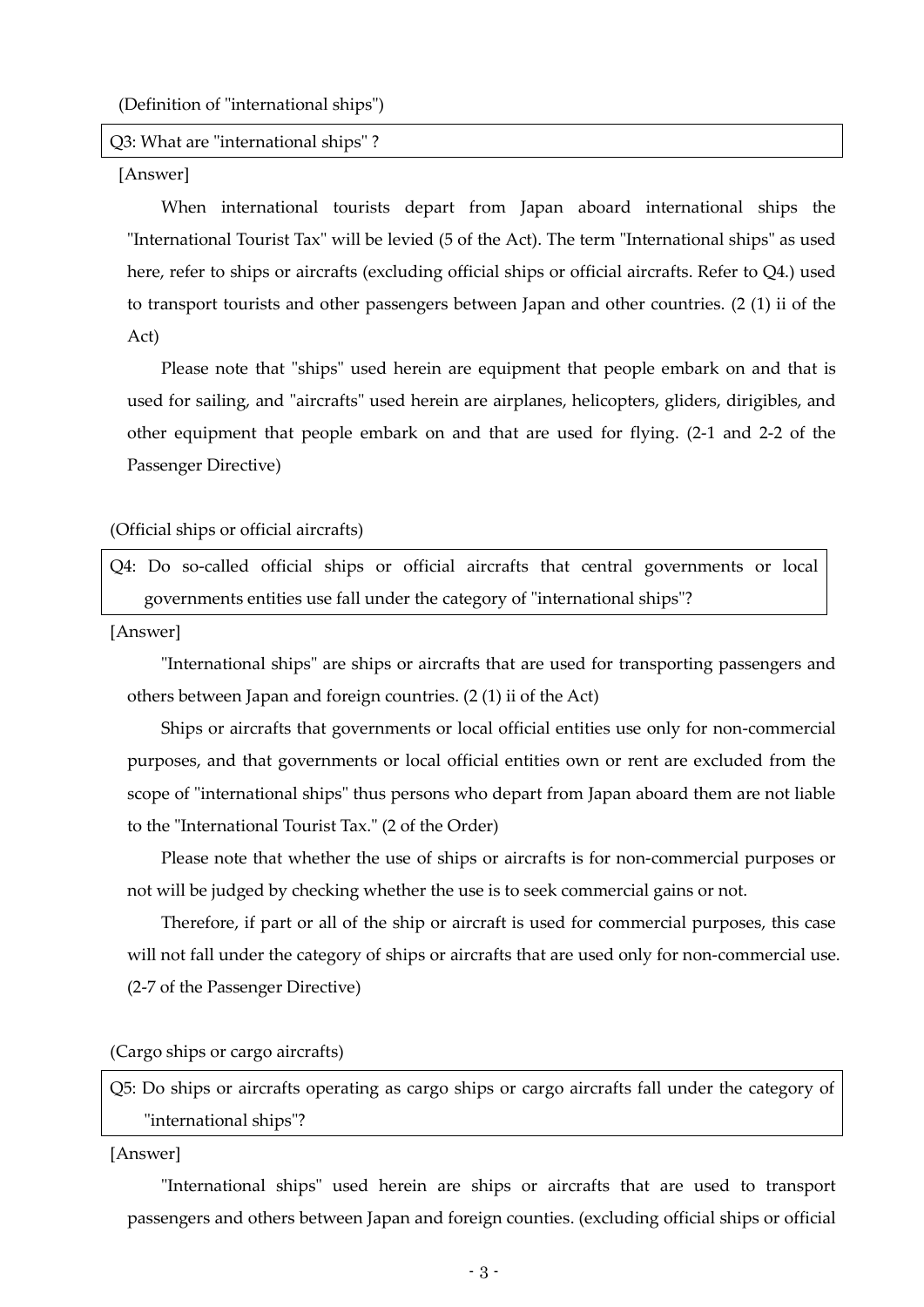aircrafts. Refer to Q4.) (2 (1) ii of Act)

Therefore, when ships or aircrafts that usually operate as cargo ships or cargo aircrafts are transporting tourists and others in addition to cargo, they will fall under the category of "international ships" (2-6 of the Passenger Directive)

#### (Definition of "international tourists")

Q6: Who falls under the category of "international tourists"?

[Answer]

When international tourists depart from Japan aboard international ships the "International Tourist Tax" is levied on them (5 of the Act). "International tourists" used herein are tourists and others individuals departing from Japan aboard international ships as described below.

- (1) Persons leaving Japan after approval in accordance with Article 25, paragraph (1) or Article 60, paragraph (1) of The Immigration Act (excluding persons who fall under (2) or (3)). (2 (1) iii a of the Act)
- (2) Passengers going aboard by aircraft that is used in international passenger transport business via Japan (If the airport of departure immediately before entering Japan is the same as the airport of arrival immediately after departure from Japan, this case falls under  $(1)$ ).  $(2(1)$  iii b in the Act and  $3(1)$  of the Order)
- (3) A person who enters Japan on condition that the person will comply with the provisions of the treaty (US armed forces personnel, etc.). (2 (1) iii c of the Act and 3 (2) of the Order)
- (Note 1) If a person who falls on (2) or (3) departs from a port of entry or departure (ports of entry or departure provided for in Article 2, item (viii) of The Immigration Act. The same shall apply thereafter.), the person falls under the category of international tourists in only this case.
- (Note 2) When certain requirements are satisfied, a person in (2) is non-taxable (refer to Q12) and a person in (3) is exempted from the tax (on official business) (refer to Q16).
- (Note 3) The term includes, apart from tourists, those leaving Japan for business, public service, employment, study, medical and other reasons. (2-4 of the Passenger Directive)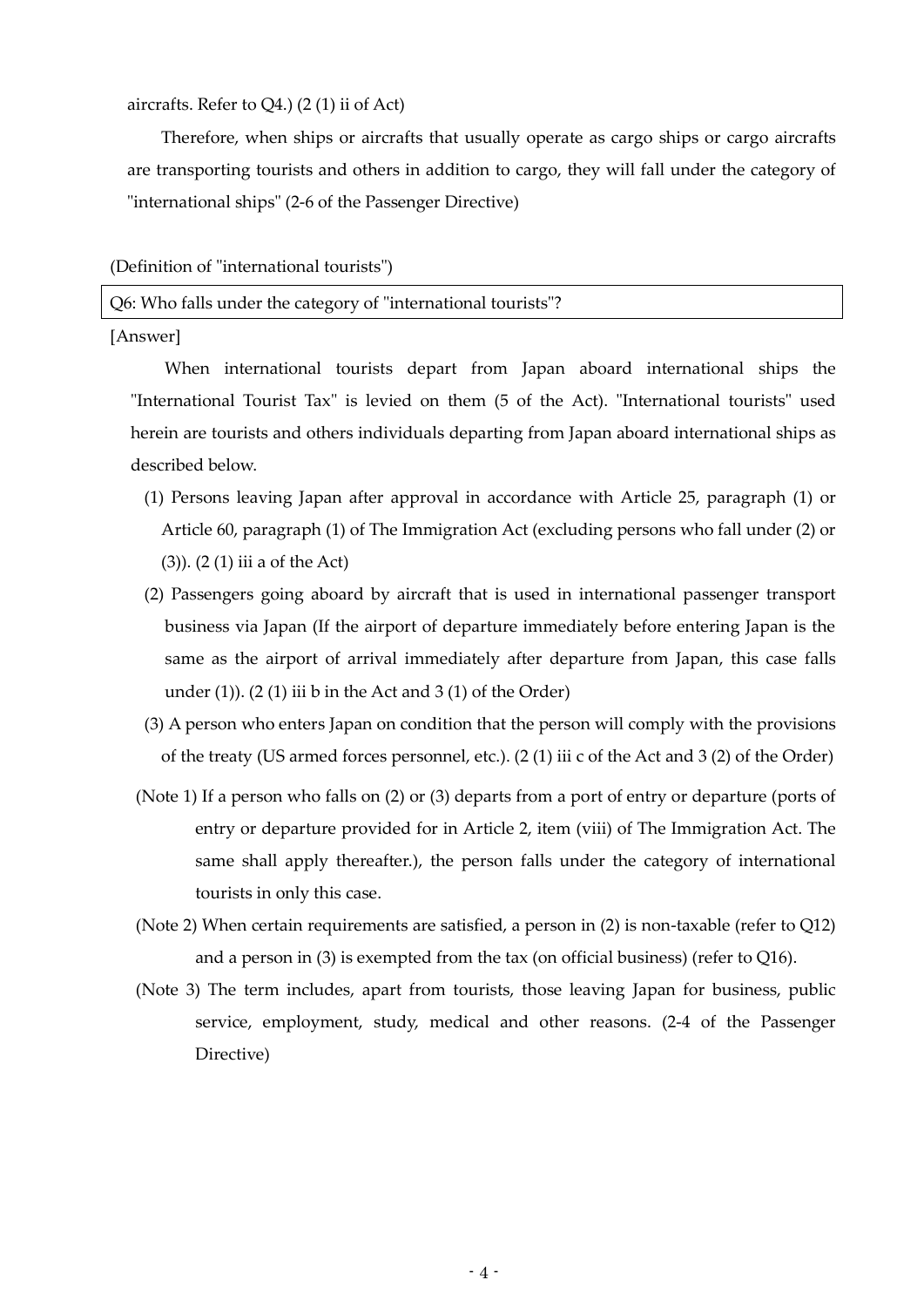(Definition of "international passenger transport business")

Q7: I have heard that passengers going abroad via Japan aboard aircraft that are used in international passenger transport business fall under the category of "international tourists" what is "international passenger transport business"? [Revised in December 2018]

#### [Answer]

The term "International passenger transport business", as used here, refer to businesses that offer paid transportation to passengers on demand using international ships. (2 (1) iv of in the Act)

Please note that "on demand" as used herein to arrange transportation at the request of and for the benefit of others, so even if international ships go between Japan and foreign countries, the act does not fall under international passenger transport business when transportation is conducted to transfer the operators themselves from one place to another. (2-9 (1) of the Passenger Directive)

In addition, "using international ships" is not limited to using international ships that is self-owned and also includes service rendered using international ships owned by others, such as rented aircrafts or ships. (2-9 (2) of the Passenger Directive)

- (Note 1) When offering transportation to passengers using international ships that go between Japan and foreign countries and are owned by self or others, the transportation by regular transport lines as well as charter transport lines falls under "international passenger transport business."
- (Note 2) When an operator leases a business jet for private use and a person who is leased the business jet transfers himself/herself from one place to another using the business jet, the business jet leasing business does not fall under "international passenger transport business" because the business does not offer paid transportation to passengers on demand using international ships.

\* As for the payment method of the International Tourist Tax when a person who is leased the business jet transfers himself / herself from one place to another using the business jet and departs from Japan, refer to Q42 and Q43.

(Note 3) When cargo ships or cargo aircrafts described in Q5 (cargo ships or cargo aircrafts) transport the staff for assisting the transportation of animals and art objects (those who are not crew members of cargo ships or cargo aircrafts) along with animals such as racehorses and art objects such as pictures, whether the transportation of the staff falls under "international passenger transport business" depends on whether it falls under the business that offers paid transportation to passengers (the staff) on demand using international ships in accordance with the contents of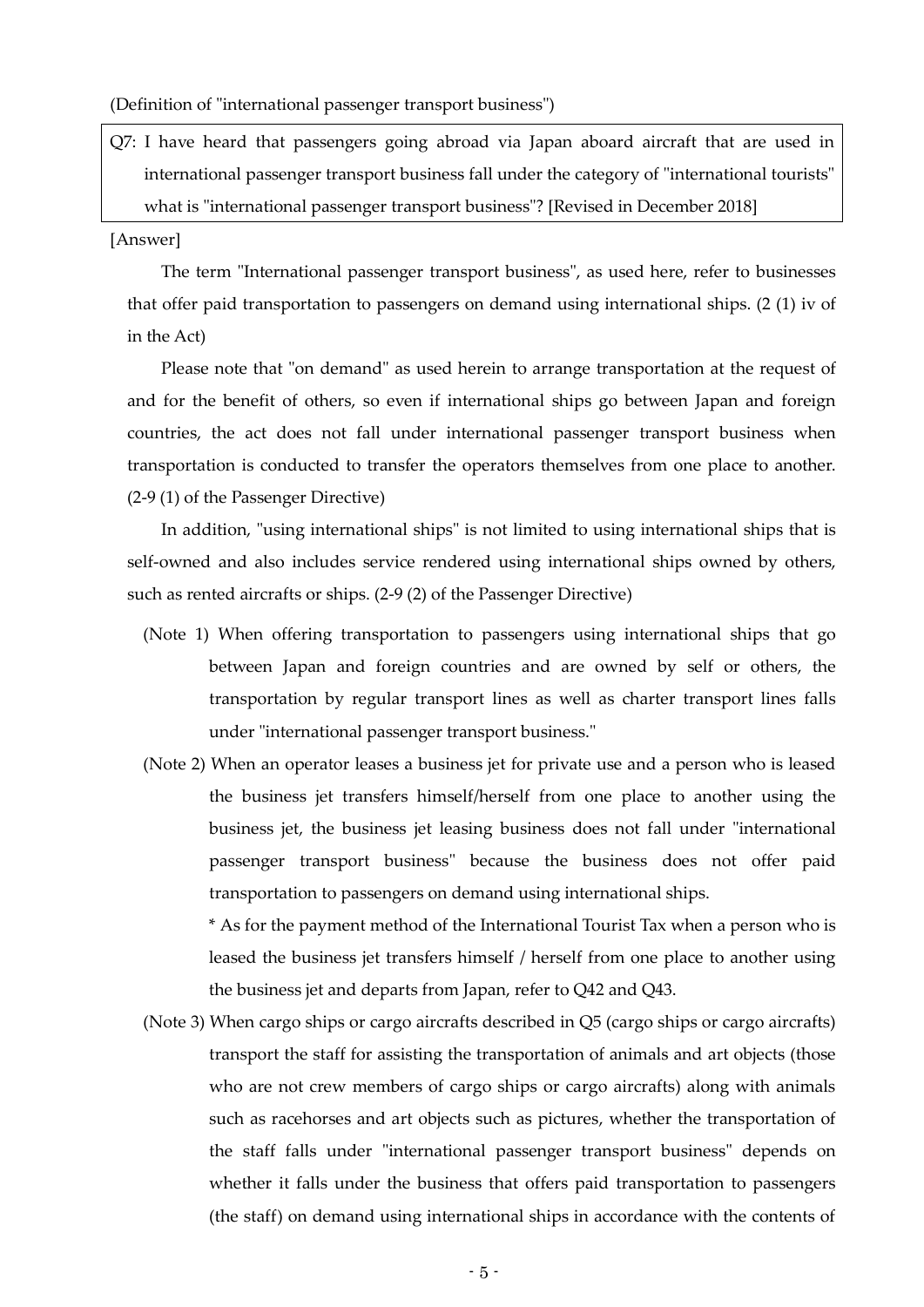the transport contract.

For example, when the staff is transported jointly with cargoes such as animals and art objects and the transportation of cargoes and passengers (the staff) is inseparable, the transportation of the staff does not fall under passenger transport business. In this case, it does not fall under "international passenger transport business."

(In the event that a passenger going abroad via Japan aboard an aircraft departs from Japan without receiving confirmation of departure)

Q8: When passengers going abroad via Japan on an aircraft (so-called transit passengers) arrive at Japan, stop in the so-called departure area and depart from Japan without going through entry and departure procedures, are they liable to the "International Tourist Tax"?

[Answer]

A passenger who goes abroad via Japan aboard an aircraft that is used in international passenger transport business falls under the category of international tourists. (2 (1) iii b of the Act and 3 (1) of the Order) Therefore, the "International Tourist Tax" will be levied on them when departing from Japan\* (refer to Q6).

However, a person who departs from Japan within 24 hours after the entry to Japan will not be liable to the "International Tourist Tax" if the person satisfies certain requirements (refer to Q12). (6 i of the Act and 4 (1) of the Order)

Please note that when a person goes through the procedure for entry and departure (including cases where ports of entry and departure are not the same), the person will also be treated the same way.

\*"Departure" means to proceed to an area outside of Japan (territorial waters and airspace) (refer to Q2).

(Crew member of ships or aircrafts)

Q9: Do crew members of ships or aircrafts fall under the category of "international tourists"? [Revised in December 2018]

[Answer]

A person who departs from Japan after receiving confirmation of departure pursuant to Article 25, paragraph (1) or Article 60, paragraph (1) of The Immigration Act basically falls under the category of "international tourists"  $(2 \t1)$  iii a of the Act), but crew member of ships or aircrafts is excluded from the subject of receiving confirmation of departure pursuant to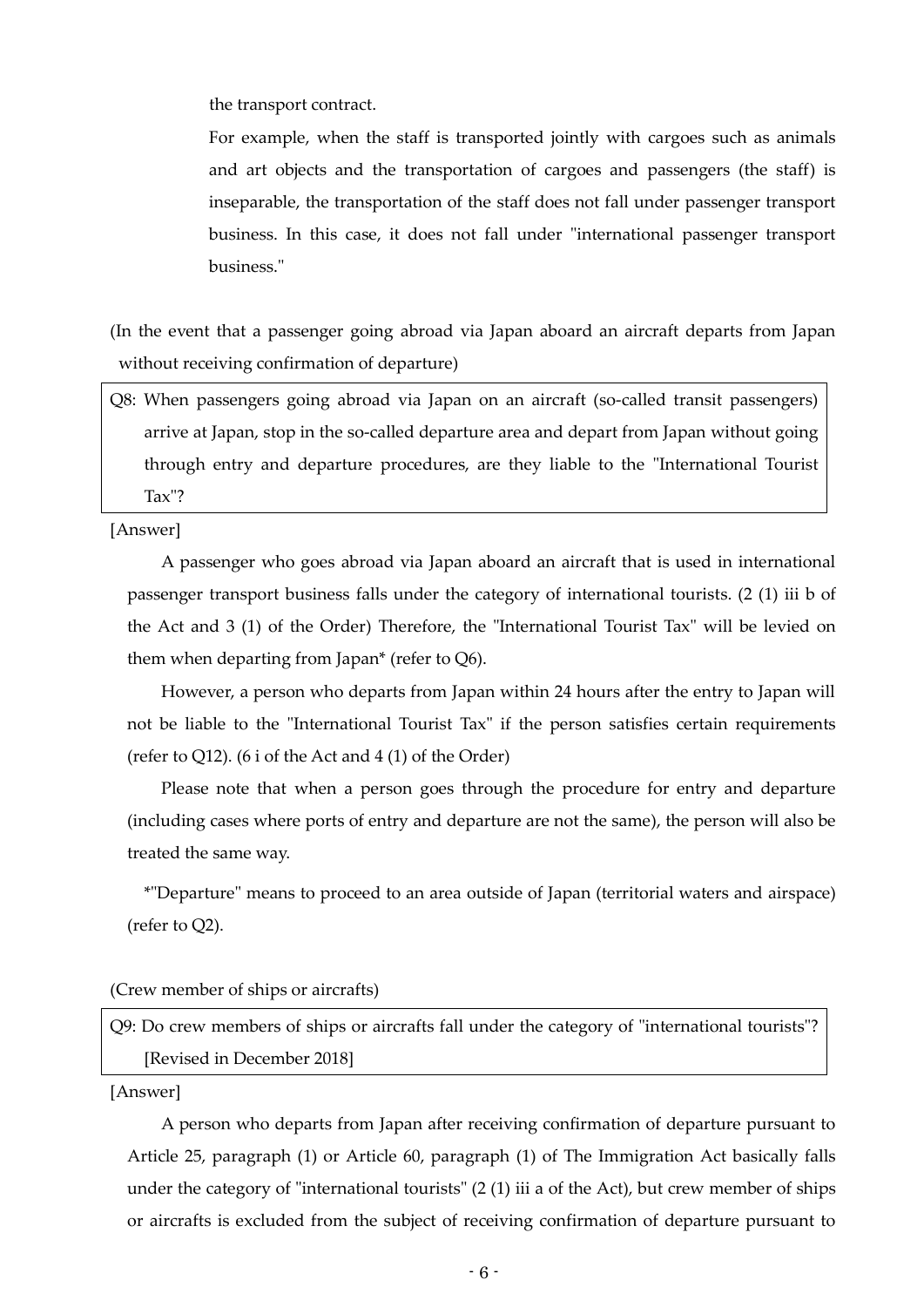Article 25, paragraph (1) and Article 60, paragraph (1) of The Immigration Act. Therefore, that person does not fall under the category of "international tourists" (2-5 (1) of the Passenger Directive)

In general, pilots, flight attendants, and maintenance technicians of airline companies boarding aircrafts for performing their duties (persons described in clearance notice as crew members) are included in crew members and excluded from the subject of receiving confirmation of departure. Therefore, they do not fall under "international tourists."

| [Reference]                                                                                                                                                                                      |
|--------------------------------------------------------------------------------------------------------------------------------------------------------------------------------------------------|
| Article 2, item (iii) of The Immigration Act (Definition)                                                                                                                                        |
| Crew members mean crew members of ships or aircrafts (hereinafter referred to as "ships etc.")                                                                                                   |
| Article 25, paragraph (1) of The Immigration Act (Procedure for Departure)                                                                                                                       |
| Any Foreign National (except for Crew Members; the same applies in the following Article)                                                                                                        |
| who is to depart from Japan with the intention of proceeding to an area outside of Japan is receive<br>confirmation of departure from an Immigration Inspector in accordance with the procedures |
| provided for by Ministry of Justice Order at the Port of Entry or Departure from which they                                                                                                      |
| depart Japan.                                                                                                                                                                                    |
| Article 60, paragraph (1) of The Immigration Act (Departure of a Japanese Nationals)                                                                                                             |
| Any Japanese national (except for Crew Members) who departs from Japan with the intention                                                                                                        |
| of proceeding to an area outside of Japan, is to possess a valid Passport and must receive                                                                                                       |
| confirmation of departure from an Immigration Inspector in accordance with the procedures                                                                                                        |
| provided by Ministry of Justice Order, at the Port of Entry or Departure from which such person<br>departs.                                                                                      |
|                                                                                                                                                                                                  |

## (A person who is deported from Japan)

Q10: Does a person being deported pursuant to the provisions of The Immigration Act, or a person being transported overseas pursuant to the provisions of Act on the Transnational Transfer of Sentenced Persons fall under the category of "international tourists"?

[Answer]

A person who departs from Japan after receiving confirmation of departure pursuant to Article 25, paragraph (1) or Article 60, paragraph (1) of The Immigration Act basically falls under the category of "international tourists" (2 (1) iii a of the Act), but a person being deported pursuant to the provisions of The Immigration Act, or a person being transported abroad pursuant of the provisions of Act on the Transnational Transfer of Sentenced Persons is one who departs from Japan without the "intention of proceeding to an area outside of Japan" and departs from Japan without receiving confirmation of departure pursuant to the provisions of The Immigration Act. Therefore, that person does not fall under the category of "international tourists" (2-5 (2) of the Passenger Directive)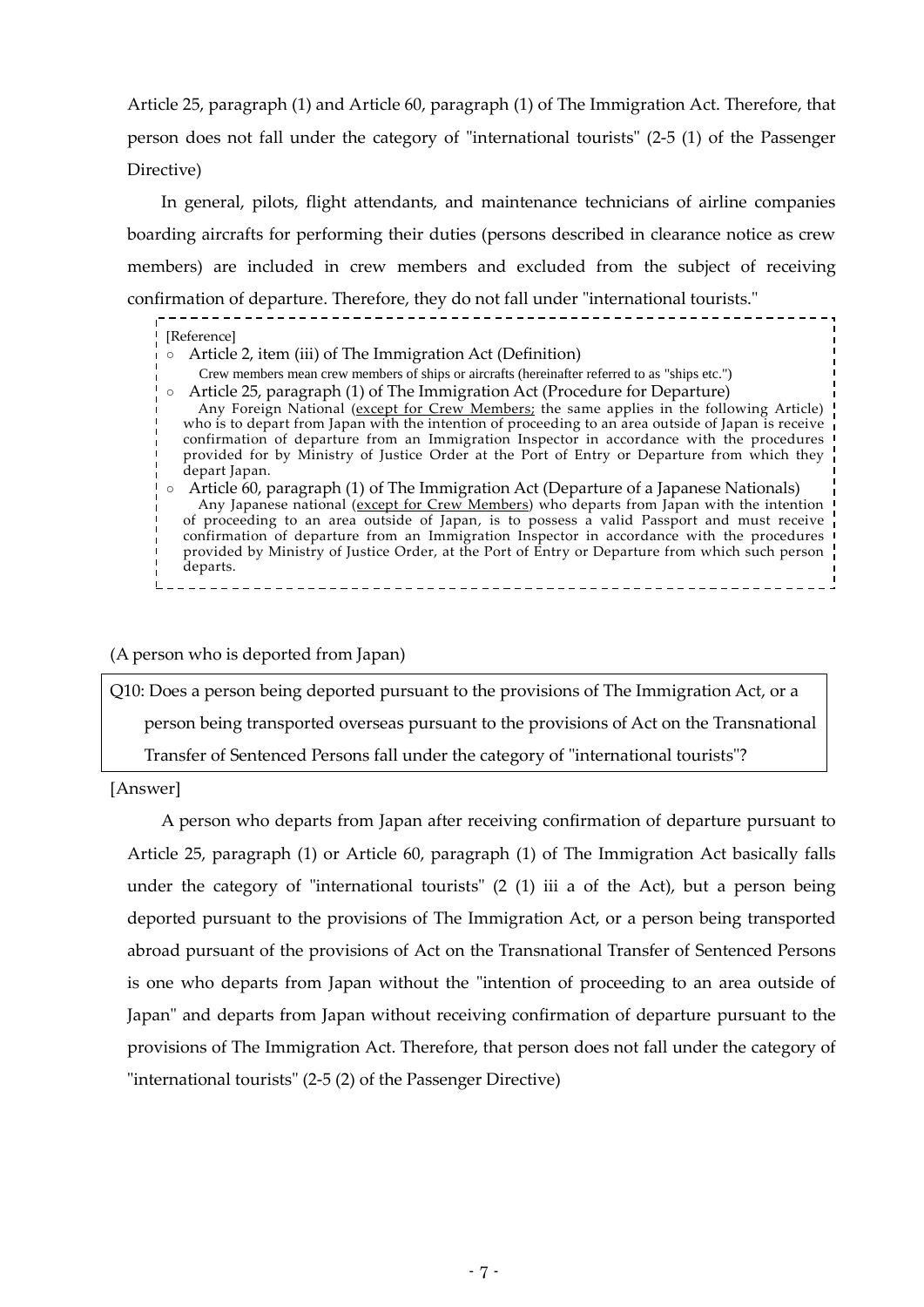#### [Reference] ○ Article 25, paragraph (1) of The Immigration Act (Procedure for Departure) Any Foreign National (except for Crew Members; the same applies in the following Article) who is to depart from Japan <u>with the intention of proceeding to an area outside of Japan</u> is to receive confirmation of departure from an Immigration Inspector in accordance with the procedures provided for by Ministry of Justice Order at the Port of Entry or Departure from which they depart Japan. ○ Article 60, paragraph (1) of The Immigration Act (Departure of a Japanese Nationals) Any Japanese national (except for Crew Members) who departs from Japan with the intention <u>of proceeding to an area outside of Japan, is to</u> possess a valid Passport and must receive confirmation of departure from an Immigration Inspector in accordance with the procedures provided by Ministry of Justice Order, at the Port of Entry or Departure from which such person departs.

(Seagoing fishermen)

Q11: Do seagoing fishermen departing Japan for the international waters or the territorial waters of foreign counties fall under "international tourists"?

[Answer]

A person who departs after receiving confirmation of departure pursuant to Article 25, paragraph (1) or Article 60, paragraph (1) of The Immigration Act basically falls under the category of "international tourists" (2 (1) iii a of the Act), but seagoing fishermen (a crew member) does not fall under the category of "international tourists" because the person departs without receiving confirmation of departure pursuant to the provisions of The Immigration Act.

[Reference]

- Article 25, paragraph (1) of The Immigration Act (Procedure for Departure) Any Foreign National (except for Crew Members; the same applies in the following Article) who is to depart from Japan with the intention of proceeding to an area outside of Japan is to receive confirmation of departure from an Immigration Inspector in accordance with the procedures provided for by Ministry of Justice Order at the Port of Entry or Departure from which they depart Japan.  $\circ$  Article 60, paragraph (1) of The Immigration Act (Departure of a Japanese Nationals)
- Any Japanese national (except for Crew Members) who departs from Japan with the intention of proceeding to an area outside of Japan, is to possess a valid Passport and must receive confirmation of departure from an Immigration Inspector in accordance with the procedures provided by Ministry of Justice Order, at the Port of Entry or Departure from which such person departs.

3. Non-taxable

(Passengers going abroad by aircraft via Japan)

Q12: I have heard that "certain transit passengers who enter Japan aboard aircrafts and depart

from Japan within 24 hours after their entry" are not subject to the "International Tourist

Tax. "What does "transit passengers" herein mean?

[Answer]

"Transit passengers" who are non-taxable in the "International Tourist Tax" is one who goes to a foreign country via Japan aboard aircrafts that is used in international passenger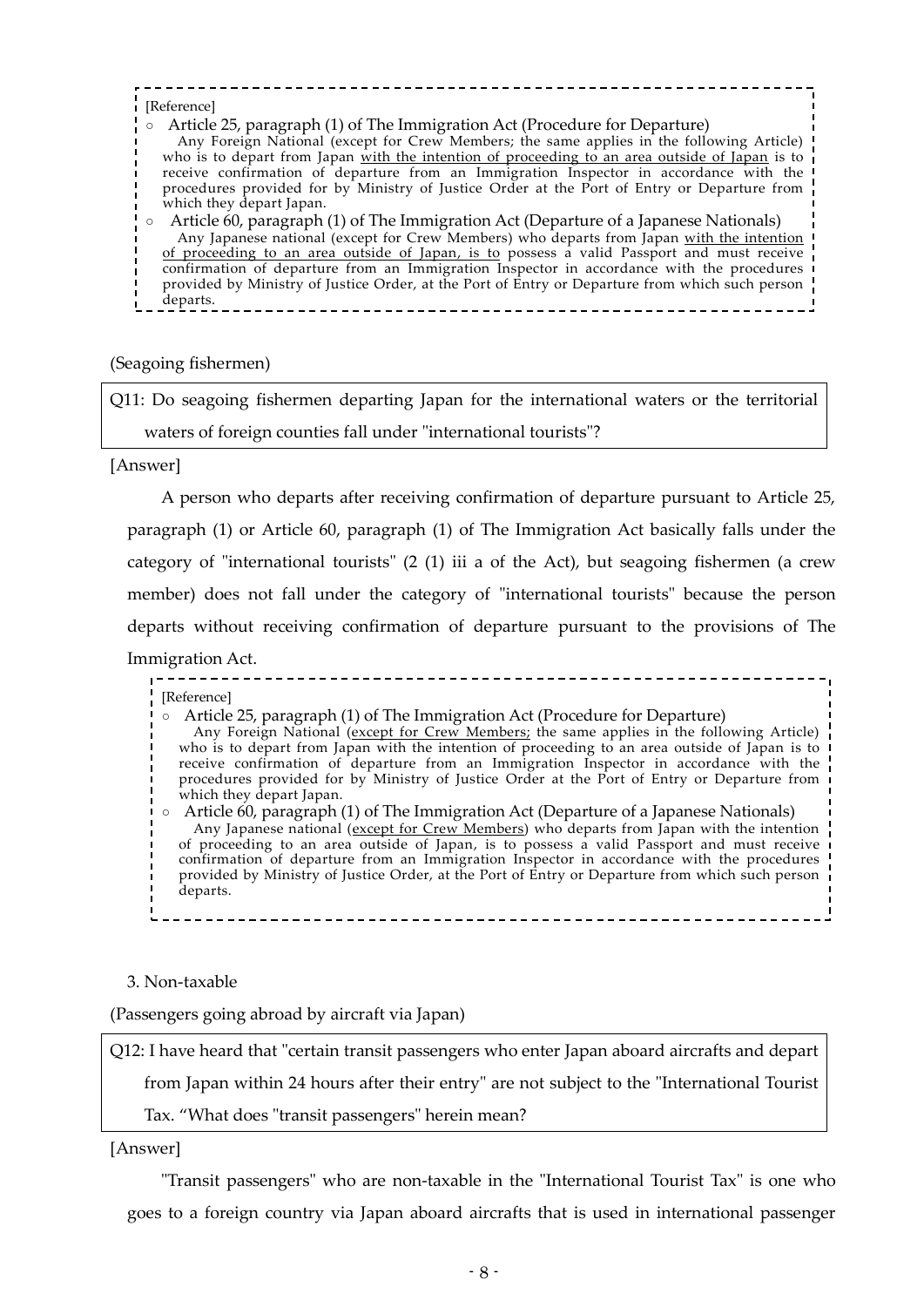transport business and departs from Japan "leaving Japan within 24 hours of arrival" in accordance with a contract of carriage that falls under the following (1) and (2). (6 i of the Act and 4 (1) of the Order)

- (1) A case where a single air ticket is issued regarding the contract of carriage. (4 (1) 1 of the Order)
- (2) A case where a single air ticket is issued in accordance with a contract of carriage clearly indicates in the itinerary that the aircraft that the passenger will take to depart from Japan will leave the airport of entry or departure within 24 hours after the aircraft the passenger took to enter Japan arrives at the airport of entry or departure. (4 (1) ii of the Order)

"A single air ticket is issued" means that a single air ticket is issued for a contract of carriage where an itinerary indicates travel from a foreign country to another foreign country via Japan. Therefore, even in the case where a contract of carriage with an itinerary showing travel from a foreign country to another foreign country via Japan consists of multiple contracts, this case will falls under "a single air ticket is issued" when a single air ticket is issued about these multiple contract of carriages. (4-2 of the Passenger Directive)

In addition, whether "leaving Japan within 24 hours of arrival" will be judged by confirming whether the difference between the landing time in Japan and departure time from Japan that are described in the issued "single air ticket" (including an electronic air ticket that is issued electromagnetically [4-1 of the Passenger Directive]) is within 24 hours or not. (4-3 of the Passenger Directive)

Even if that person's actual departure takes place more than 24 hours after the entry due to bad weather and other reasons, the "International Tourist Tax" will not be levied on that person if the above "single air ticket" clarifies that that person was scheduled to depart within 24 hours.

 (Note) If the immediate departing airport before entering Japan is the same as the immediate arriving airport after departing from Japan, the person will not fall under the "transit passengers" who are non-taxable in the "International Tourist Tax." Therefore, that person will not be non-taxable in the "International Tourist Tax" even if the "single air ticket" clarifies that that person was scheduled to depart from japan within 24 hours after that person's entry in Japan. (3 (1) and 4 (1) of the Order)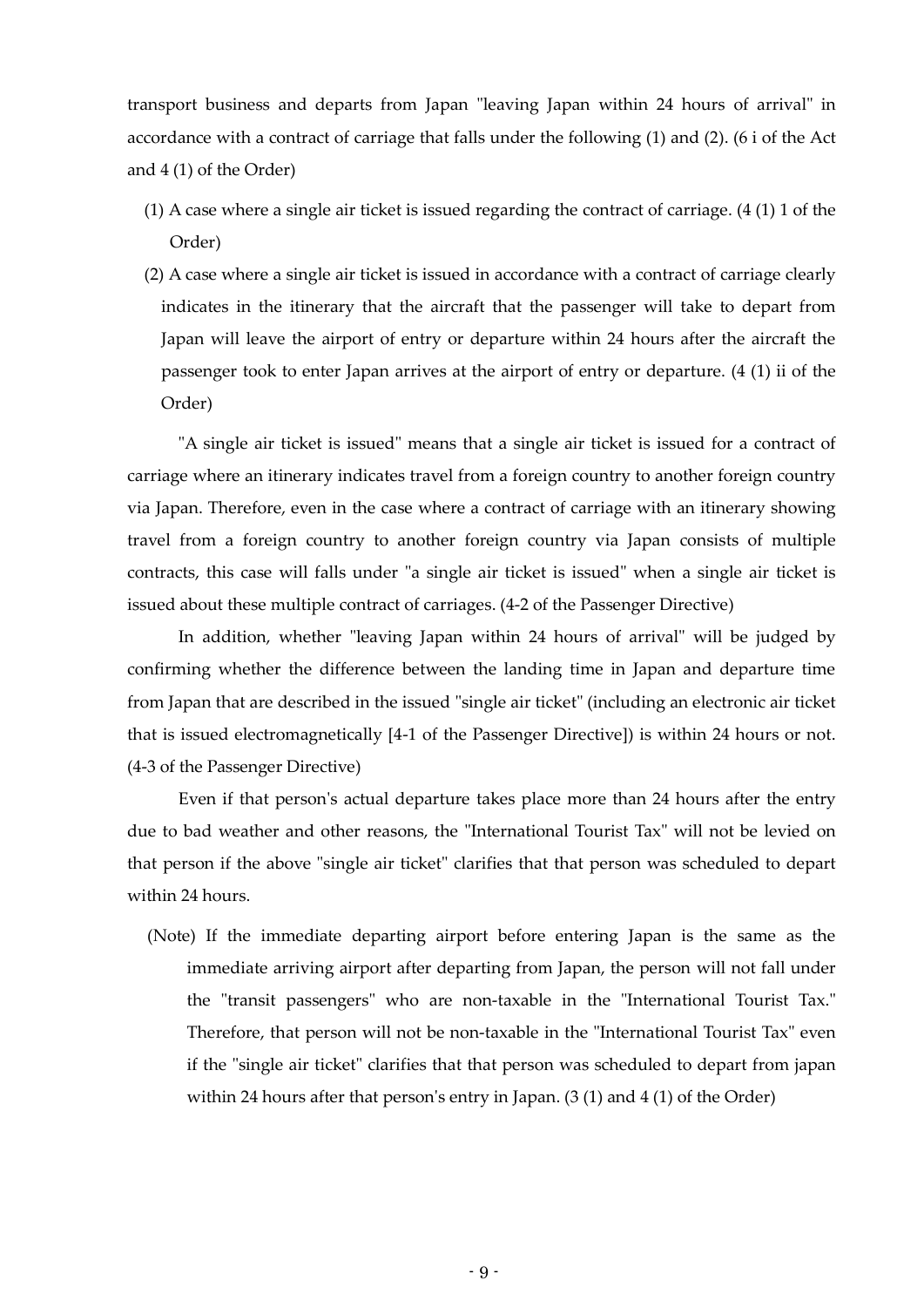(Passengers going abroad by a ship via Japan)

Q13: When passengers going abroad via Japan aboard ships depart from Japan within 24 hours after their entry, are they non-taxable in the "International Tourist Tax"?

## [Answer]

"Transit passengers" who are non-taxable in the "International Tourist Tax" is one who goes abroad via Japan aboard an aircraft that is used in international passenger transport business. Therefore, a passenger who goes abroad via Japan aboard a ship is not non-taxable in the "International Tourist Tax." (6 i of the Act)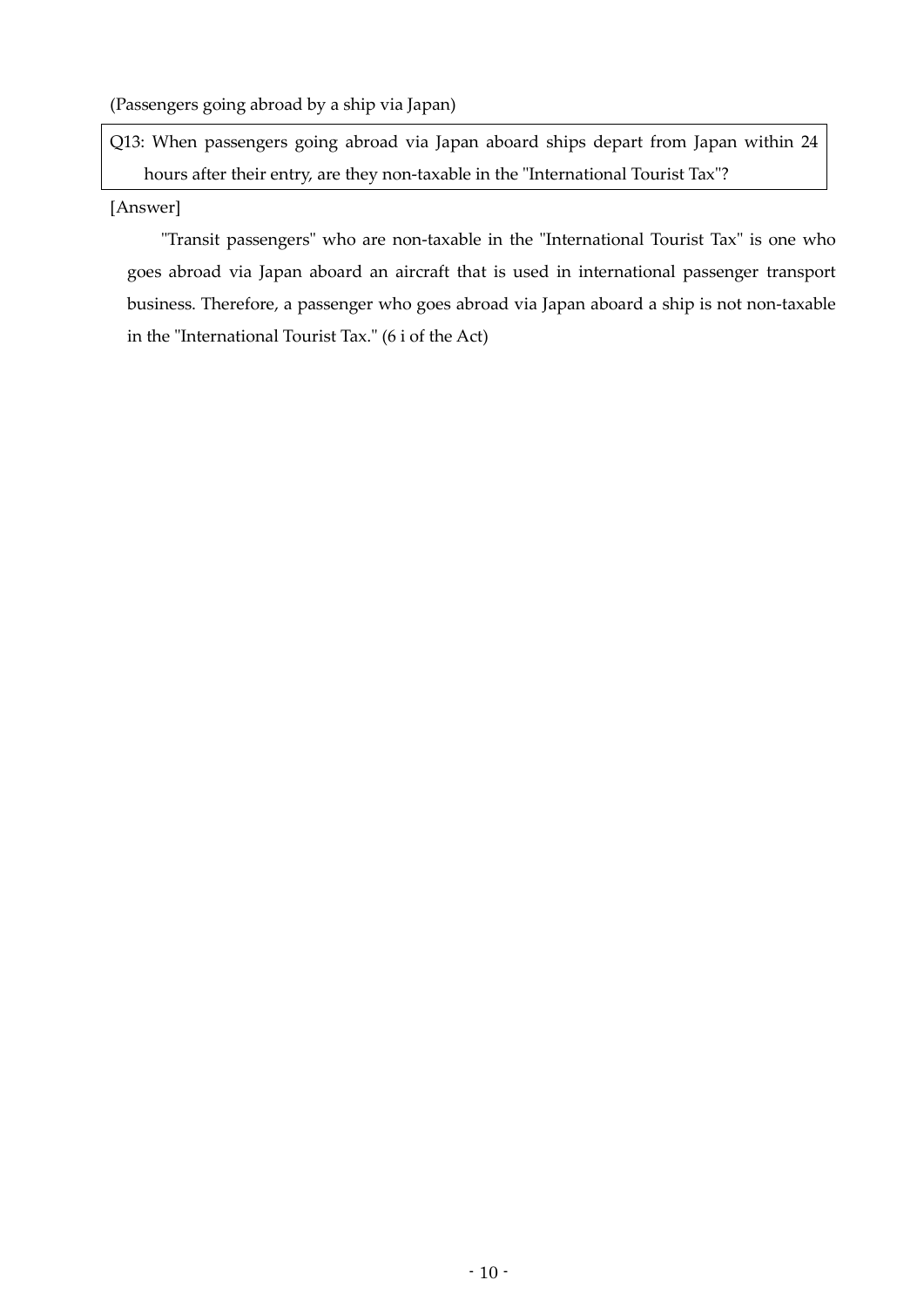|                                                                                                                                                                       | (1) A passenger who goes to Airport C in the US from Airport A in the UK via Airport B in Japan (*Departure within<br>24 hours after that passenger's entry to Japan)                                                              |  |              |                                                                   |                   |           |                        |
|-----------------------------------------------------------------------------------------------------------------------------------------------------------------------|------------------------------------------------------------------------------------------------------------------------------------------------------------------------------------------------------------------------------------|--|--------------|-------------------------------------------------------------------|-------------------|-----------|------------------------|
|                                                                                                                                                                       |                                                                                                                                                                                                                                    |  |              |                                                                   |                   |           |                        |
| Airport A in                                                                                                                                                          |                                                                                                                                                                                                                                    |  |              | Airport B in                                                      |                   |           | Airport C in           |
| the UK                                                                                                                                                                |                                                                                                                                                                                                                                    |  |              | Japan                                                             |                   |           | the US                 |
|                                                                                                                                                                       |                                                                                                                                                                                                                                    |  |              |                                                                   |                   |           |                        |
|                                                                                                                                                                       |                                                                                                                                                                                                                                    |  |              |                                                                   |                   |           |                        |
|                                                                                                                                                                       | (2) A passenger who goes to Airport C in the US from Airport A in the UK via Airport B in Japan (entry) and                                                                                                                        |  |              |                                                                   |                   |           |                        |
|                                                                                                                                                                       | Airport D in Japan (departure) (*Departure within 24 hours after that passenger's entry to Japan)                                                                                                                                  |  |              |                                                                   |                   |           |                        |
|                                                                                                                                                                       |                                                                                                                                                                                                                                    |  |              |                                                                   |                   |           |                        |
| Airport A in                                                                                                                                                          |                                                                                                                                                                                                                                    |  | Airport B in | Airport D in                                                      |                   |           | Airport C in           |
| the UK                                                                                                                                                                |                                                                                                                                                                                                                                    |  | Japan        | Japan                                                             |                   |           | the US                 |
|                                                                                                                                                                       |                                                                                                                                                                                                                                    |  |              |                                                                   |                   |           |                        |
|                                                                                                                                                                       |                                                                                                                                                                                                                                    |  |              |                                                                   |                   |           |                        |
|                                                                                                                                                                       |                                                                                                                                                                                                                                    |  |              |                                                                   |                   |           |                        |
| (3) A passenger who goes to Airport F in the US from Airport E in the US via Airport B in Japan (*Departure within<br>24 hours after that passenger's entry to Japan) |                                                                                                                                                                                                                                    |  |              |                                                                   |                   |           |                        |
|                                                                                                                                                                       |                                                                                                                                                                                                                                    |  |              |                                                                   |                   |           |                        |
|                                                                                                                                                                       |                                                                                                                                                                                                                                    |  |              |                                                                   |                   |           |                        |
|                                                                                                                                                                       |                                                                                                                                                                                                                                    |  |              |                                                                   |                   |           |                        |
| Airport E in<br>the US                                                                                                                                                |                                                                                                                                                                                                                                    |  |              | Airport B in<br>Japan                                             |                   |           | Airport F in<br>the US |
|                                                                                                                                                                       |                                                                                                                                                                                                                                    |  |              |                                                                   |                   |           |                        |
|                                                                                                                                                                       |                                                                                                                                                                                                                                    |  |              |                                                                   |                   |           |                        |
|                                                                                                                                                                       |                                                                                                                                                                                                                                    |  |              |                                                                   |                   |           |                        |
|                                                                                                                                                                       | Please note that the passengers from $(1)$ to $(3)$ above are non-taxable only in the case that each of their air<br>tickets clearly shows that they are scheduled to depart from Japan within 24 hours after their entry in Japan |  |              |                                                                   |                   |           |                        |
| (refer to Q12).                                                                                                                                                       |                                                                                                                                                                                                                                    |  |              |                                                                   |                   |           |                        |
|                                                                                                                                                                       |                                                                                                                                                                                                                                    |  |              |                                                                   |                   |           |                        |
|                                                                                                                                                                       |                                                                                                                                                                                                                                    |  |              | Name: Taro Kokuzei                                                | <b>Air Ticket</b> |           |                        |
|                                                                                                                                                                       |                                                                                                                                                                                                                                    |  |              | Passport No. $\circ \times \Delta \star$<br>Issue date: January 8 |                   |           |                        |
|                                                                                                                                                                       |                                                                                                                                                                                                                                    |  |              | Ticket issuing airline:                                           | 00 Airlines       |           |                        |
|                                                                                                                                                                       |                                                                                                                                                                                                                                    |  |              |                                                                   | Itinerary         |           |                        |
|                                                                                                                                                                       |                                                                                                                                                                                                                                    |  |              | Date and time                                                     | Country           | Airport   | Arrival/Departure      |
|                                                                                                                                                                       | This single air ticket clarifies that the<br>passenger is scheduled to depart from                                                                                                                                                 |  |              | · o'clock, January •                                              | The UK            | Airport A | Departure              |
|                                                                                                                                                                       | Japan within 24 hours after that                                                                                                                                                                                                   |  |              | 1 o'clock, January 26                                             | Japan             | Airport B | Arrival                |
|                                                                                                                                                                       | passenger's entry in Japan.                                                                                                                                                                                                        |  |              | 3 o'clock, January 26                                             | Japan             | Airport B | Departure              |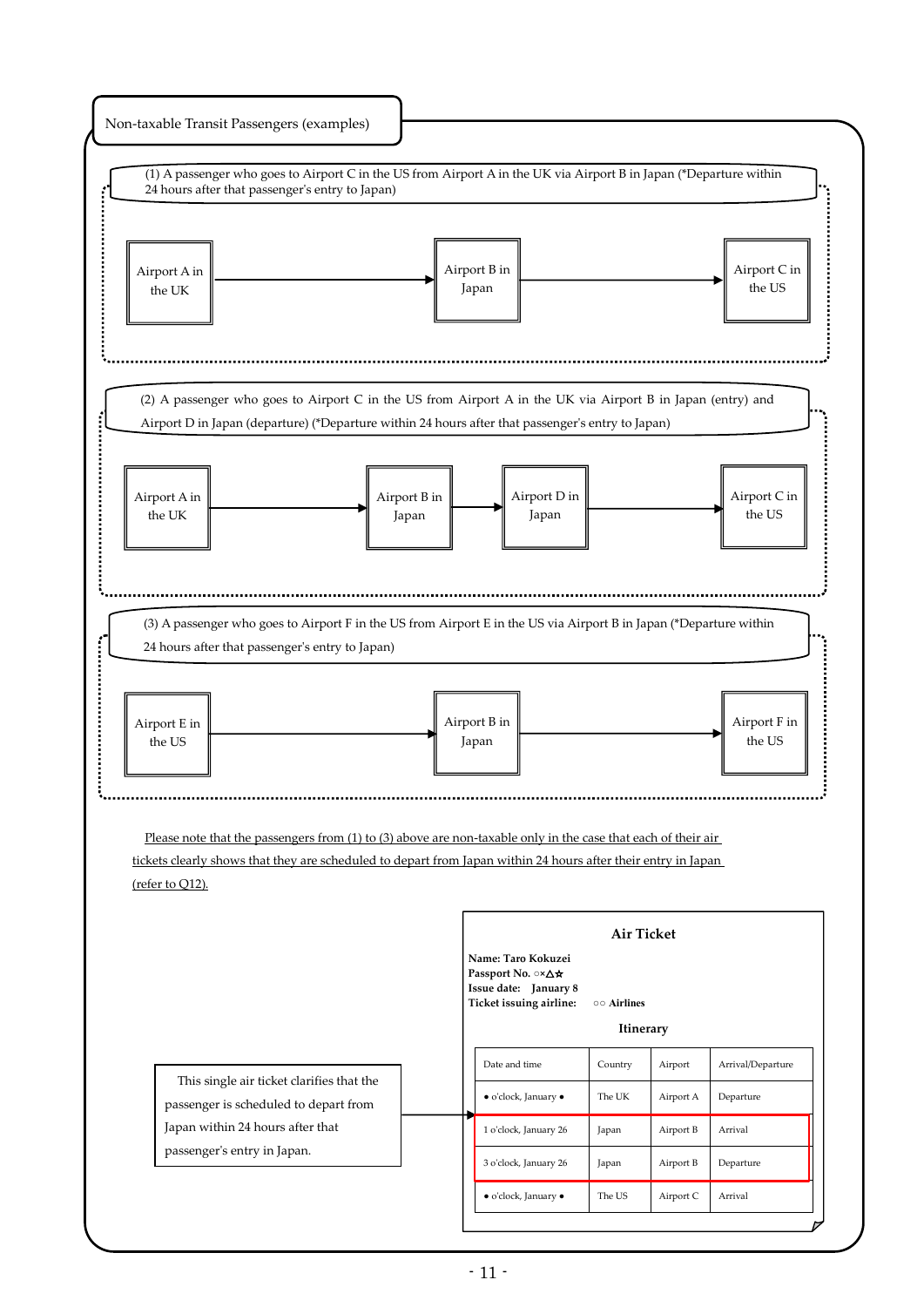(What to do when passengers lands in Japan in an emergency due to the deterioration weather or other reasons during the flight between foreign countries)

Q14: When an aircraft makes an emergency landing in Japan due to deterioration weather during the flight between foreign countries, then departs from Japan after the weather recovers, is a passenger aboard that aircraft not liable to the "International Tourist Tax"?

## [Answer]

If a person who is aboard international ships that arrive at Japan during voyage or flight between foreign countries due to bad weather or other unavoidable reasons departs from Japan using the same international ships or replacement international ships (limited to one that is arranged by a person who is engaged in international passenger transport business using the international ships that called at Japan or by that person's agent), the "International Tourist Tax" is not levied on that passenger. (6 ii of the Act and 4 (2) of the Order)

(Children under the age of 2)

Q15: Is Children under the age of 2 not liable to the "International Tourist Tax"?

[Answer]

The "International Tourist Tax" is not levied on children under the age of 2 on the day of departure from Japan. (6 iii of the Act)

In the case where a single ticket for a round-trip between the US and Japan is issued for a contract of carriage to enter and depart Japan respectively, and a person departs from Japan aboard that aircraft, the person's age at the time of the will be determined by as the earliest date in which the transportation began, as specified in the contract of carriages related to the single air ticket. (4 (3) of the Order)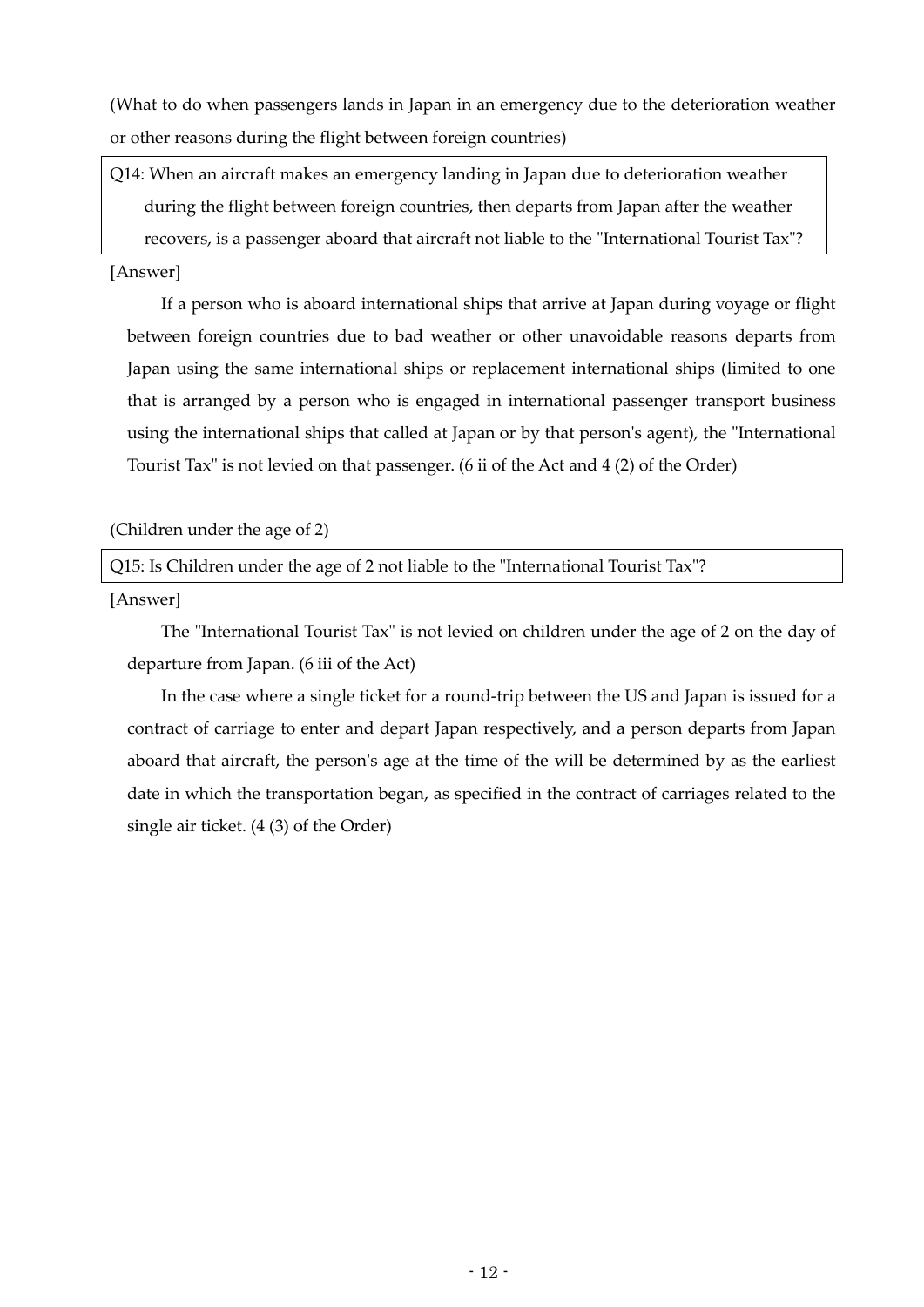#### 4. Tax exemption

(Outline of the tax-exemption procedure)

Q16: Please provide the information on tax exemption of the International Tourist Tax for the departure of Foreign Ambassadors dispatched to Japan, State Guests, the United States armed forces personnel and the United Nations forces personnel. [Added in December 2018]

[Answer]

1. Tax-exemption procedure of Foreign Ambassadors

Foreign Ambassadors, Ministers, Consuls and others with equivalent status dispatched to Japan (hereinafter referred to as "Ambassadors "), can be exempted from International Tourist Tax when their transport contract for the departure from Japan is concluded satisfying the following conditions:

1 "Tax-exemption cards" and "identification cards" are presented as documents which prove that the departure from Japan of Ambassadors by the transport contract is necessary for performing their official duties, and

2 "Certificate of International Tourist Tax Exemption for Missions" which describes the names and other necessary matters of Ambassadors who depart from Japan by the transport contract is submitted to international passenger transport business (in case the transport contract is concluded via a travel agent, to the travel agent). (Article 90-16 (1) of the Special Taxation Measures Act, Article 51-6 (1) of the Order for Enforcement of the Special Taxation Measures Act, Article 40-8 (1) and (2) of the Ordinance for Enforcement of the Special Taxation Measures Act, and Article 10-4 of the Passenger Directive)

#### 2. Tax-exemption procedure of State Guests

State Guests and other guests specified by Cabinet Order as equivalent status (hereinafter referred to as "State Guests") can be exempted from International Tourist Tax when the transport contract for the departure from Japan of State Guests is concluded with the submission to international passenger transport business (in case the transport contract is concluded via a travel agent, to the travel agent) "Certificate for State Guest for International Tourist Tax Exemption" as a document which proves that persons departing from Japan by the transport contract are State Guests (Article 90-16 (2) of the Special Taxation Measures Act, Article 51-6 (2) of the Order for Enforcement of the Special Taxation Measures Act, Article 40-8 (3) of the Ordinance for Enforcement of the Special Taxation Measures Act, and Article 10-5 of the Passenger Directive)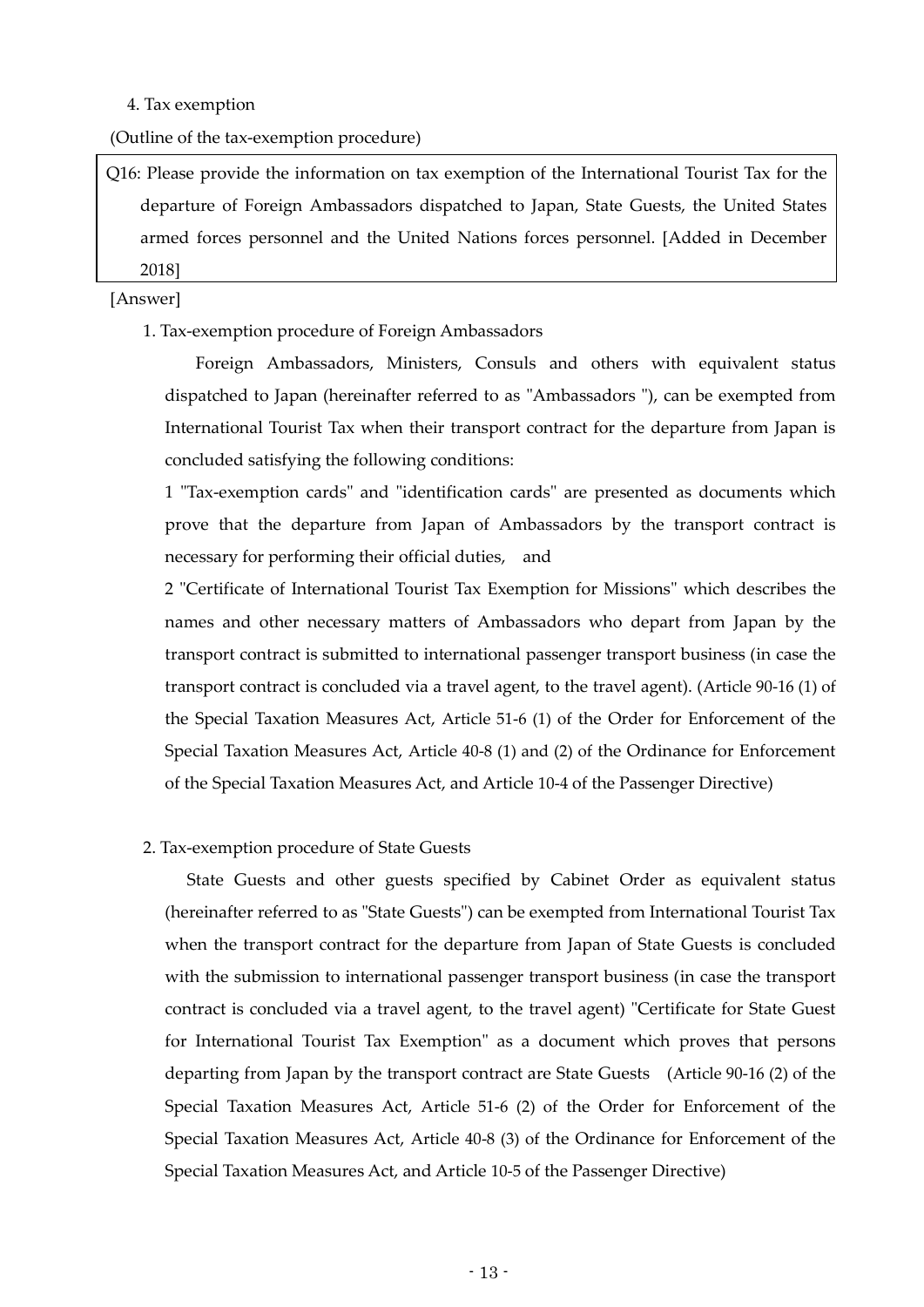| [Reference] The scope of State Guests and other guests specified by Cabinet Order as<br>equivalent statuss                                                                                                                     |
|--------------------------------------------------------------------------------------------------------------------------------------------------------------------------------------------------------------------------------|
|                                                                                                                                                                                                                                |
| Article 51-6, paragraph (2) of the Order for Enforcement of the Special Taxation Measures<br>$\circ$                                                                                                                           |
| Act                                                                                                                                                                                                                            |
| Persons specified by Cabinet Order in Article 90-16, paragraph (2) of the Special Taxation                                                                                                                                     |
| Measures Act are as described below.                                                                                                                                                                                           |
| 1. Members who the Cabinet has decided or approved to be received as State Guest or other                                                                                                                                      |
| equally honored guest, and their attendants.                                                                                                                                                                                   |
| 2. In addition to those described above, members and their attendants referred below who are                                                                                                                                   |
| received as State Guest or other equally honoured guest.                                                                                                                                                                       |
| (i) Foreign heads of state, (includes members of organizations executing duties of the head of                                                                                                                                 |
| state in accordance with the Constitution of the concerning State) and those in a position to<br>accomplish the duties of the head of state, and their family members.                                                         |
| (ii) The head of foreign governments and those in a position to accomplish the duties of the                                                                                                                                   |
| head of a foreign government, and their family members.                                                                                                                                                                        |
| (iii) The head of foreign legislative bodies and those in a position to accomplish the duties of the<br>head of a foreign legislative body, and their family members.                                                          |
|                                                                                                                                                                                                                                |
| (iv) Ministers of foreign governments, accompanying family members and those commensurate                                                                                                                                      |
| to ministerial status.                                                                                                                                                                                                         |
| (v) Secretary-General of the United Nations, Under Secretary-General of the United Nations,<br>secretary-generals of other international organizations, those commensurate to such status,<br>and accompanying family members. |
|                                                                                                                                                                                                                                |
|                                                                                                                                                                                                                                |

3. Members of the United States armed forces and the United Nations Forces

Members of the United States armed forces, the civilian component, and their dependents (hereinafter referred to as "members of the United States armed forces ") are exempt from International Tourist Tax when their transport contracts for the departure from Japan are concluded entailing the submission of required documents certifying the necessary for fulfilling the official duties of the United States armed forces to international passenger transport business (in case the transport contract is concluded via a travel agent, to the travel agent). (Article 9 (1) of the Special Income Tax Act, Article 2-2 (1) of the Order for Enforcement of the Special Income Tax Act, and Article 9-4 of the Passenger Directive)

For the United Nations Forces, the above provisions for the United States armed forces are applied mutatis mutandis. (Article 3 of the Special United Nations Forces Act) 

| [Abbreviations of laws and ordinances cited at the end of a sentence]                                                                                                                                                     |  |  |  |  |  |  |
|---------------------------------------------------------------------------------------------------------------------------------------------------------------------------------------------------------------------------|--|--|--|--|--|--|
| ○ Special Income Tax Act ----- Act on Special Provisions of Income Tax Act, etc. Attendant upon the Enforcement                                                                                                           |  |  |  |  |  |  |
| of the "Agreement under ARTICLE VI of the Treaty of Mutual Cooperation                                                                                                                                                    |  |  |  |  |  |  |
| and Security between Japan and the United States of America regarding                                                                                                                                                     |  |  |  |  |  |  |
| Facilities and Areas and the Status of United States Armed Forces in Japan"                                                                                                                                               |  |  |  |  |  |  |
| (Act No. 111 of 1952)                                                                                                                                                                                                     |  |  |  |  |  |  |
| ○ Order for Enforcement of the Special Income Tax Act ----- Order for Act on Special Provisions of Income Tax                                                                                                             |  |  |  |  |  |  |
| Act, etc. Attendant upon the Enforcement of the "Agreement under ARTICLE"                                                                                                                                                 |  |  |  |  |  |  |
|                                                                                                                                                                                                                           |  |  |  |  |  |  |
| VI of the Treaty of Mutual Cooperation and Security between Japan and the                                                                                                                                                 |  |  |  |  |  |  |
| United States of America regarding Facilities and Areas and the Status of                                                                                                                                                 |  |  |  |  |  |  |
| United States Armed Forces in Japan" (Cabinet Order No. 124 of 1952)                                                                                                                                                      |  |  |  |  |  |  |
| ○ Special United Nations Forces Act ----- Act on Special Provisions of the Income Tax Act on the implementation<br>of the "Agreement Regarding the Status of the United Nations Forces in Japan" (Act<br>No. 149 of 1954) |  |  |  |  |  |  |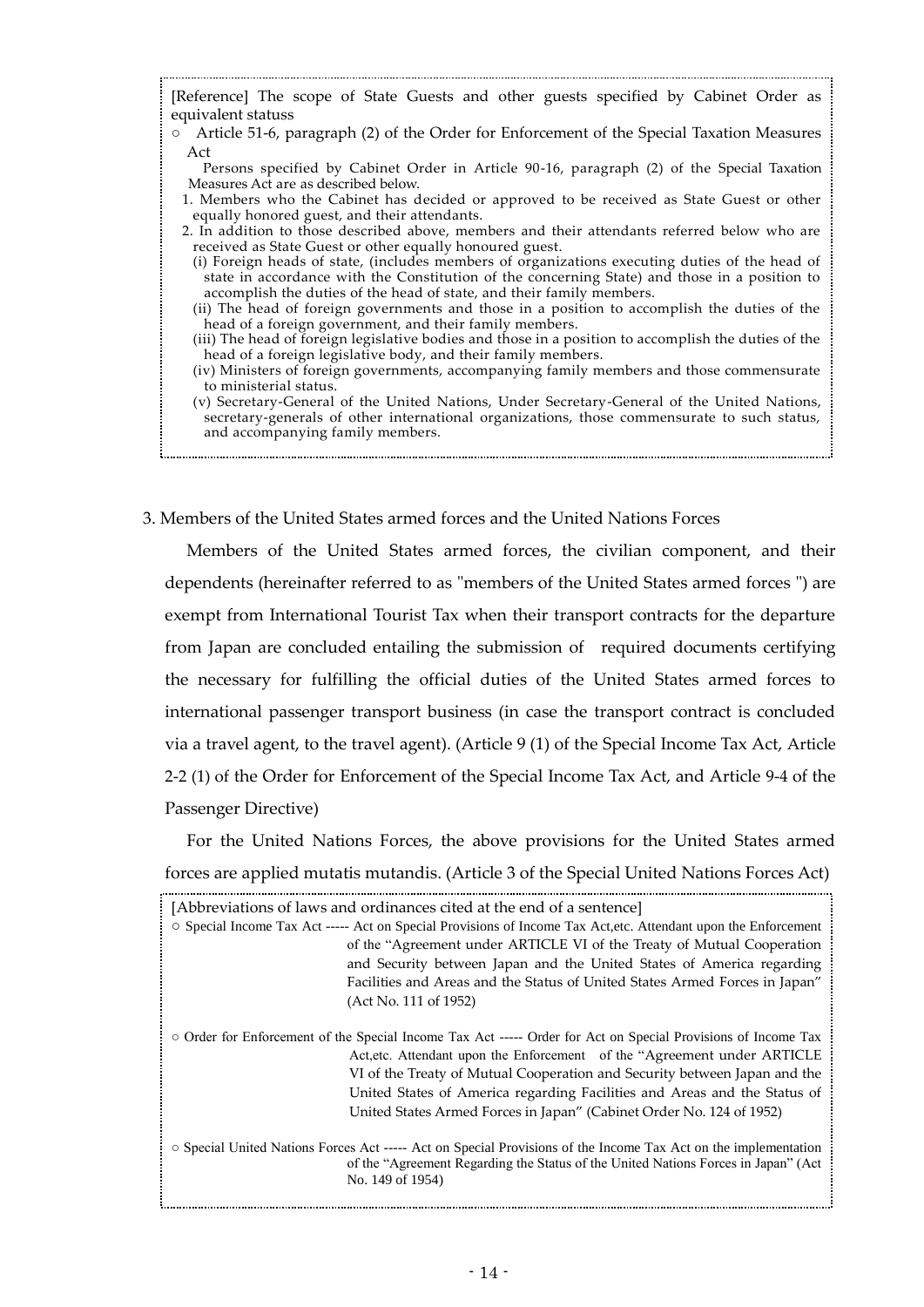(Note) When children under the age of 2 described in Q15 (Children under the age of 2) travel with Ambassadors, State Guests and members of the United States armed forces and the United Nations forces, the non-taxable provision is applied for them.

Therefore, the children under the age of 2 are not required to be described in documents such as "Certificate of International Tourist Tax Exemption for Missions."

## ○ Summary of persons on whom the International Tourist Tax is not levied

| The tax shall not be levied on the following people                                                 | Category    |
|-----------------------------------------------------------------------------------------------------|-------------|
| (1) Ship and aircraft crew members                                                                  |             |
| (2) Those being deported                                                                            |             |
| (3) Seagoing fishermen                                                                              | Untaxable   |
| (4) Those leaving Japan by an official ship or aircraft                                             |             |
| (5) Those who have returned to Japan without entering another country after departure from Japan    |             |
| due to weather or under other unavoidable circumstances                                             |             |
| (6) Transit passengers (leaving Japan within 24 hours of arrival)                                   |             |
| (7) Passengers of international ships stopping at Japan due to weather or under other unavoidable   | Non-taxable |
| circumstances                                                                                       |             |
| (8) Children under the age of 2                                                                     |             |
| (9) Foreign Ambassadors, Consuls and other eligible personnel etc. stationed in Japan (for official |             |
| purposes only)                                                                                      |             |
| (10) State Guests and others with equivalent status                                                 | Exempted    |
| (11) US armed forces personnel and UN armed forces personnel (for official purposes only)           |             |
| (Note) (9) and (10) are based on reciprocity.                                                       |             |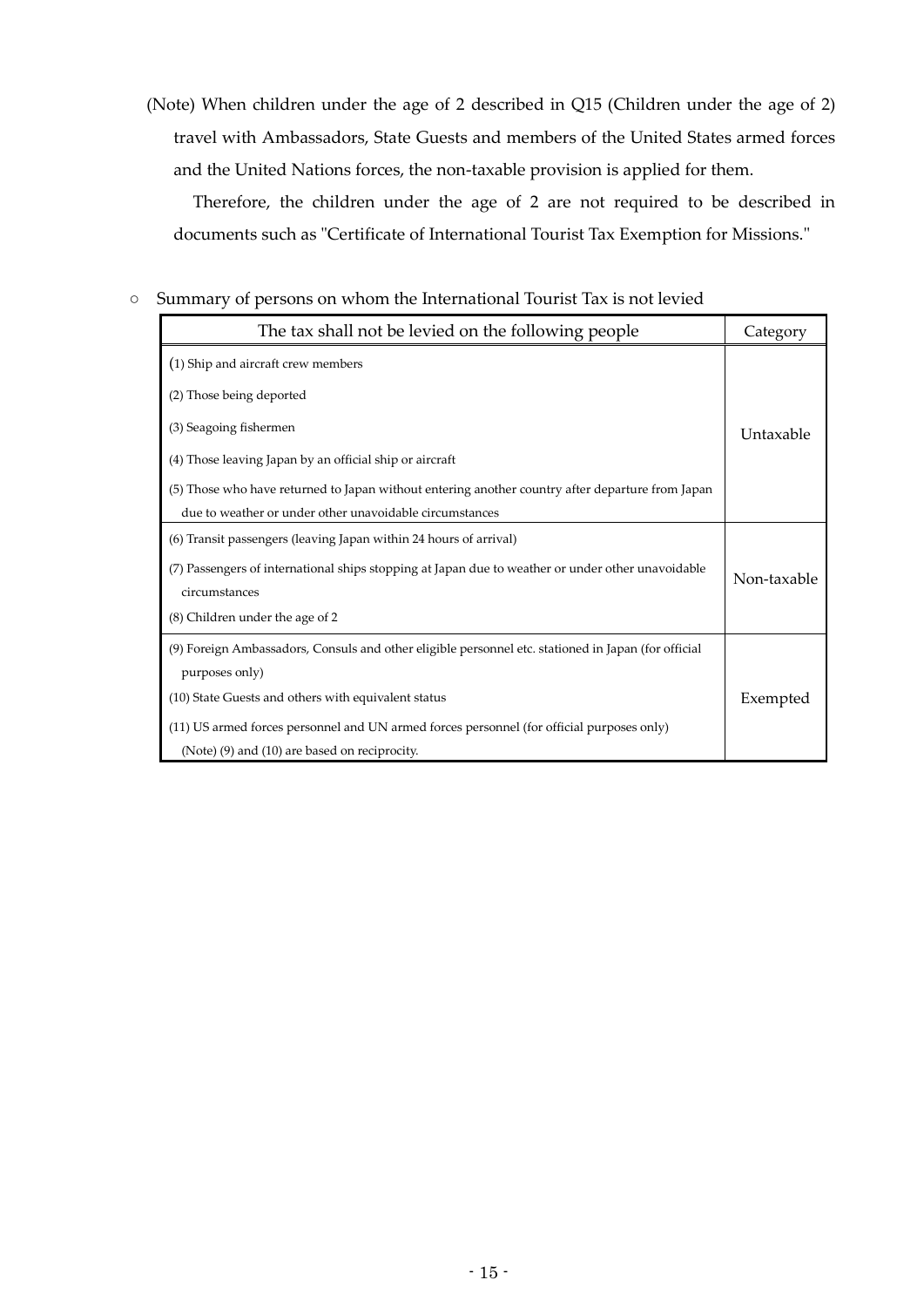5. Tax rate, etc.

(Definition of "per departure")

Q17: I have heard that the "International Tourist Tax" of 1,000 yen is levied per departure from Japan. For instance, when a person departs from Port A in Japan aboard a cruise ship, calls at a port of a foreign country and returns to Port B in Japan, then departs from Japan again, is the "International Tourist Tax" levied twice?

### [Answer]

The "International Tourist Tax" is levied on international tourists who depart from Japan aboard international ships (5 of the Act) As questioned, if the same person departs from Japan twice as in the case of departing from Port A in Japan aboard a cruise ship, calling at a port of a foreign country, and returning Port B in Japan, then departing from Japan again, the "International Tourist Tax" of 1,000 yen is levied on each departure from Japan. (5 of the Passenger Directive)

(What to do when a person purchases air tickets for two seats or more)

Q18: When a person purchases air tickets for two seats to secure the space on a seat for a musical instrument, is the "International Tourist Tax" for two persons levied on that person?

## [Answer]

The "International Tourist Tax" is levied on international tourists who depart from Japan aboard international ships (5 of the Act) As questioned, even if a person buys air tickets for two seats, the "International Tourist Tax" for one person is levied because the number of persons departing from Japan is one.

## 6. Applicable date

(The applicable date of the "International Tourist Tax")

Q19: When does the "International Tourist Tax" take effect?

## [Answer]

The "International Tourist Tax" will, in principle, apply to a person who departs from Japan on or after January 7, 2019. (Supplementary provision 1 of the Act)

However, departures from Japan on or after January 7, 2019, based on a contract of carriage concluded before January 7, 2019 (limited to those contract with a departure date prior to January 7, 2019) are not subject to the "International Tourist Tax." (contract of carriage specifying collection of the "International Tourist Tax" separately from the receipt of fares are excluded.) (Supplementary provision 2 of the Act)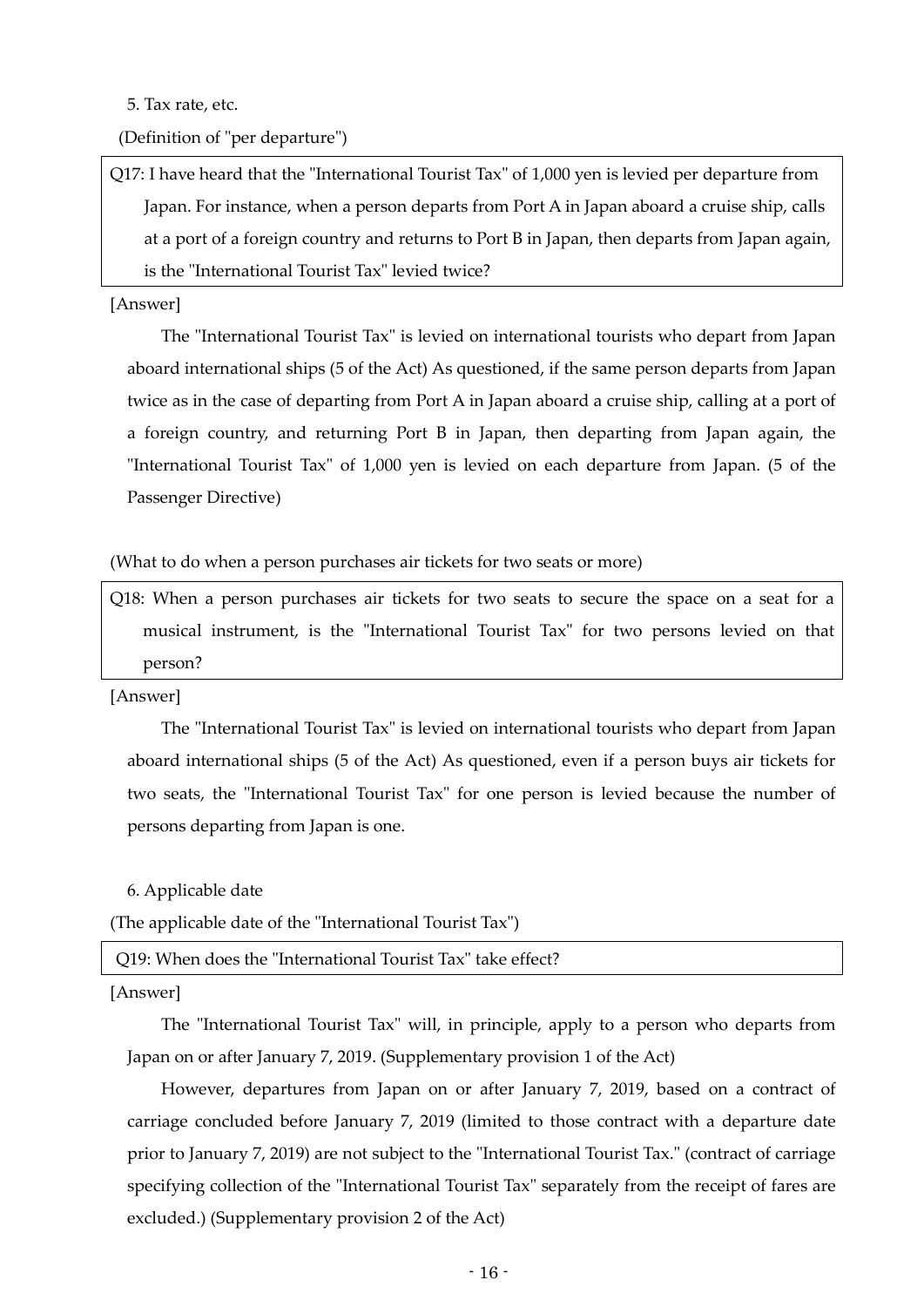(A contract of carriage is concluded prior to the effective date)

Q20: Please let me know about the handling in the event that a person concludes a contract of carriage on January 5, 2019 and departs on January 10, 2019.

[Answer]

In principle, the "International Tourist Tax" is not be levied on departures based on contract of carriage concluded before January 7, 2019. (Supplementary provision 2 of the Act)

As an exception, the tax is to be levied on departures based on contract of carriage concluded before January 7, 2019 when any of the following conditions applies (Supplementary provision 2 of the Act):

- (1) When the date of departure is not fixed at the time of conclusion of the contract of carriage (open ticket, coupon ticket, etc.) and the date of departure is decided after January 7, 2019. (8-2 (1) of the Passenger Directive)
- (2) When the date of departure is changed after January 7, 2019 (8-2 (2) of the Passenger Directive)

For example, when the air ticket, initially issued (contract of carriage is concluded) for departure on January 10, 2019, is changed on January 8, 2019, to a new departure date of January 11, 2019

(3) When the contract of carriage stipulates, for example in the terms and conditions section, that the "International Tourist Tax" is to be collected separately from the fare (Supplementary provision 2 of the Act)

Whether the contract is a "contract of carriage concluded before January 7, 2019" depends on the date on which the contract is established between the international tourists and international passenger transport business operator.

As such, please note that the date may be different from the date of the travel contract signed between the international tourists and the travel agency. (8-1 of the Passenger Directive)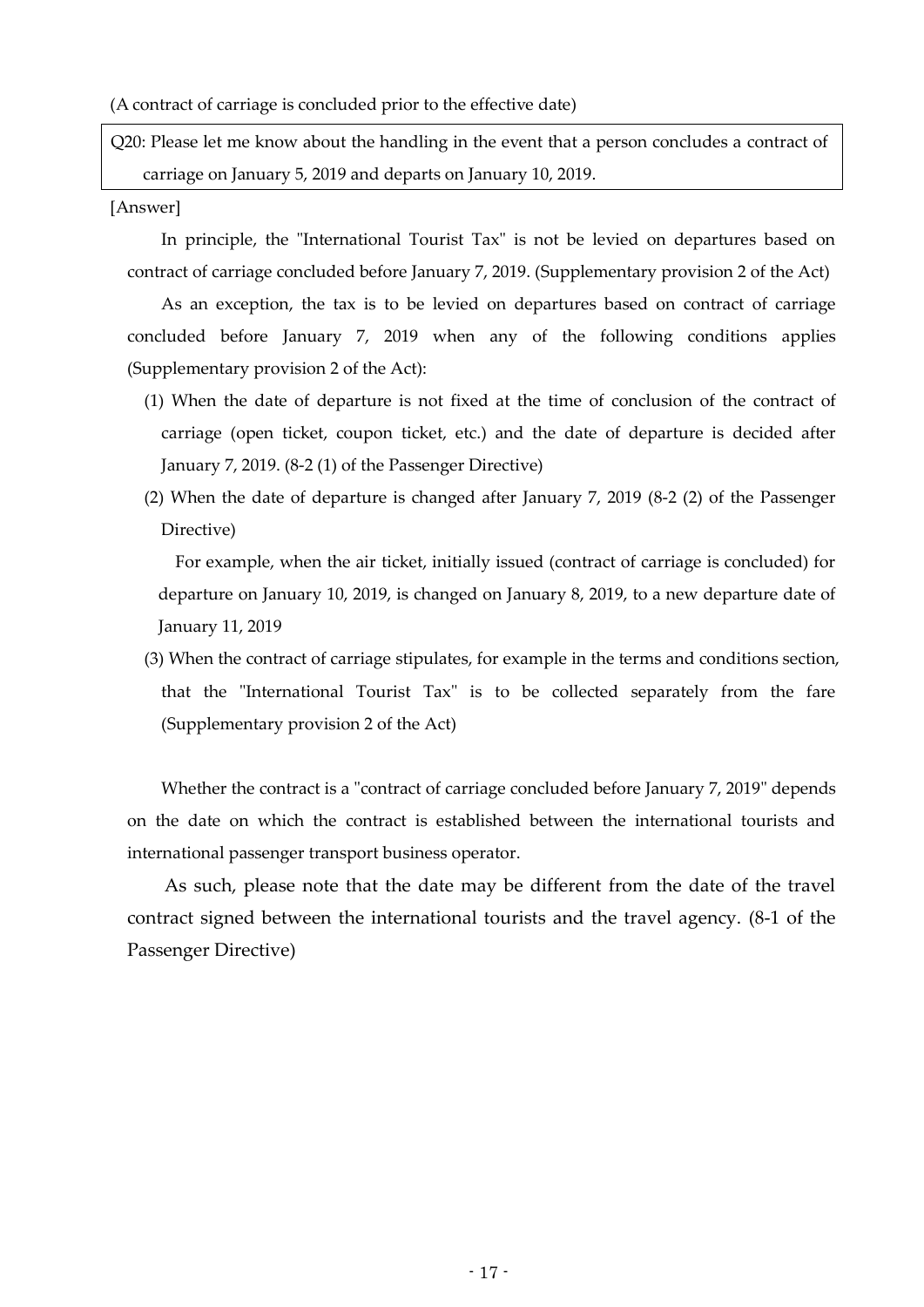- II. Matters about international passenger transport business operators (special tax collectors)
	- 1. Administrative procedures about the "International Tourist Tax"

 (Outline of administrative procedures to be performed by international passenger transport business operators perform)

Q21: I plan to start an international passenger transport business. As a special tax collector for the "International Tourist Tax", what administrative requirements to do I have? [Revised in August 2018]

#### [Answer]

1. Obligation of special collection (refer to Q7, Q33 and Q37)

The international passenger transport business shall mean the business to offer paid transportation to passengers on demand using international ships (2 (1) iv of the Act), and if international tourists depart Japan aboard international ships operated by the operators of international passenger transport business, the operators who conducts the international passenger transport business shall be the operators under obligation of special collection. The operators under obligation of special collection who conducts the international passenger transport business is required to collect the "International Tourist Tax" from the said international tourists by the time the international tourists board international ships and pay the tax to the tax office having jurisdiction over the operator's place of tax payment in the case of domestic business operator or to the customs having jurisdiction over the operator's place of tax payment in the case of an overseas business operator by the end of the second month following the month the international tourists departed Japan. (16 (1) and 17 (1) of the Act)

2. Notification about international passenger transport business (refer to Q38)

Operators conducting or newly starting an international passenger transport business in 1 above are required to submit the "Notification of the commencement of an international passenger transport business" to the tax office if you are a domestic business operator and to the customs if you are an overseas business operator. (19 (1) and 20 (1) of the Act)

(Note) Operators already in international passenger transport business in 1 above on January 7, 2019, the date on which the "International Tourist Tax" is to be introduced, are required to submit the "Notification of the commencement of an international passenger transport business" to the tax office or the customs having jurisdiction over that operator's place for tax payment by February 28, 2019 (Any operator making their first "International Tourist Tax" payment before February 28, 2019 must submit their notification prior to this date.). (Supplementary provision 3 of the Act)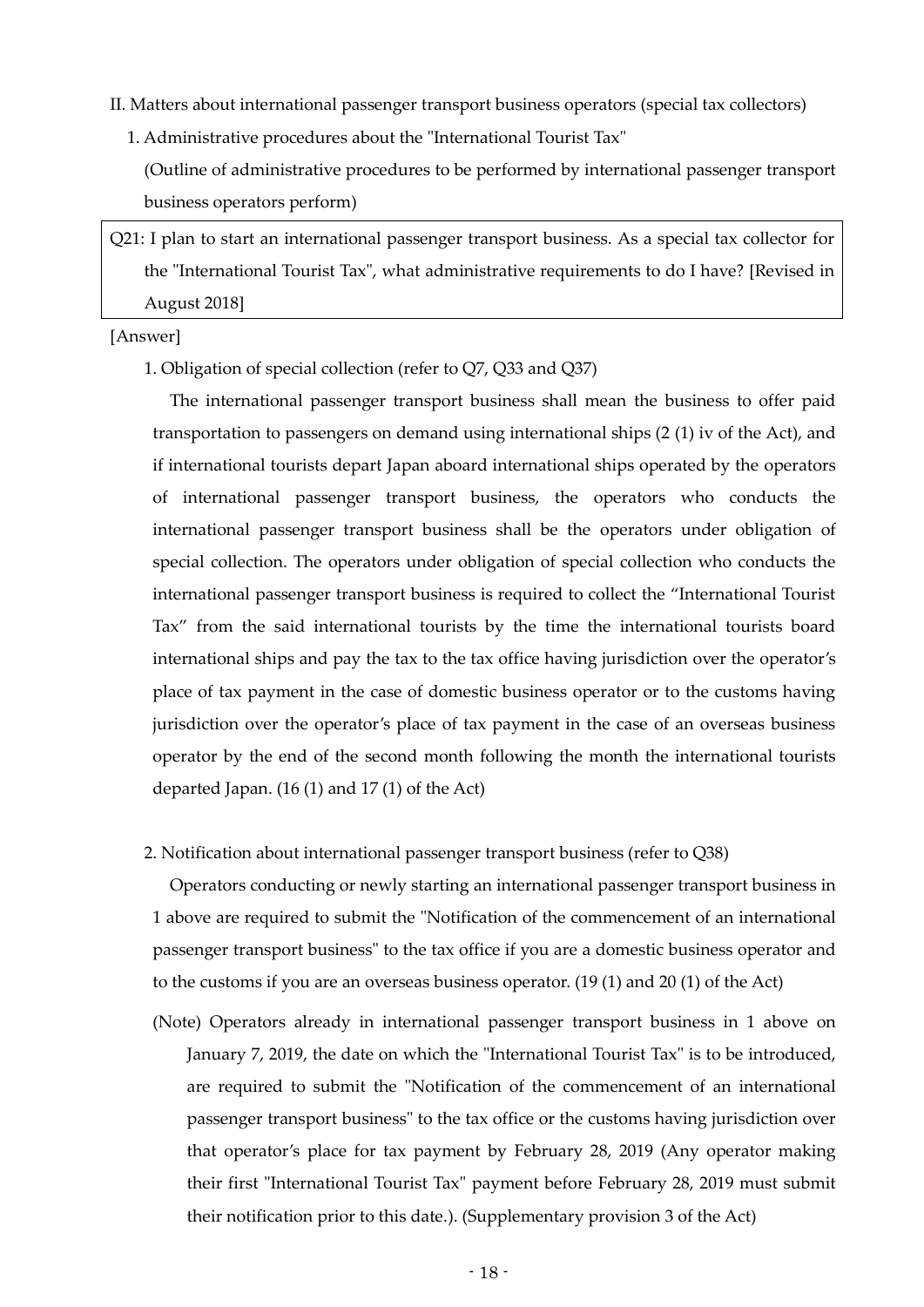Please note that "overseas business operators" are required to appoint a tax agent that can carry out procedures involved in the payment of "International Tourist Tax" in Japan. "Notification of international tourist tax agent" must be submitted to the customs having jurisdiction over the region of tax payment. (117 (2) of the Act on National Tax Rules and 6-3 of the Passenger Directive)

## 3. Submission of statements (Refer to Q39)

Operators of international passenger transport business in 1 above are required to submit statements that describes the amount of the "International Tourist Tax," etc. that should be paid to the tax office having jurisdiction over the operator's place of tax payment in the case of a domestic business operator or to the customs having jurisdiction over the operator's place of tax payment in the case of an overseas business operator by the due date for payment of the "International Tourist Tax" in 1 above. (16 (2) and 17 (2) of the Act)

## 4. Obligation to record passenger information (refer to Q27)

Operators of international passenger transport business in 1 above must keep a record of facts about the departure of international tourists related to the international passenger transport business. (21 of the Act)

| [Reference]                                                     |
|-----------------------------------------------------------------|
| Q31: (Definition of domestic business operators)                |
| Q32: (The place of tax payment for domestic business operators) |
| Q35: (Definition of overseas business operators)                |
| Q36: (The place of tax payment for overseas business operators) |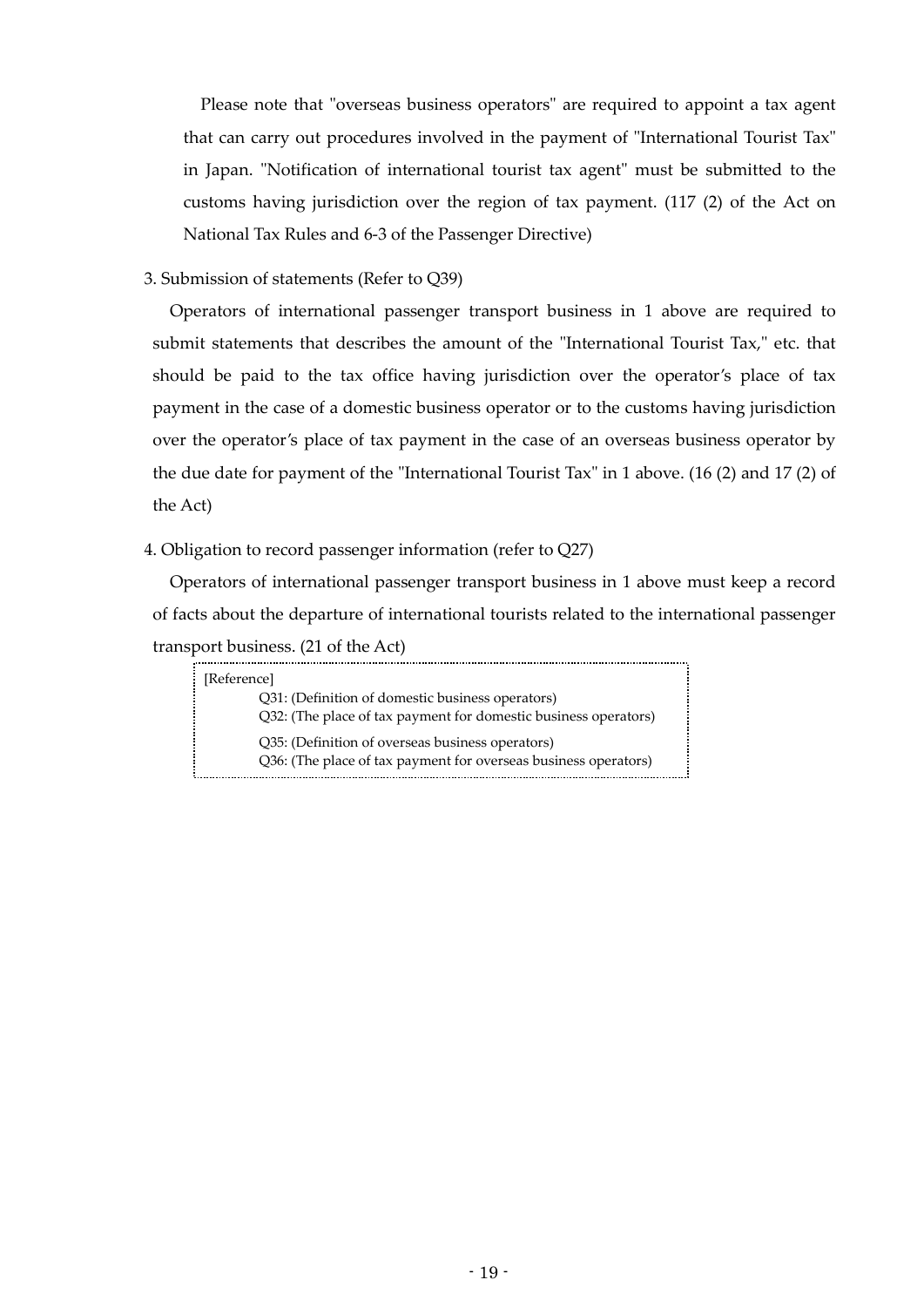- Illustration of Administrative Procedures performed by International Passenger Carriers -



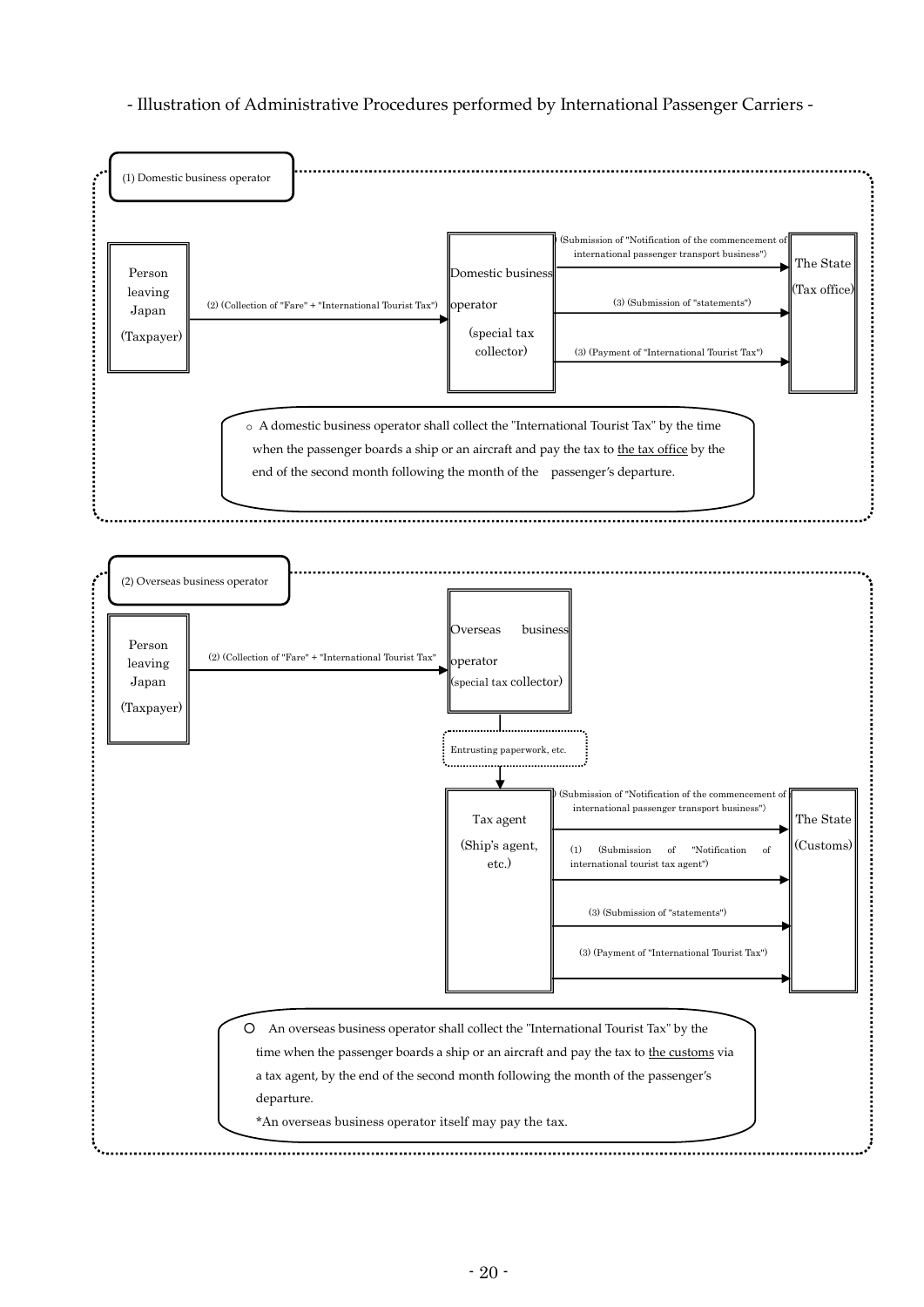(What to do in the event of code-share operation)

Q22: When two or more airlines operate code-share flights, which airlines shall collect the "International Tourist Tax"? [Revised in August 2018]

#### [Answer]

 If the operators of international passenger transport business operate international ships to transport international tourists, the operators shall be under obligation of special collection of the "International Tourist Tax" (refer to Q21)

 Any airline conducting the said business as the operators under obligation of special collection of the "International Tourist Tax" shall be the airline actually operating aircraft to transport international tourists. Accordingly, in case of code-share operation by two or more airlines to transport international tourists, the operators under obligation of special collection of the "International Tourist Tax" shall be determined in consideration of which airline actually operates the aircraft to transport international tourists.

In this case, the airline as the operators under obligation of special collection of the "International Tourist Tax" shall submit the "Notification of the commencement of an international passenger transport business" to the tax office or the customs having jurisdiction over the airline's place of tax payment.

Airlines obligated to keep a record of facts about the departure of international tourists (refer to Q27) shall be the airline actually operating aircraft to transport international tourists under obligation of special collection.

 Please note that airlines with a contract of carriage concluded with international tourists shall be obligated to preserve tax-exemption documents (certificates, etc.) in regards to diplomats stationed in Japan, states guests and others with equivalent status, and US armed forces personnel.

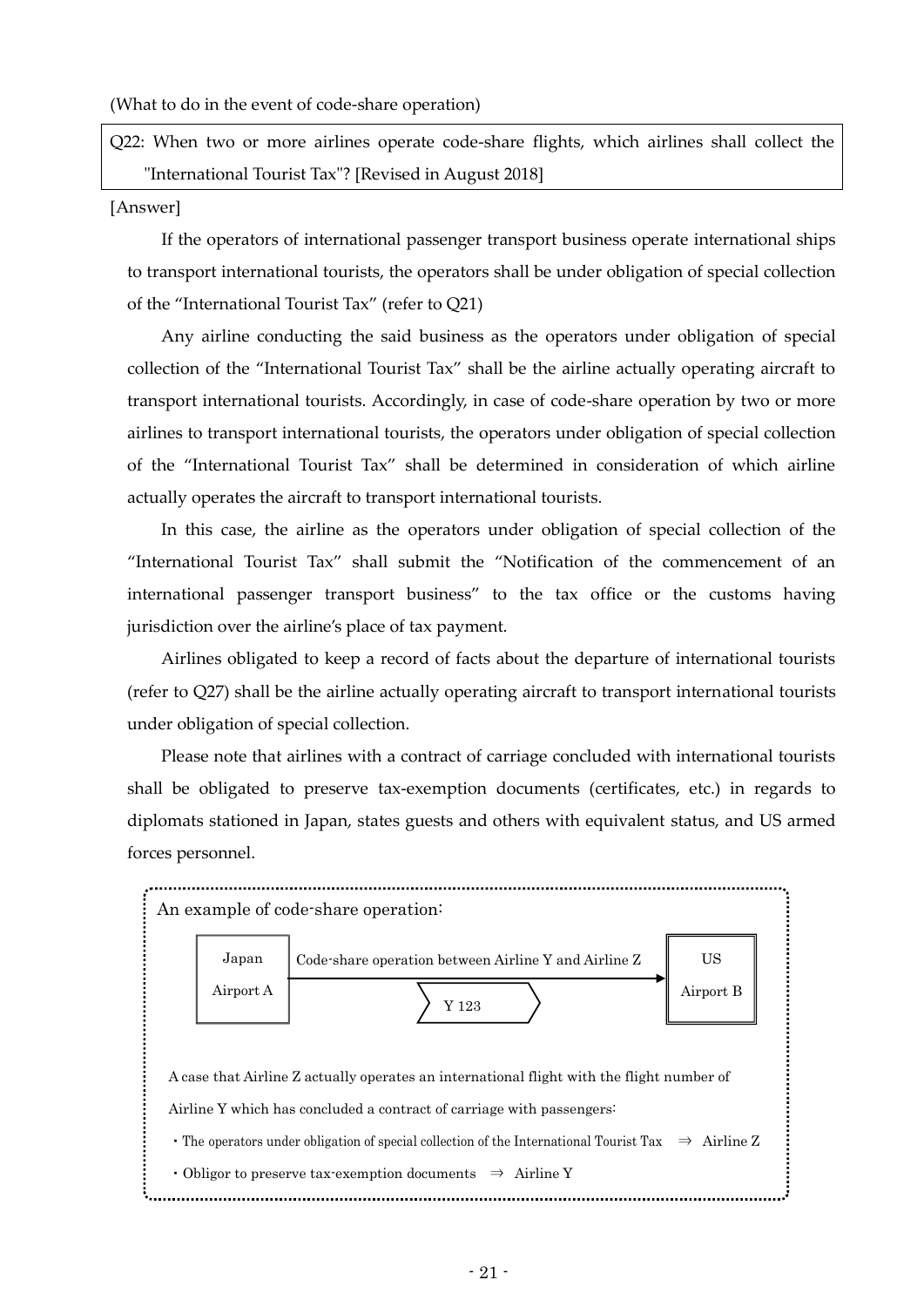(Applicable exchange rates in the event of collecting the tax in foreign currencies)

Q23: When collecting the "International Tourist Tax" for 1,000 yen in a foreign currency (a local currency), what is the applicable exchange rate at the time of the collection? [Added in December 2018]

## [Answer]

Operators who engage in international passenger transport business as operators under obligation of special collection of International Tourist Tax are required to collect the "International Tourist Tax" from international tourists by the time the international tourists board international ships and pay the tax to the nation (tax office or customs). (16 (1) and 17 (1) of the Act)

Since the tax rate is 1,000 yen per departure from Japan (15 of the Act), special tax collectors are required to collect the tax for 1,000 yen per departure from Japan of international tourists. However, no specific statute applies to applicable exchange rates in the event of collecting the tax in foreign currencies.

Therefore, when collecting the tax, the operators may collect the tax in foreign currencies equivalent to 1,000 yen by a reasonable method reflecting exchange rates in foreign exchange markets at the time of collection based on the operators' judgement.

However, the operators are required to pay the tax for 1,000 yen in a yen currency to the nation (tax office or customs).

(In the event of purchasing air tickets by using mileage)

Q24: Our company engages in an international passenger transport business (an airline company). When our company receives the "International Tourist Tax" for 1,000 yen along with a price of an air ticket from an international tourist etc., is it permitted to use a point service (so-called mileage) provided by an airline company to a customer? [Added in December 2018]

[Answer]

Operators who engage in international passenger transport business as operators under obligation of special collection of International Tourist Tax are required to collect the "International Tourist Tax" from international tourists by the time the international tourists board international ships and pay the tax to the nation (tax office or customs). (16 (1) and 17 (1) of the Act)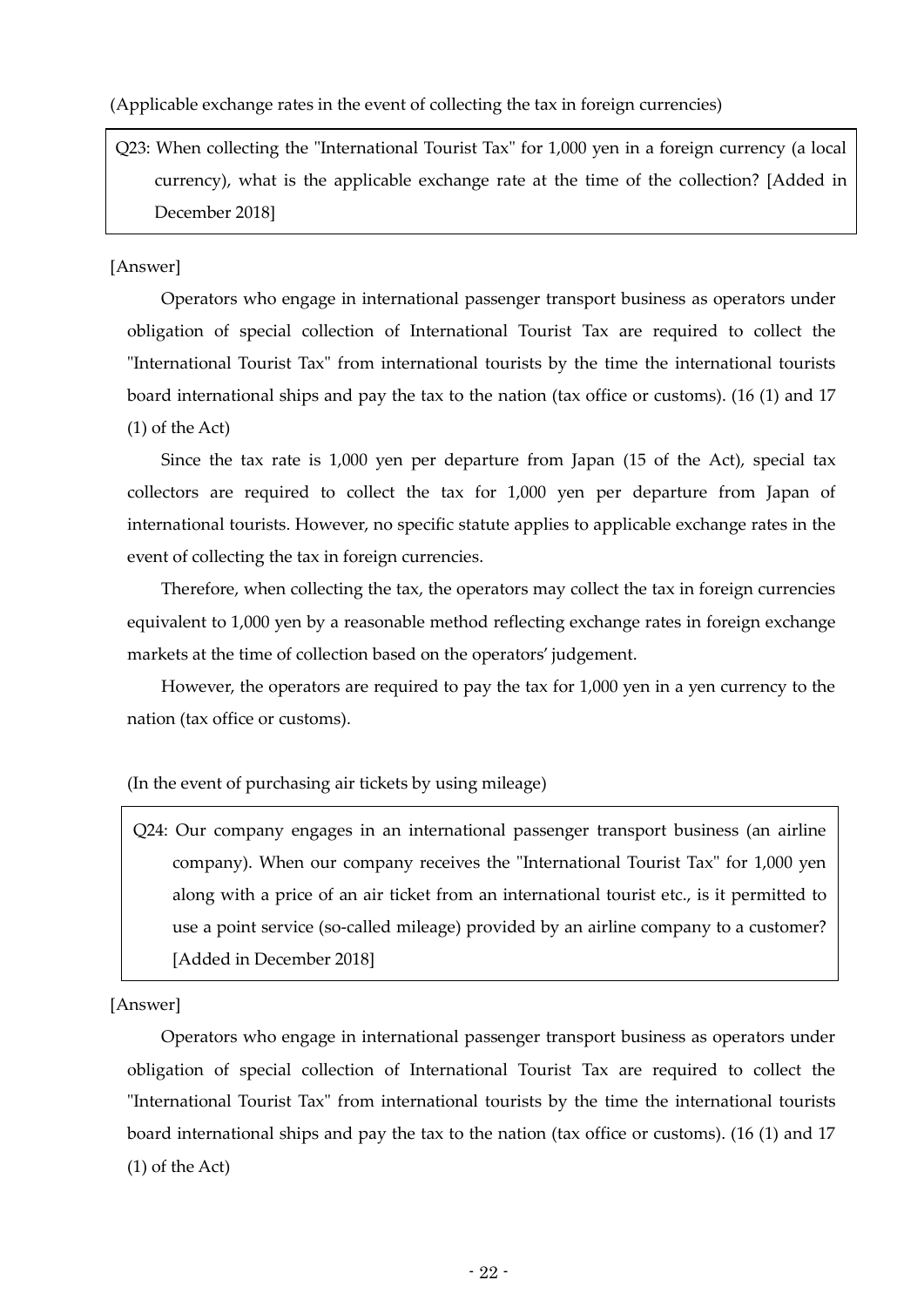Since the Act stipulates that special tax collectors "collect" the tax from international tourists, it is doubtful whether using mileage falls under the provision of "collect." If the mileage is used as a means of price settlement by using a mechanism for receiving the tax at the time of the price settlement of airline tickets (Adding tax onto ticket price method) where the tax in addition to the price of an airline ticket is settled, it is regarded that the tax has been collected from international tourists.

#### (Reception of tax-exemption documents)

Q25: Our company is an international passenger transport business operator(an airline company). Since our company does not have a face-to-face reception counter for receiving air tickets reservation, our company plans to respond to a tax-exemption procedure at our Call Center.

When a company does not have a face-to-face reception counter for responding to a tax-exemption procedure, and thus cannot receive tax-exemption documents such as "Certificate of International Tourist Tax Exemption for Missions" in person and conclude a transport contract (issue air tickets), is it permitted to issue tax-exemption air tickets at the time of reservation at our Call Center first, and to receive and confirm tax-exemption documents (original copies) at our counter of an airport later when persons eligible for tax-exemption depart from Japan? [Added in December 2018]

[Answer]

The tax-exemption procedures of the International Tourist Tax for the departure of Ambassadors dispatched to Japan, State Guests, members of the United States armed forces as well as those of the United Nations Forces (hereinafter referred to as "persons eligible for tax-exemption ") are as described in Q16. When international passenger transport business operators conclude a transport contract with the persons eligible for tax-exemption, International Tourist Tax can be exempted for their departure from Japan if tax-exemption documents such as "Certificate of International Tourist Tax Exemption for Missions" (hereinafter referred to as "tax-exemption certificates") are submitted to international passenger transport business operators (in case the transport contract is concluded via a travel agent, to the travel agent). In principle, an international passenger transport business operator (when the transport contract is concluded via a travel agent, the travel agent) is required to receive tax-exemption certificates from persons eligible for tax-exemption at the time of concluding the transport contract.

When international passenger transport business operators cannot receive tax-exemption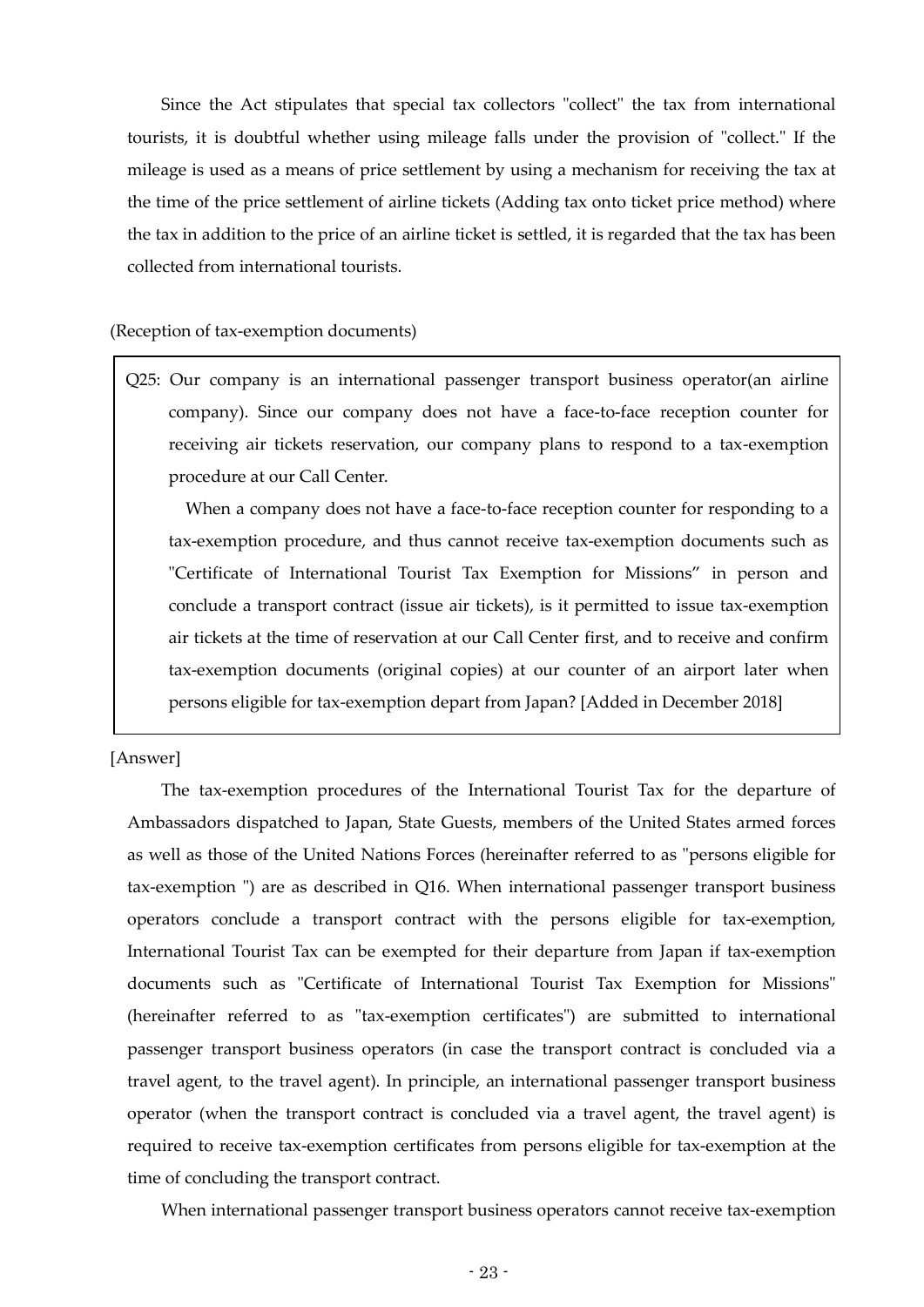certificates at the time of concluding the transport contract, the handling is the following:

If such international passenger transport business operators can provide an arrangement in which they can receive and confirm tax-exemption certificates at such places as airport reception counters at the time of departure, and it is possible to consider that this arrangement has an equivalent legal effect as the provision of the Act which describes that "(the transport contract) is concluded upon receiving tax-exemption certificates" , they may receive tax-exemption certificates after the conclusion of the transport contract, for example, when the persons eligible for tax-exemption depart from Japan.

\* "Tax-exemption cards" and "identification cards" which international passenger transport business operators confirm for the tax-exemption procedures of the International Tourist Tax for the departure of Ambassadors may be presented and confirmed at the time when they receive tax-exemption certificates after having taken the tax-exemption procedures.

(Note) When persons eligible for tax-exemption do not submit tax-exemption certificates, an international passenger transport business operator is required to make a correction (collect the tax from them and pay the tax).

(Additional tax and delinquent tax in the event of the failure to pay the tax by the due date)

Q26: I have heard operators of international passenger transport business shall collect the "International Tourist Tax" from international tourists and pay the tax to the tax office or the customs by the end of the second month following the passenger's departure. Please let me know about any additional tax and delinquent tax in the event of the failure to pay the tax by the due date.

[Answer]

If the "International Tourist Tax" is not paid by its due date, additional tax on non-payment (5% or 10% of the amount to be paid) and delinquent tax in accordance with the number of days to the date that the payment is actually made will be imposed. (60 (1) and 67 of the Act on National Tax Rules)

However, in the event that there is a legitimate reason for the failure to pay by the due date or that an operator has the intention to pay the tax by its due date, then pays it within one month after the due date of the "International Tourist Tax" related to the payment, additional tax on non-payment will not be imposed. (67 of the Act on National Tax Rules)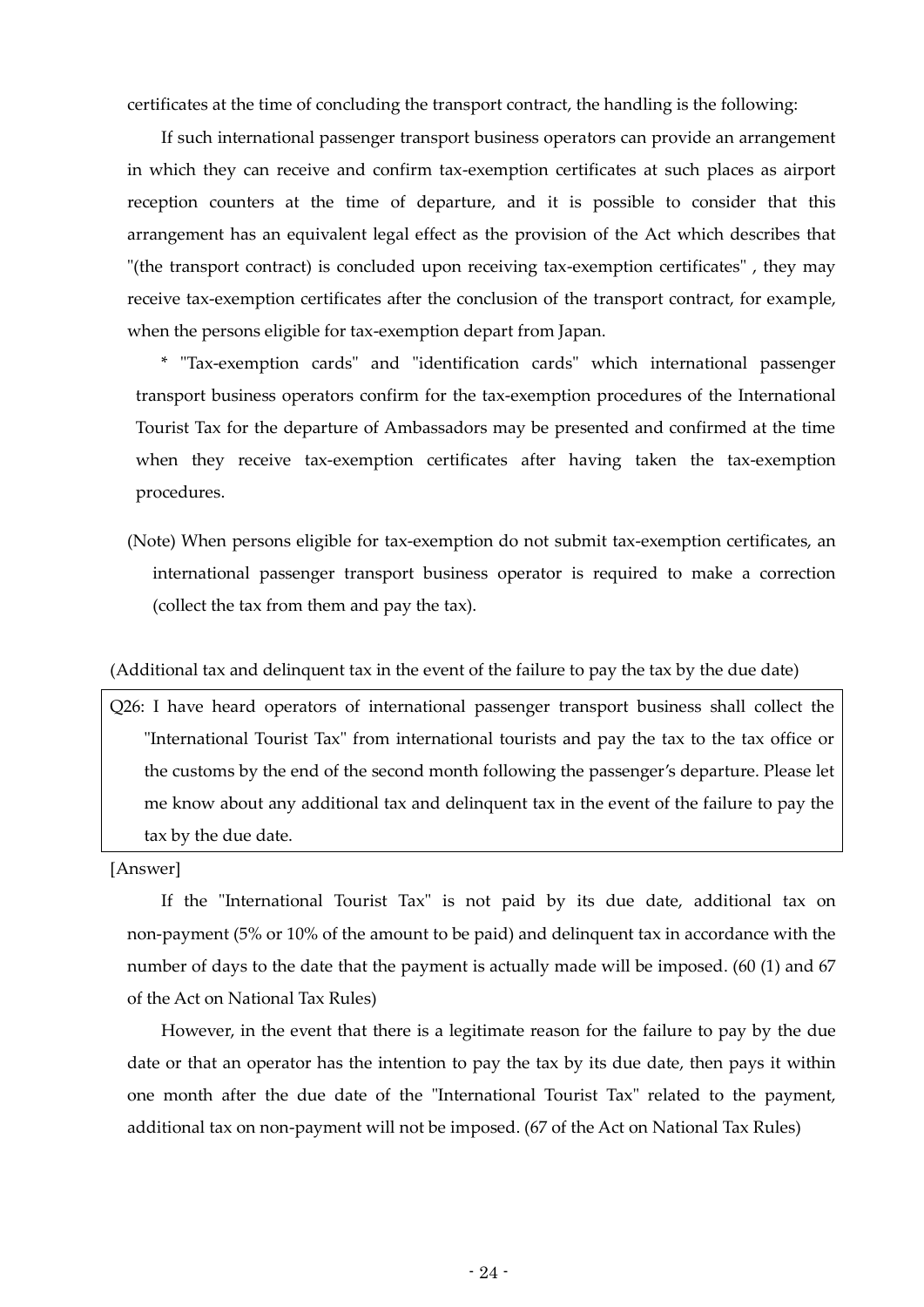(Obligation to record passenger information)

Q27: I have heard operators of international passenger transport business must keep a record of facts about the departure of international tourists related to their international passenger transport business. What kinds of items should be recorded?

#### [Answer]

International passenger transport business operators are obliged to record the following information about passengers in their books. (Information about crew members need not be recorded.). (21 of the Act and 7 of the Order)

- (1) Name
- (2) Nationality
- (3) Date of birth
- (4) Passport number
- (5) Name of the international ships or aircrafts which the passenger boarded
- (6) Date of departure from Japan
- (7) Name of the port of departure
- (8) When the passenger is not an international tourist, write down the fact and give the reason.
- (9) When the passenger is not subject (non-taxable case) to the "International Tourist Tax", write down the fact and specify his/her taxation category.
- (10) When the passenger is exempted from the "International Tourist Tax", write down the fact.
- (11) When the passenger left Japan based on a contract of carriage concluded before January 7, 2019 and is not subject to the "International Tourist Tax", write down the fact. However, note that operators are permitted to omit all or some of the above items in their books if the items are recorded in their passenger lists (documents that contain all the information specified in Article 57-2 of The Immigration Act as being required to be reported, or documents that are equivalent to them) and the passenger lists are appropriately organized and stored.

 In such case, it is essential to store the passenger lists and books in such a way that the relationship between the passenger lists and books is clearly shown.

 \* Operators are required to store their books for seven years starting on the day following the final day of the second month after the respective passengers depart from Japan.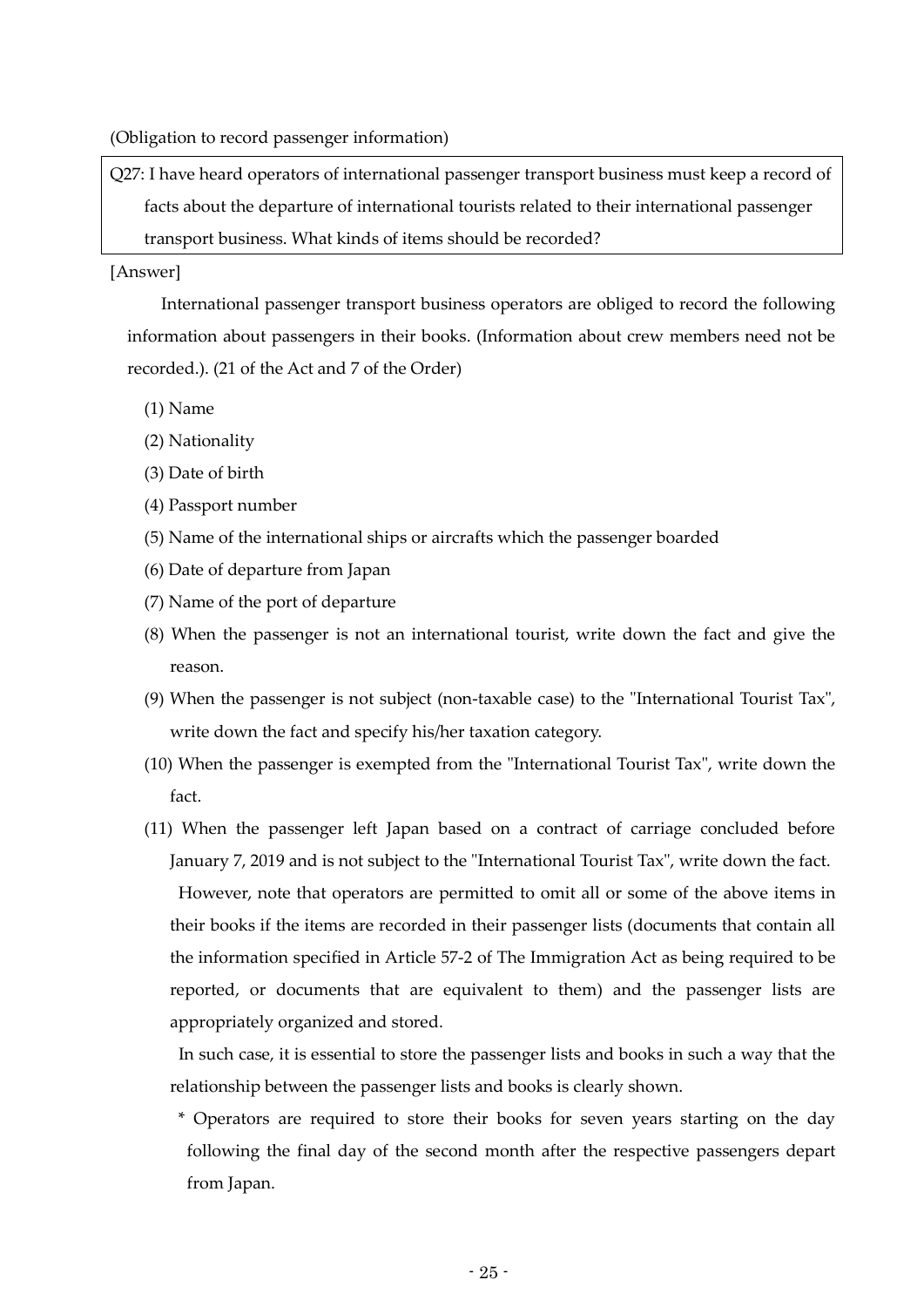(Where to store records)

Q28: Please let me know where the book should be stored.

[Answer]

The books should be stored within the region the operator makes its tax payment (refer to Q32 and Q36) or the location of its head office.

Please note that in the event the books are store overseas, it is necessary to present the book to the tax office or the customs in Japan if the tax office or the customs make after-the-fact confirmation.

## (The language to be used in the book)

Q29: Please let me know what language to use in the book that should be maintained.

[Answer]

Please use the Japanese language to prepare the book as the tax office or the customs may check the book after the fact.

If choosing to omit items (on passenger lists) from the books, by organizing and storing passenger lists (documents that contain all the information specified in Article 57-2 of The Immigration Act as being required to be reported, or documents that are equivalent to them), it is acceptable to keep the English language as the language used in the said passenger lists.

(Book and record keeping through electronic methods)

Q30: Please let me know about methods for preserving the book in electronic data. [Revised in January 2022]

[Answer]

In principle, a paper copy of books containing information about departures of international tourists from Japan must be maintained. However, you are allowed to create books and related documents on a computer and store the data. There is no need to maintain a paper copy in such case as long as certain conditions are met.

\* Tax reform in FY 2021 specifies that you are not required to obtain an approval of the appropriate tax authority in advance for books you set up on or after January 1, 2022.

 For details, please visit the National Tax Agency website [\(https://www.nta.go.jp\).](https://www.nta.go.jp/) \*Japanese homepage only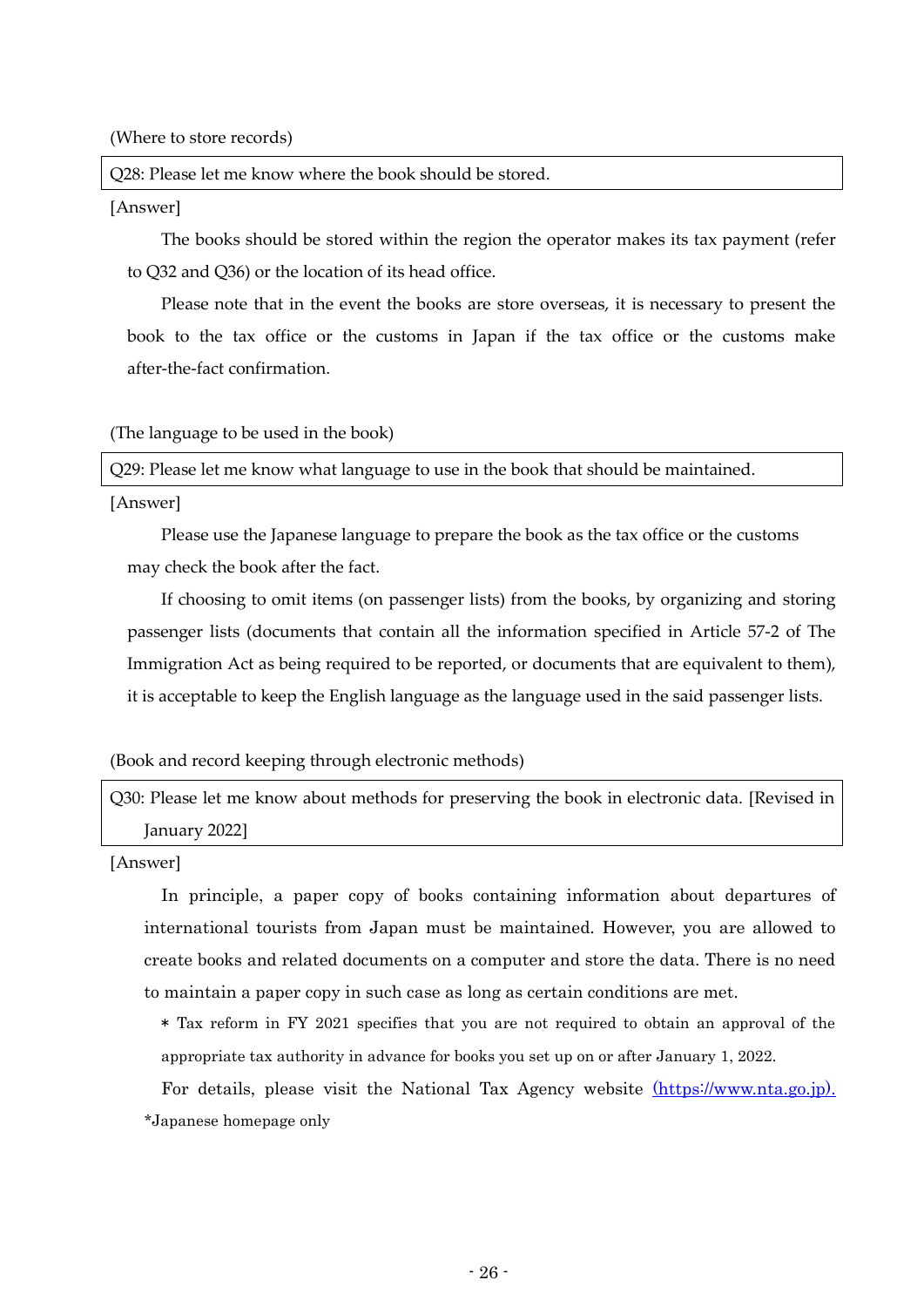2. The place to pay the tax and methods for payment by "domestic business operators"

(Definition of "domestic business operators")

Q31: What are "domestic business operators"?

#### [Answer]

The term "domestic business operators "as used here, refers to operators of international passenger transport business that have postal addresses, place of residence, head office or other office/place of business or anything equivalent where such businesses are conducted in Japan.  $(2(1)$  v of the Act)

The above "anything equivalent" refers to places that are equivalent to offices or other business establishments such as a rented building, rented warehouse or hotel room used as a base for business activities. More specifically these are places in which business activities are conducted, irrespective of what they are called. (2-10 of the Passenger Directive)

(The place of tax payment of "domestic business operators")

Q32: I am a "domestic business operator." Where do I pay the "International Tourist Tax"?

[Answer]

 The following are places for paying the "International Tourist Tax" related to the special collection of domestic business operators. (9 of the Act)

| Classification | Presence or absence of head office, etc. in Japan                 | Place of tax payment <sup>*1</sup>                                   |
|----------------|-------------------------------------------------------------------|----------------------------------------------------------------------|
| Corporation    | In the event of having a head office or a main<br>office in Japan | The place where the<br>head office or the main<br>office is situated |
|                | In the event of not having a head office or a main                | The place where the                                                  |
|                | office in Japan but <u>an office, etc.*2</u> in Japan.            | office, etc. $*$ <sup>2</sup> is situated                            |
|                | In the event of having an address in Japan                        | The place where that                                                 |
|                |                                                                   | address is situated                                                  |
| Individual     | In the event of not having an address but a                       | The place where the                                                  |
|                | residence in Japan                                                | residence is situated                                                |
|                | In the event of not having an address or a                        | The place where the                                                  |
|                | residence in Japan but at <u>an office, etc.</u> *2 in Japan.     | office, etc. $*$ <sup>2</sup> is situated                            |

 Please note that if the place of payment of the "International Tourist Tax" is changed, the person must submit a "Notification of change of address for international passenger transport business" to the district director of the previous tax office without delay. (12 of the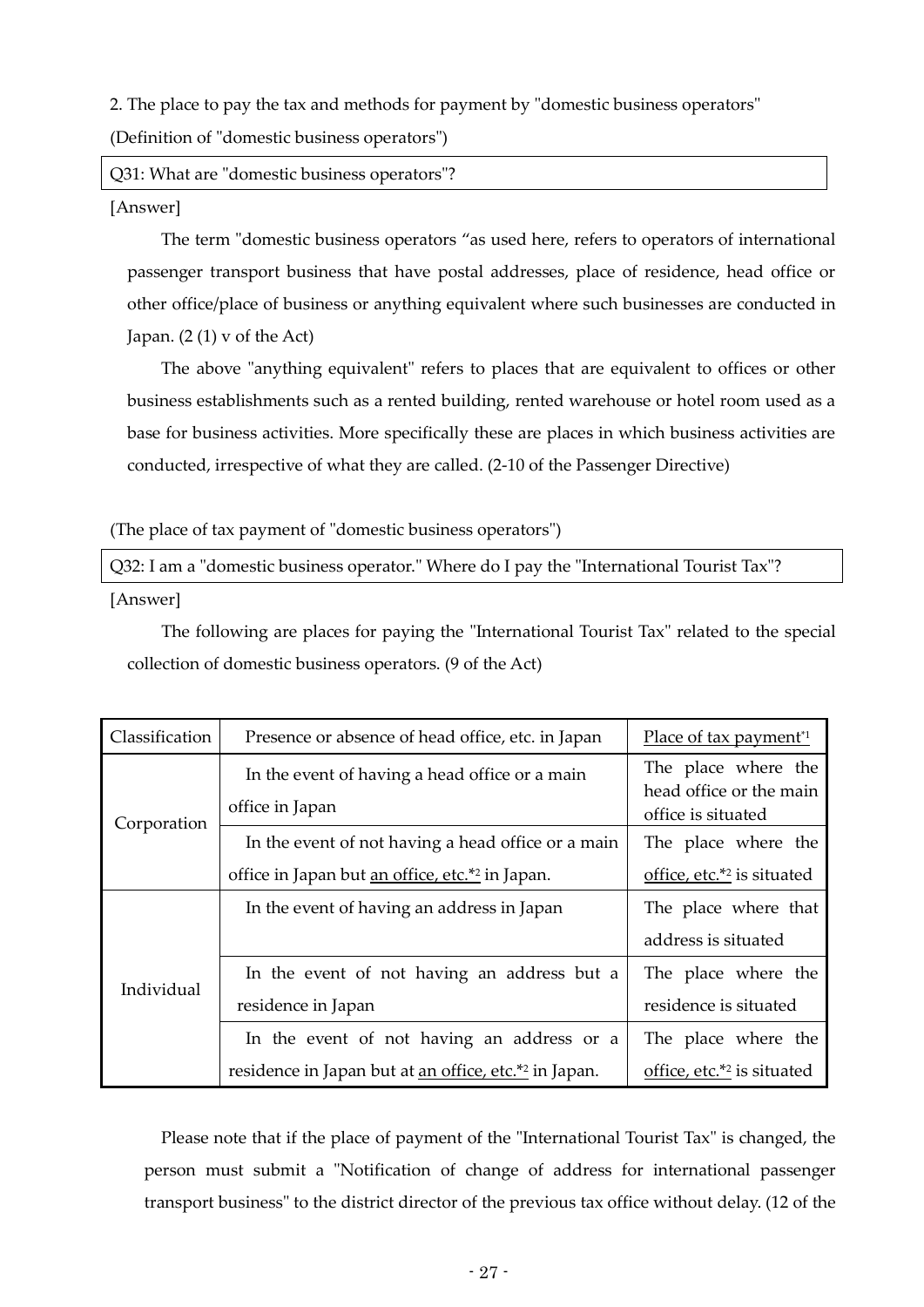Act)

\*1 The place of tax payment coincides with that of corporation tax or income tax payment in principle, but the place of payment may be otherwise designated by the head of the Regional Taxation Bureau etc.

 Please be careful that if Article 16 of the Income Tax Act applies to a sole proprietor who has changed the place of tax payment, the place of payment of the "International Tourist Tax" will be changed to the said place of tax payment.

\*2 The term "an office, etc. " as used here, includes other offices, places of business or anything equivalent where such businesses are conducted. The above "anything equivalent" refers to places that are equivalent to offices or other business establishments such as a rented building, rented warehouse or hotel room used as a base for business activities. More specifically these are places in which business activities are conducted, irrespective of what they are called. (2-10 of the Passenger Directive)

#### (How to pay the tax by "domestic business operators")

Q33: I am a "domestic business operator." Please let me know how to pay the "International Tourist Tax." [Revised in December 2018]

[Answer]

 "Domestic business operators" shall pay the "International Tourist Tax" collected from international tourists to the tax authorities that have jurisdiction over their respective places of tax payment by the end of the second month after the international tourists departure. There are four payment methods: (1), payment over the counter, (2) electronic payment (direct payment, internet banking, etc.) by using e-Tax (online tax return filing and tax payment system), (3) payment by credit card on the Internet, and (4) payment at convenience stores by using QR codes when a payment amount is not more than 300,000 yen.

For details, please visit National Tax Agency website [\(https://www.nta.go.jp\)](https://www.nta.go.jp/).

 [National Tax Agency homepage > Tax information-procedure-form > procedures for tax payment and certificate of tax payment > procedure for payment of national taxes \*Japanese homepage only]

(Note) An internet banking contract for a deposit account in Japan is the preconditions for the use of internet banking. As for financial institutions where electronic payment by using internet banking etc. is available, please refer to financial institutions with which you have an account or visit website "Pay-easy [\(https://www.pay-easy.jp\)](httsp://www.pay-easy.jp/)."

As for financial institutions where direct payment is available, please refer to financial institutions with which you have an account or visit National Tax Agency website "List of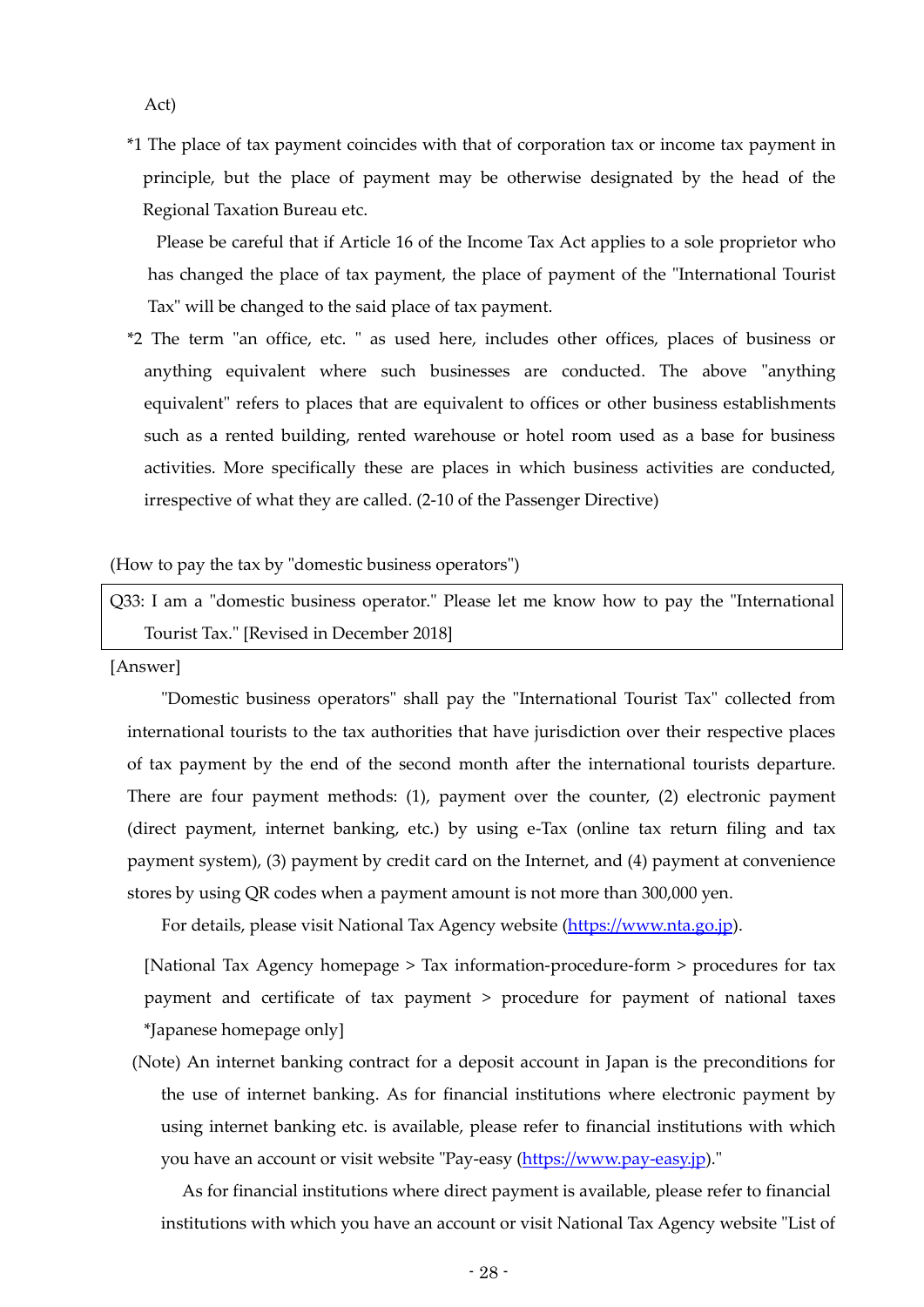Available Financial Institutions" (http://www.nta.go.jp/taxes/nozei/nofu/kinyu.htm).

(The agent of a domestic business operator)

Q34: I am a "domestic business operator." Is it permitted to entrust other air transport business operators or agents to submit of a notifications and statements about the "International Tourist Tax"?

[Answer]

A "domestic business operator" may entrust submission of a notification and statements about the "International Tourist Tax" to another agency.

Please note that the entrusted agent is required to be proved to have the right to represent the "domestic business operator" in writing (power of attorney, etc.) when submitting a notification and statements about the "International Tourist Tax." (124 of the Act on National Tax Rules)

3. The place of tax payment and methods for tax payment by "overseas business operators"

(Definition of "overseas business operators")

```
Q35: What are "overseas business operators"?
```
[Answer]

The term "overseas business operators" as used here, refer to operators of international passenger transport business and is one which is not a "domestic business operator." (2 (1) vi of the Act)

(The place of tax payment of "overseas business operators")

Q36: I am an "overseas business operator." Where do I pay the "International Tourist Tax."

[Answer]

The place of tax payment for an overseas business operator is the regional tax office where the port of international tourists departing from Japan is located.

When the operator submits a request to, and obtains approval from, the commissioner of customs, the approved place can be specified as its place of tax payment. (13 of the Act)

(How to pay the tax by "overseas business operators")

Q37: I am an "overseas business operator." Please let me know how to pay the "International Tourist Tax." [Revised in December 2018]

[Answer]

"Overseas business operators" shall pay the "International Tourist Tax" collected from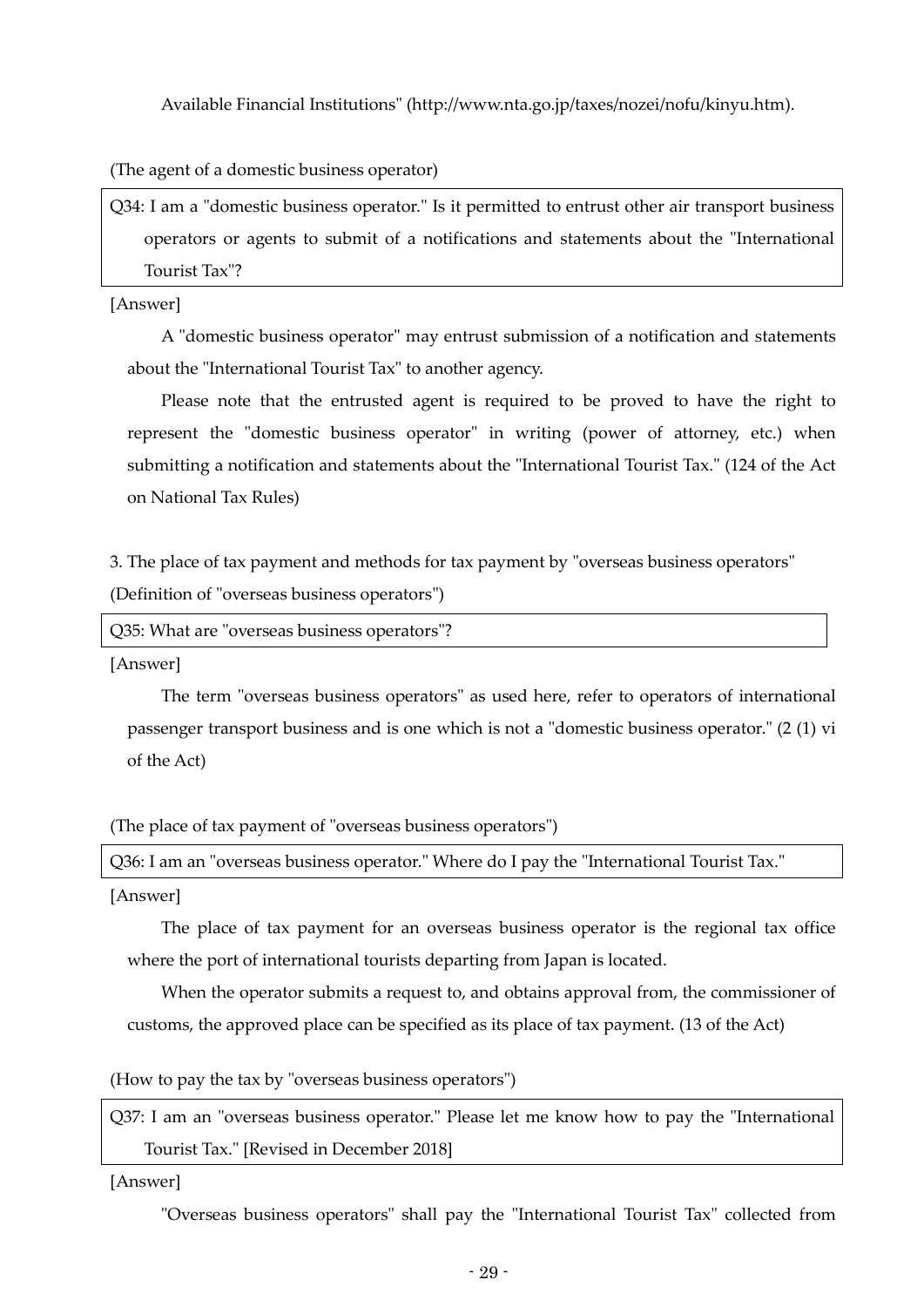international tourists to the customs that have jurisdiction over their respective places of tax payment. There are two payment methods: (1) payment over the counter and (2) electronic payment (Multi- Payment).

For details, please visit the Japan Customs website [\(https://www.customs.go.jp\)](https://www.customs.go.jp/).

[Japan Customs -> Passenger -> International Tourist Tax \*Japanese homepage only]

(Note) An account transfer contract etc. for a deposit account in Japan is the preconditions for the use of electronic payment (Multi- Payment). As for financial institutions where electronic payment by using Multi- Payment is available, please refer to financial institutions with which you have an account or visit website "Pay-easy [\(https://www.pay-easy.jp\)](https://www.pay-easy.jp/)."

(Election of a tax agent)

Q38: I have heard that "overseas business operators" are required to appoint a tax agent who perform administrative procedures pertaining to the "International Tourist Tax" in Japan by proxy. Please let me know about methods for electing tax agents and clerical work that tax agents will perform.

[Answer]

"Overseas business operators" are required to appoint a tax agent that can carry out procedures involved in the payment of the "International Tourist Tax" in Japan. "Notification of International Tourist Tax Agent" must be submitted to the customs having jurisdiction over the region of their tax payment before the agent begins working on the necessary paperwork, etc. (117 (2) in the Act on National Tax Rules and 6-3 of the Passenger Directive)

In addition, specifically, the administrative procedures about the "International Tourist Tax" that a tax agent performs consist of the submission of a "Notification of Commencement of International Passenger Transport Business" and a "Statements" and the payment of "International Tourist Tax."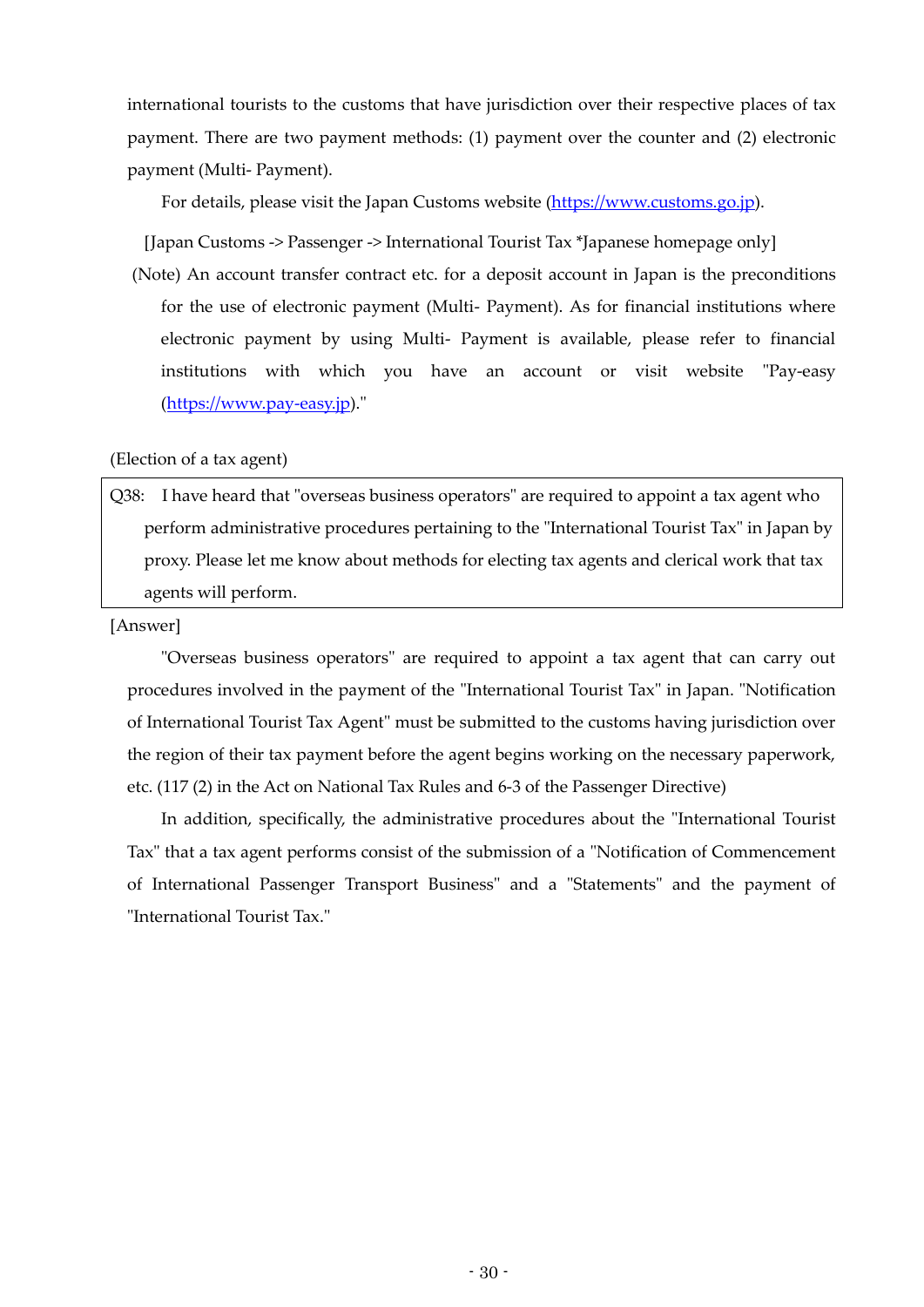4. Notifications to be submitted by international passenger transport business operators

(Items to enter in statements)

Q39: I have heard that international passenger transport business operators are required to submit statements together with the payment of the "International Tourist Tax." Please let me know about items to enter in the statements.

## [Answer]

International passenger transport business operators are required to submit statements that include the following information concerning the "International Tourist Tax" amounts they must pay to the director of the tax office or commissioner of the customs having jurisdiction over the place of tax payment by the due date. (16 (2) and 17 (2) of the Act, 3 of the Ordinance and Supplementary Provision 2)

- (1) Address of business or residence of the applicant
- (2) Name of the applicant (person or organization)
- (3) Place of the applicant's tax payment
- (4) The applicant's personal or enterprise identification number (not required for overseas business operator or those without a number)
- (5) Number of passengers
- (6) Number of passengers who are not international tourists
- (7) Number of non-taxable passengers
- (8) Number of exempted passengers
- (9) Number of passengers who are not subject to the "International Tourist Tax" based on transport contracts concluded before January 7, 2019
- (10) Number of passengers subject to the "International Tourist Tax"  $((5)-(6)+(7)+(8)+(9))$ )
- (11) Amount of "International Tourist Tax" payable
- (12) Year and Month of departure from Japan of passengers
- (13) Other relevant information

 As regards the items (5)–(10), information needs to be given separately for different ports of departure.

 As of January 7, 2019, domestic business operators can submit statements via e-Tax (Electronic National Tax Return Filing and Payment System), and overseas business operators can submit them via NACCS (Nippon Automated Cargo Clearance System) for more convenience.

| [Reference]<br>• How to use "e-Tax (Electronic National Tax Return Filing and Payment System )" |
|-------------------------------------------------------------------------------------------------|
| e-Tax homepage (https://www.e-tax.nta.go.jp)                                                    |
| • How to use "NACCS (Nippon Automated Cargo Clearance System)"                                  |
| NACCS homepage (https://www.naccs.jp) *Japanese homepage only                                   |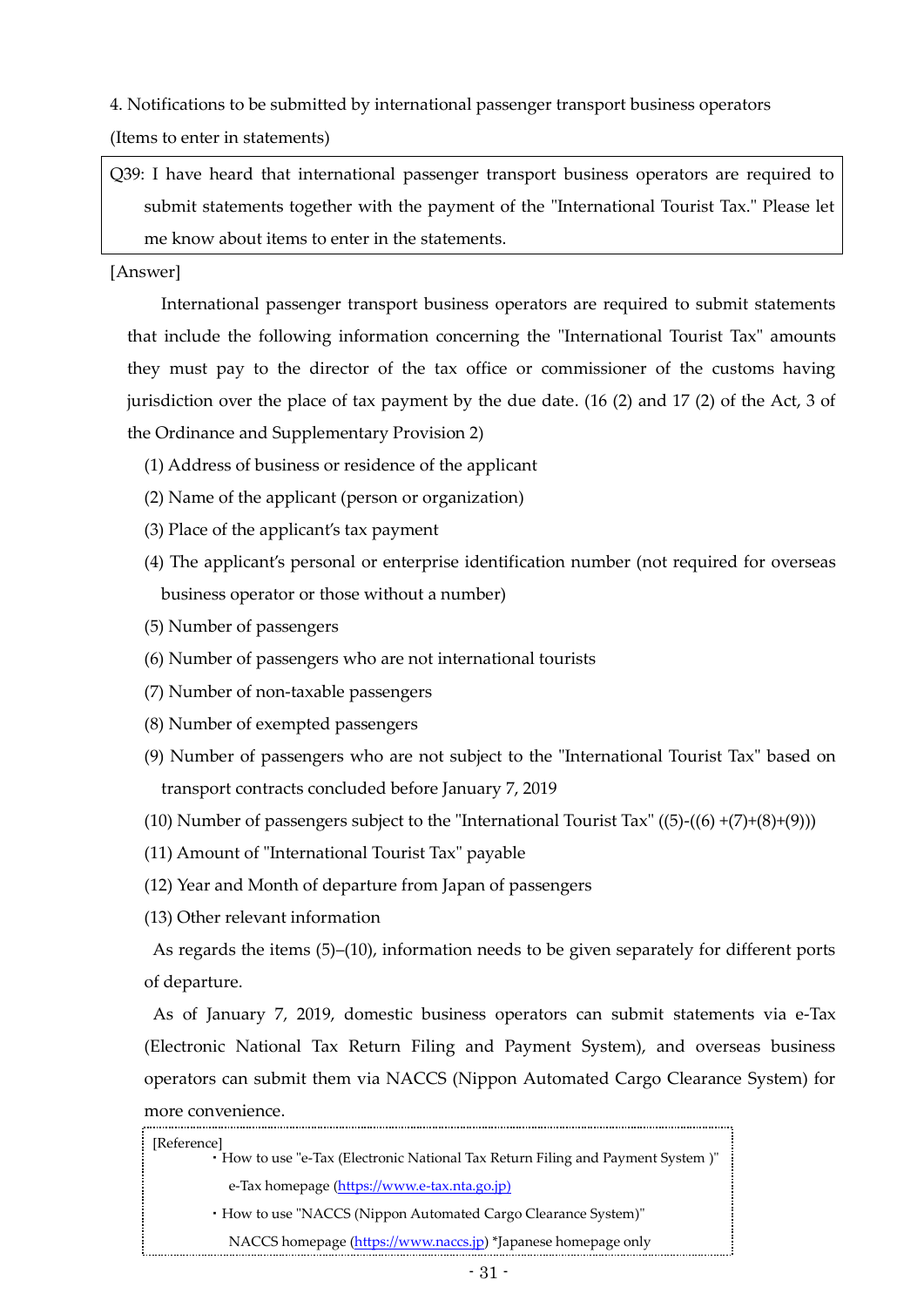(What to do in the event that an overseas business operator establishes a branch in Japan)

Q40: I am an overseas business operator. If I have a branch in Japan in the middle of a month, which procedures will be necessary? Also, how should the payment and the submission of the statements be handled?

#### [Answer]

In the event an overseas business operator opens a branch in Japan, it will fall under the category of "domestic business operators." Accordingly, it is necessary to submit a "Notification of Abolition of International Passenger Transport Business" to the customs having jurisdiction over the place of tax payment and submit a "Notification of Commencement of International Passenger Transport Business" to the tax office having jurisdiction over the place of tax payment. (19 and 20 of the Act)

If a branch is opened in the middle of a month (for instance, on July 15), the "International Tourist Tax" for departures until July 14 shall be paid to the customs having jurisdiction over the place of tax payment, and the "International Tourist Tax" for departures after July 15 shall be paid to the tax office having jurisdiction over the place of tax payment. The same shall apply to the submission of the statements.

(What to do in the event that the tax is paid in excess)

| Q41: If I overpay the "International Tourist Tax", can I receive a refund? |  |  |  |  |
|----------------------------------------------------------------------------|--|--|--|--|
| <b>FA</b>                                                                  |  |  |  |  |

[Answer]

If an operator under obligation of special collection overpays the International Tourist Tax, the excess between the paid tax amount and the right amount will be refunded to the operator under obligation of special collection who has paid the "International Tourist Tax." (56 of the Act on National Tax Rules and 6-2 of the Passenger Directive)

For an operator under obligation of special collection to perform the procedure for refund, a domestic business operator needs to submit a "Form for Refund Claim about Overpayment of International Tourist Tax" to the tax office having jurisdiction over the place of tax payment, and an overseas business operator needs to submit the said form to the customs having jurisdiction over the place of tax payment.

Please note that it is necessary to attach a copy of the book that describes the fact of overpayment of tax (The book that describes the items that are obligated to be entered in Q27) to the "Form for Refund Claim about Overpayment of International Tourist Tax."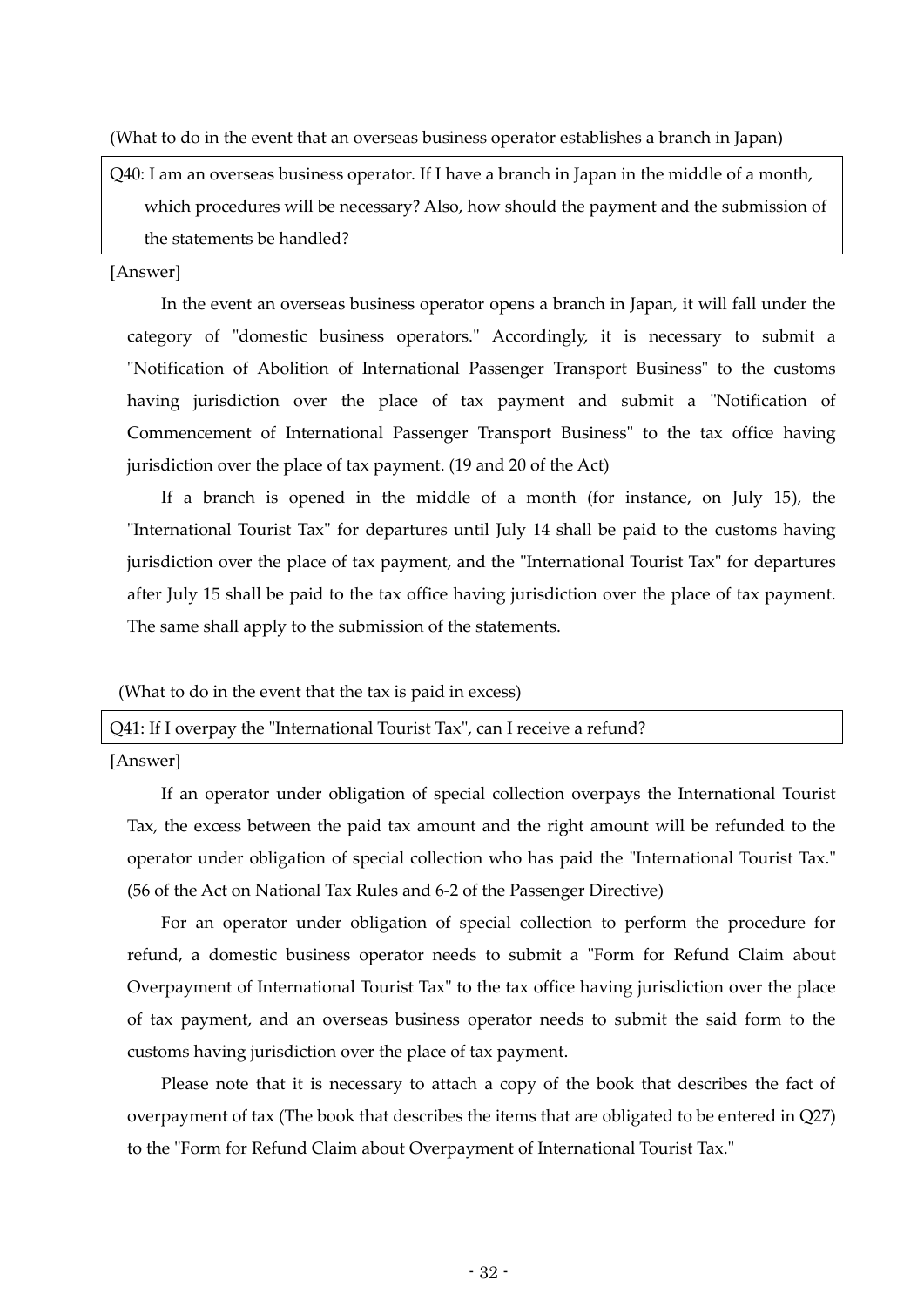- Notifications form to be submitted by international passenger transport business operator
- 1. Main notification forms to be submitted to the tax office

| Title of the Notification form                                                                                                                              | When the document needs to be submitted                                                                                                                                                                                                                                                                                                                                            | <b>Note</b>     |
|-------------------------------------------------------------------------------------------------------------------------------------------------------------|------------------------------------------------------------------------------------------------------------------------------------------------------------------------------------------------------------------------------------------------------------------------------------------------------------------------------------------------------------------------------------|-----------------|
| Notification<br><sub>of</sub><br>the<br>of<br>an<br>commencement<br>international passenger transport<br>business<br>Notification<br>abolition<br>of<br>(or | Those with a postal address, etc. in Japan<br>wishing to start an international passenger<br>transport business (or are already in international<br>passenger transport business on January 7, 2019)<br>An overseas business operator acquires a<br>postal address, etc. in Japan<br>A domestic business operator abolishes, or<br>temporarily closes, its international passenger | Refer to<br>Q40 |
| <sub>of</sub><br>closure)<br>temporary<br>international passenger transport<br>business                                                                     | transport business, or ceases to have a postal<br>address, etc. in Japan                                                                                                                                                                                                                                                                                                           |                 |
| Notification of change of address<br>international<br>for<br>passenger<br>transport business                                                                | There is a change of address for a domestic<br>operator in association with<br>business<br>its<br>international passenger transport business (The<br>operator shall submit the document to the<br>director of the tax office which has jurisdiction<br>over its former place of tax payment when there<br>is a change of address of place of tax payment.)                         |                 |

## 2. Main notification forms to be submitted to the customs

| Title of the Notification form                                                                                | When the document needs to be submitted                                                                                                                                                                                                                                                               | Note            |
|---------------------------------------------------------------------------------------------------------------|-------------------------------------------------------------------------------------------------------------------------------------------------------------------------------------------------------------------------------------------------------------------------------------------------------|-----------------|
| Notification of the commencement<br>an international<br>οf<br>passenger<br>transport business                 | Those without a postal address, etc. in Japan<br>wishing to start an international passenger<br>business (or are<br>transport<br>already<br>in<br>international passenger transport business on<br>January 7, 2019)<br>A domestic business operator ceases to have a<br>postal address, etc. in Japan | Refer to<br>Q40 |
| Notification<br>abolition<br>of<br>(or<br>temporary closure) of international<br>passenger transport business | An overseas business operator abolishes, or<br>temporarily closes, its international passenger<br>transport business, or acquires a postal address,<br>etc. in Japan                                                                                                                                  |                 |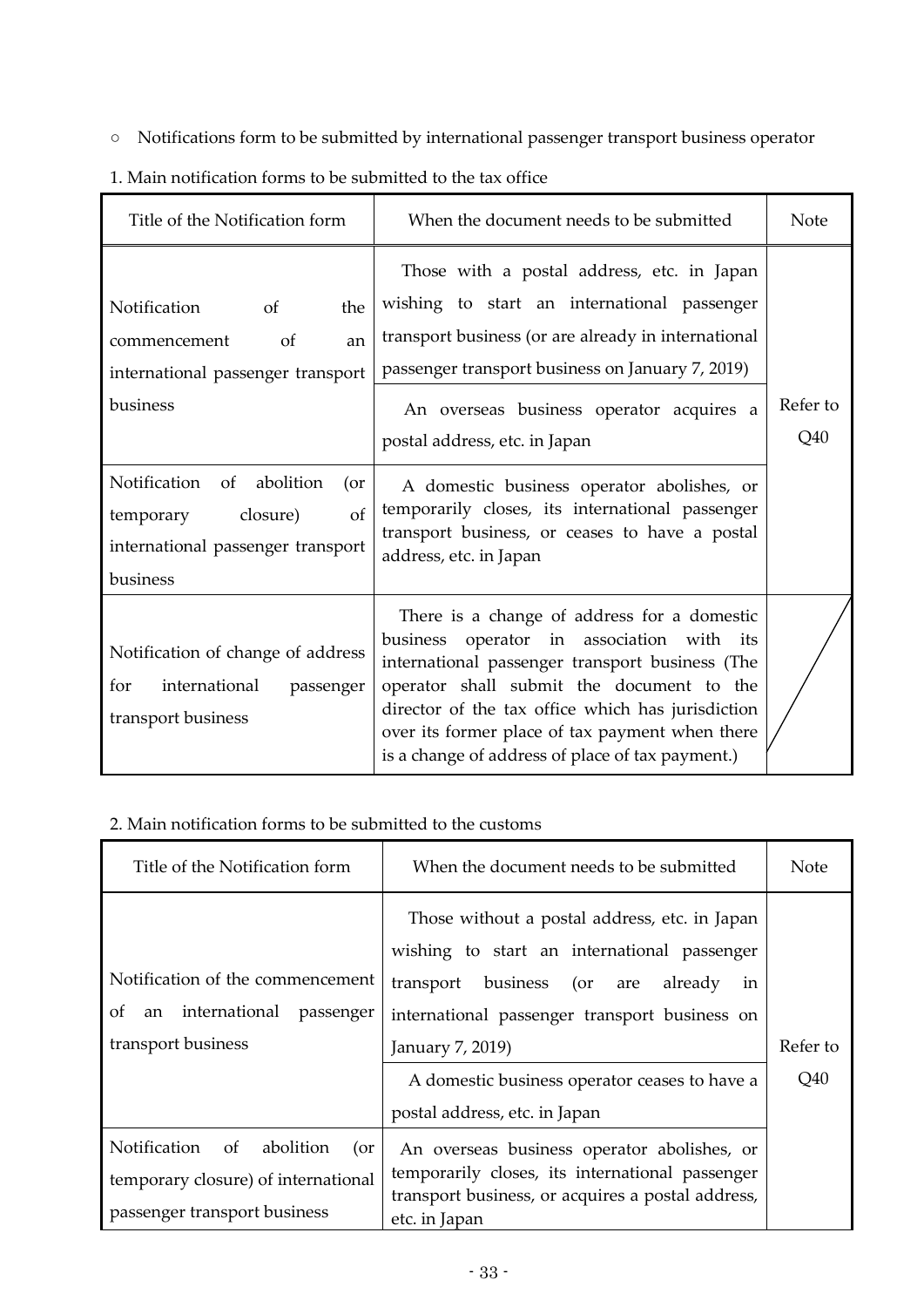| Notification of change of address<br>international<br>for<br>passenger | There is a change of address for an overseas                                                                                                                                                                                                   |                 |
|------------------------------------------------------------------------|------------------------------------------------------------------------------------------------------------------------------------------------------------------------------------------------------------------------------------------------|-----------------|
| transport business                                                     | business operator in association with its<br>international passenger transport business                                                                                                                                                        |                 |
| international<br><b>Notification</b><br>of<br>tourist tax agent        | Those without a postal address, etc. in Japan<br>wishing to start an international passenger<br>transport business (including an overseas<br>business operator is already in international<br>passenger transport business on January 7, 2019) | Refer to<br>Q38 |

\* The term "postal address, etc." as used here, includes postal addresses, places of residence, head offices, other offices, places of business or anything equivalent where such businesses are conducted. The above "anything equivalent" refers to places that are equivalent to offices or other business establishments such as a rented building, rented warehouse or hotel room used as a base for business activities. More specifically these are places in which business activities are conducted, irrespective of what they are called. (2-10 of the Passenger Directive)